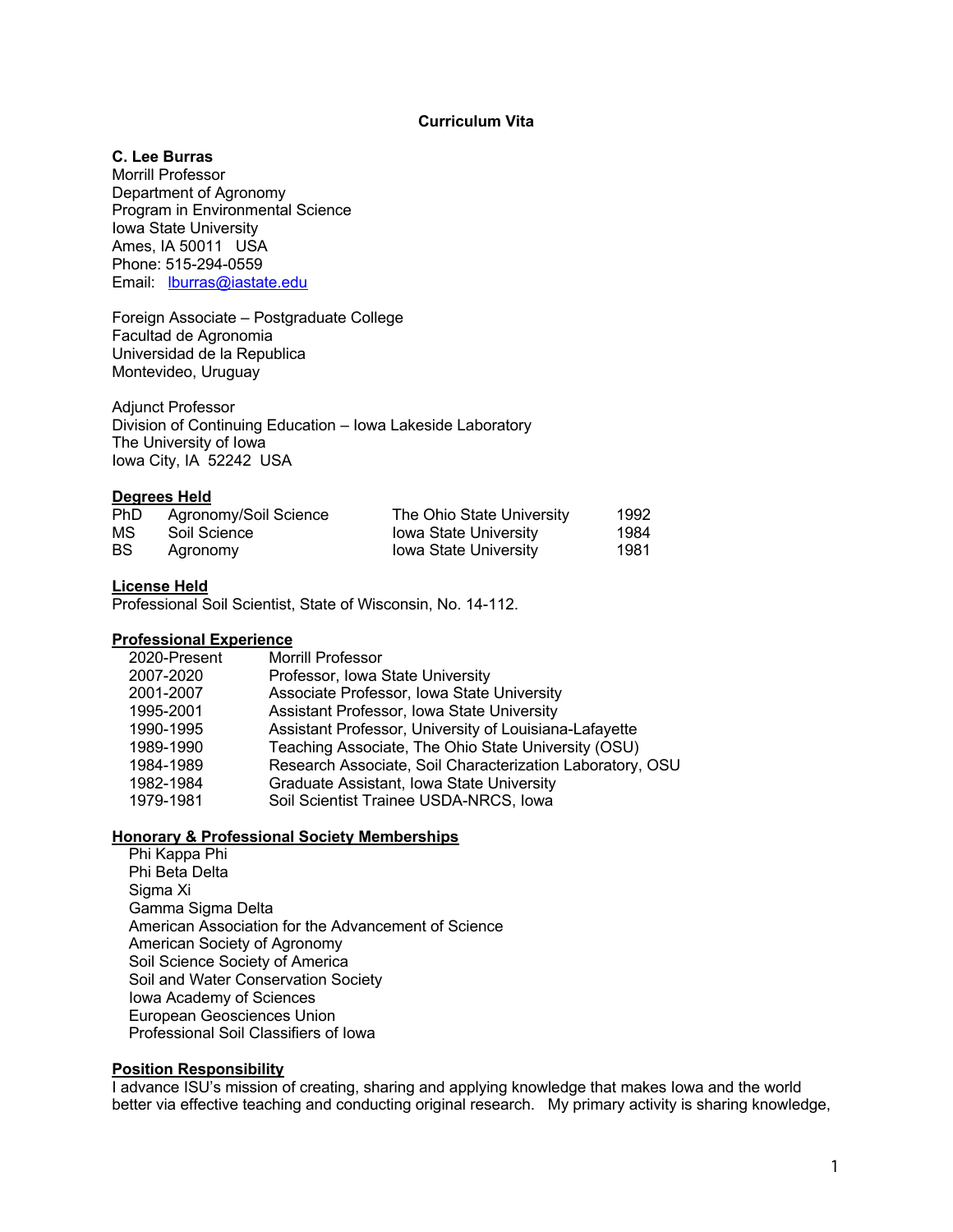which I do by teaching several classes each year. They pertain to soils, the environment, and agronomy. I offer these on-campus and as immersion/travel courses in and outside of the USA. I create and apply knowledge important to Iowa and the world through research in pedology, the environment and agronomic systems. I mentor graduate students. I share and apply my research in a variety of ways. These include publishing papers and other documents, being active in the Soil Science Society of America and the American Society of Agronomy as well as serving as ISU's representative to the Iowa Cooperative Soil Survey and the National Cooperative Soil Survey. I facilitate institutional quality through outreach and service – both locally and internationally.

# **Honors and Recognition**

| Morrill Professor                                                                       | 2020    |
|-----------------------------------------------------------------------------------------|---------|
| College of Agriculture & Life Sciences Team Award (Uganda program)                      | 2020    |
| Senior Faculty Marshal, Iowa State University Commencement                              | 2017    |
| College of Agriculture & Life Sciences Team Award (for the Master Gardener program)     | 2016    |
| Seven Seals Award, US DOD ESGR                                                          | 2016    |
| NC Regional Assoc. State Agr. Exp. Sta. Directors Team Award (NCERA-3)                  | 2016    |
| Patriotic Employer, Office of the Secretary of the Department of Defense                | 2015    |
| Dean's Citation for Extraordinary Contributions, College of Agriculture & Life Sciences | 2013    |
| Faculty Escort to Student Marshall Rachel Owens, College of Agriculture & Life Sci.     | 2013    |
| Women in Agronomy Mentoring Award, ASA-CSSA-SSSA                                        | 2012    |
| USDA Excellence in University Teaching Award for the Midwest Region                     | 2011    |
| Louis M. Thompson Advising Academy, College of Agriculture & Life Sciences              | 2011    |
| Distinguished Undergraduate Teacher Award, Iowa State University                        | 2010    |
| Soil Science Resident Education Award, Soil Science Society of America                  | 2009    |
| Faculty Escort to Student Marshall Emily Eggleston, College of Agriculture & Life Sci.  | 2009    |
| Agronomy Resident Education Award, American Society of Agronomy                         | 2008    |
| University Advising Award, Iowa State University                                        | 2007    |
| Pioneer Hi-Bred Professor of Agronomy                                                   | 2004-07 |
| Faculty Escort to first-ever Student Marshall, Sean Johnson, College of Agriculture     | 2006    |
| Fellow, Iowa Academy of Science                                                         | 2005    |
| Miller Faculty Fellow, ISU Center for Excellence in Learning & Teaching                 | 2004-05 |
| Outstanding Adviser in the College of Agriculture                                       | 2004    |
| VEISHEA Faculty of the Year in the College of Agriculture                               | 2003    |
| Life in Iowa Award for Leadership & Service                                             | 2003    |
| <b>Baker Agronomic Award</b>                                                            | 2001    |
| Outstanding Reviewer, Soil Science Society of America                                   | 2001    |
| Early Achievement in Teaching, ISU College of Agriculture                               | 1999    |
| Outstanding Reviewer, J. Nat'l Resources & Life Sci. Educ. (JNRLSE)                     | 1998    |
| Miller Faculty Fellow, ISU Center for Teaching Excellence                               | 1998    |
| Outstanding Club Adviser in Agriculture, ISU College of Agriculture                     | 1998    |
| Soil & Water Conservation Society Award of Merit                                        | 1995    |
| <b>Outstanding Reviewer, JNRLSE</b>                                                     | 1994    |
| Number 1 Faculty Rating, University of Southwestern Louisiana                           | 1993    |
| Summer Research Award, University of Southwestern Louisiana                             | 1991-92 |
| Outstanding Teaching Associate, OSU Agronomy Department                                 | 1990    |
| Holowaychuk Pedology Award, Ohio State University                                       | 1989    |
| Merit and Excellence Recipient, Ohio State University                                   | 1988    |
| Riecken Pedology Award, Iowa State University                                           | 1983    |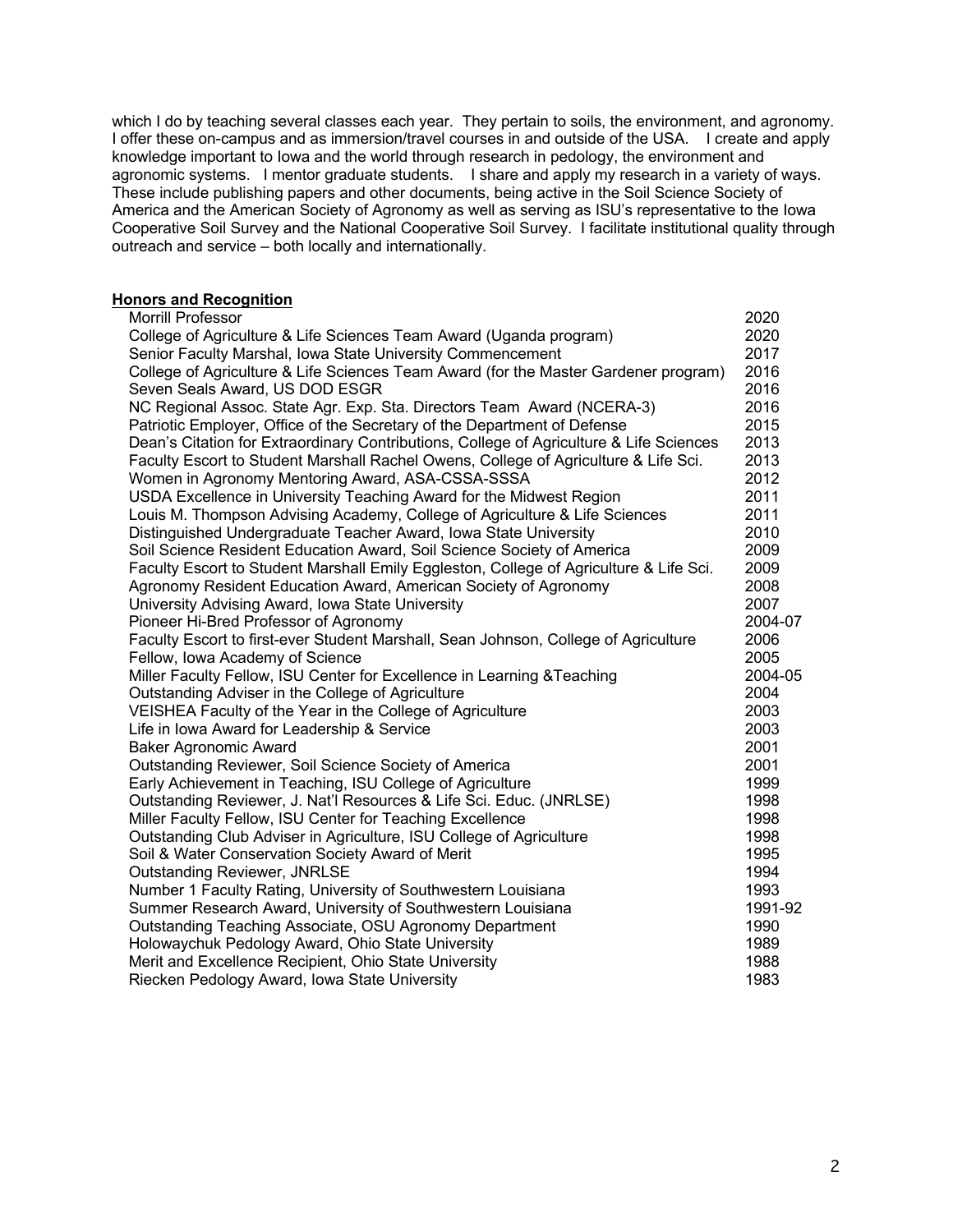# **SCHOLARSHIP Refereed articles and proceedings**

- 1. Kyebogola, S., L. Burras, B. Miller, O. Semalulu, R. Yost, M. Tenywa, A. Lenssen, P. Kyomuhendo, C. Smith, M. Majaliwa, L. Goettsch, C. Colfer and R. Mazur. 2020. Comparing Uganda's indigenous soil classification system with World Reference Base and USDA Soil Taxonomy to predict soil productivity. Geoderma Regional e00296, 10 p. https://doi.org/10.1016/j.geodrs.2020.e00296
- 2. Mtama, J.G., C.L. Burras and B.M. Msanya. 2020. Equation chapter 1 section 1 corn suitability rating for Southern Highland Zone of Tanzania – a feasibility assessment at the TARI-Uyole, Mbeya, Tanzania. Am. J. Agric. For. 8:64-68. Doi:10.11648/j.ajaf.20200803.12
- 3. Burras, C.L., Yu. G. Chendev and T.J. Sauer. 2019. Ch. 1, Plenary Reports: Chemical properties in USA loess-derived Chernozems, 1950-2010: Ramifications for the forest-steppe of Russia. In: Marina A. Poland (Editor). Proc. VIII Intl. Scientific Conf. Env. Problems & Env. Situation in European Russia, Belgorod State University, October 22-25, 2019. p. 10-14.
- 4. Chen, S., C.L. Burras, E. Lili and X. Zhang. 2019. Soil aggregate response to three freeze-thaw methods in a northeastern China Mollisol. Polish J. Env. Studies 28(5): 1-11. DOI: 10.15244/pjoes/99205.
- 5. Chen, S., C.L. Burras, E. Lili and X. Zhang. 2019. Interrelationship among slope steepness, tillage practice and rainfall properties with surface runoff and soil loss on Mollisols in Northeast China, Arch. Agron. and Soil Sci. 66 DOI: 10.1080/03650340.2019.1579310
- 6. Mtama, J.G., C.L. Burras and B.M. Msanya. 2018. Pedotransfer functions for cation exchange capacity, available water holding capacity and soil organic carbon for representative soils of Southern Highland Zone of Tanzania. Intl. J. Ag. Biol. Sci. 10:26-42. (Available at: http://www.ijoabs.com/publications-of-ijoabs/2018-10/ ).
- 7. Mtama, J.G., B.M. Msanya and C.L. Burras. 2018. Pedology of four representative sites of Southern Highland Zone of Tanzania. Am. J. Agric. & For. 6:111-121. ( Available at http://article.sciencepublishinggroup.com/pdf/10.11648.j.ajaf.20180605.11.pdf , DOI: 10.11648/j.ajaf.20180605.11)
- 8. Elhakeem, M., A.N.T. Papanicolaou, C.G. Wilson, Y-J. Chang, C.L. Burras, B. Abban, D.A. Wysocki and S. Wills. 2018. Understanding saturated hydraulic conductivity under seasonal changes in climate and land use. Geoderma 315:75-87.
- 9. Chendev, Y.G., J.A. Hubbart, E.A. Terekhin, A.R. Lupo, T.J. Sauer and C.L. Burras. 2016. Recent afforestation in the Iowa River and Vorskla River Basins: A comparative Trends Analysis. Forests 7:278 doi:10.3390/f7110278 21 p. (available at http://www.mdpi.com/1999-4907/7/11/278/htm , reviewed November 20, 2016). xx
- 10. Ibrahim, M.A., A.M. Merwald, E.A. Elanka, C.L. Burras and L. Follett. 2016. Application of silicon ameliorated salinity stress and imporved wheat yield. J. Soil Sci. Env. Manag. 7:81-91. (available at http://www.academicjournals.org/journal/JSSEM/article-full-text-pdf/E54068059353 , reviewed July 08, 2016).
- 11. Abdelkader, M.A., M.A. Ibrahim and C.L. Burras. 2016. Effect of silicon application on roselle (*Hibiscus sabdariffa*, L.) grown in a Vertisol in Egypt. J. Soil Sci. Env. Man. 7:45-52. DOI 10.5897/JSSEM15.0552. (available at http://www.academicjournals.org/journal/JSSEM/edition/April 2016, reviewed April 13, 2016).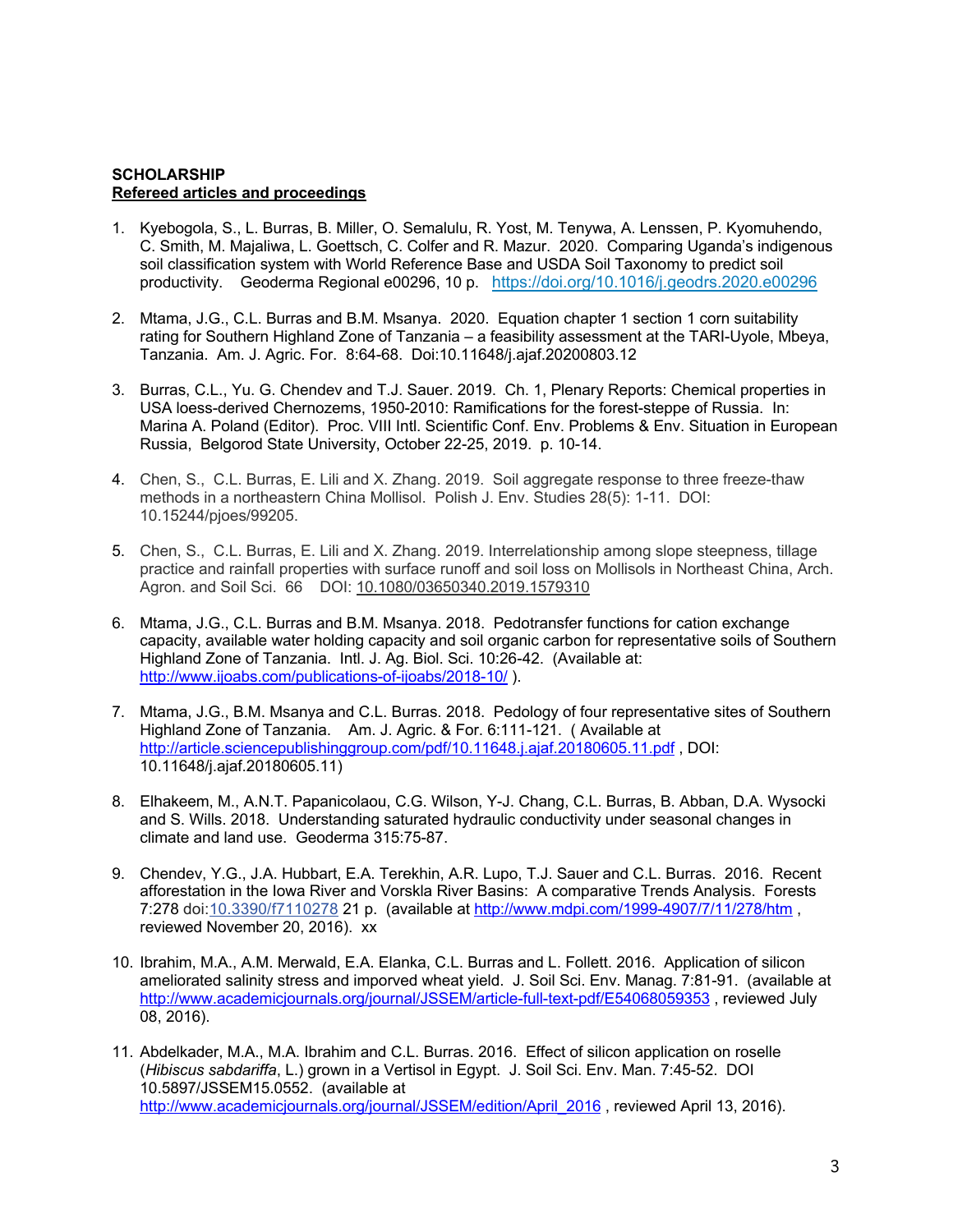- 12. Van Meter, K.J., N.B. Basu, J.J. Veenstra and C.L. Burras. 2016. The nitrogen legacy: Emerging evidence of nitrogen accumulation in anthropogenic landscapes. Env. Res. Letters 11: 1-12. DOI:10.1088/1748-9326/11/3/035014. (available at http://iopscience.iop.org/article/10.1088/1748- 9326/11/3/035014 , reviewed March 21, 2016).
- 13. Veenstra, J.J. and C.L. Burras. 2015. Soil profile transformation after 50 years of agricultural land use. Soil Sci. Soc. Am. J. 79:1154-1162. Available at: https://dl.sciencesocieties.org/publications/sssaj/abstracts/79/4/1154doi:10.2136/sssaj2015.01.0027 . Reviewed September 13, 2015.
- 14. Ibrahim, M., E.A. Elnaka, C.L. Burras. 2015. Clay upward movement in sand columns under partially saturated conditions. Soil Sci. Soc. Am. J. 79:896-902. Available at: http://dx.doi.org/10.2136/sssaj2015.01.0005 . Doi:10.2136/sssaj2015.01.0005. Reviewed April 28, 2015.
- 15. Chendev, Y.G., T.J. Sauer, G. Hernandez Ramirez and C.L. Burras. 2015. History of East European Chernozem soil degradation: Protection and restoration by tree windbreaks in the Russian steppe. Sustainability 7:705-724. doi:10.3390/su7010705.
- 16. Chendev, Y.G., T.J. Sauer, A.N. Gennadiev, L.L. Novykh, A.N. Petin, V.I. Petina, E.A. Zazdravnykh and C. L. Burras. 2015. Accumulation of organic carbon in Chernozems (Mollisols) under shelterbelts in Russia and the United States. Eurasian Soil Sci. 48:43-53.
- 17. Papanicolaou, A.N., M. Elhakeem, C.G. Wilson, C.L. Burras, L.T. West, H. Lin, B. Clark and B.E. Oneal. 2015. Spatial variability of saturated hydraulic conductivity at the hillslope scale: Understanding the role of land management and erosional effect. Geoderma 233-234: 56-68. doi:10.1016/j.geoderma.2014.12.010.
- 18. Miller, B.A. and C.L. Burras. 2015. Comparison of surficial geology maps based on soil survey and in-depth geological survey. Soil Horizons 56: doi:10.2136/sh14-05-0005 .
- 19. Woli, K.P., C.L. Burras, L.J. Abendroth and R.W. Elmore. 2014. Optimizing corn seeding rates using a field's corn suitability rating. Agron J. 106:1523-1532.
- 20. Ibrahim, M. and C.L. Burras. 2013. Distribution and origin of argillic horizons across Iowa A novel hypothesis. Soil Sci. Soc. Am. J. 77:580-590. doi: 10.2136/sssaj2012.0044.
- 21. Burras, C.L. and R.K. Owen. 2012. CSR2 Soil productivity rating for cropland in Iowa, USA. Sci. Herald Natl Univ Life Env Sci. Ukraine Series of Agron. 176:167-170.
- 22. Liu, X., C.L. Burras, Y.S. Kravchenko, A. Duran, T. Huffman, H. Morras, G. Studdert, X. Zhang, R.M. Cruse and X. Yuan. 2012. Overview of Mollisols in the world: Distribution, land use and management. Can. J. Soil Sci. 92:383-402.
- 23. Ibrahim, M. and C.L. Burras. 2012. Clay movement in sand columns and its pedological ramifications. Soil Horizons doi: 10.2136/sh12-01-0004.
- 24. Chendev, Y.G., C.L. Burras and T.J. Sauer. 2012. Transformation of forest soils in Iowa (United States) under the impact of long-term agricultural development. Eurasion Soil Sci. 45:357-367.
- 25. Veenstra, J.J. and C.L. Burras 2012. Effects of agriculture on the classification of Black Soils in the Midwestern United States. Can. J. Soil Sci. 92:403-411.
- 26. Henik, Joshua J., Allen D. Knapp, Kenneth J. Moore, and C. Lee Burras. 2012. Normalized difference vegetative index used to identify spatial variability in vegetative growth and grain yield of corn. Crop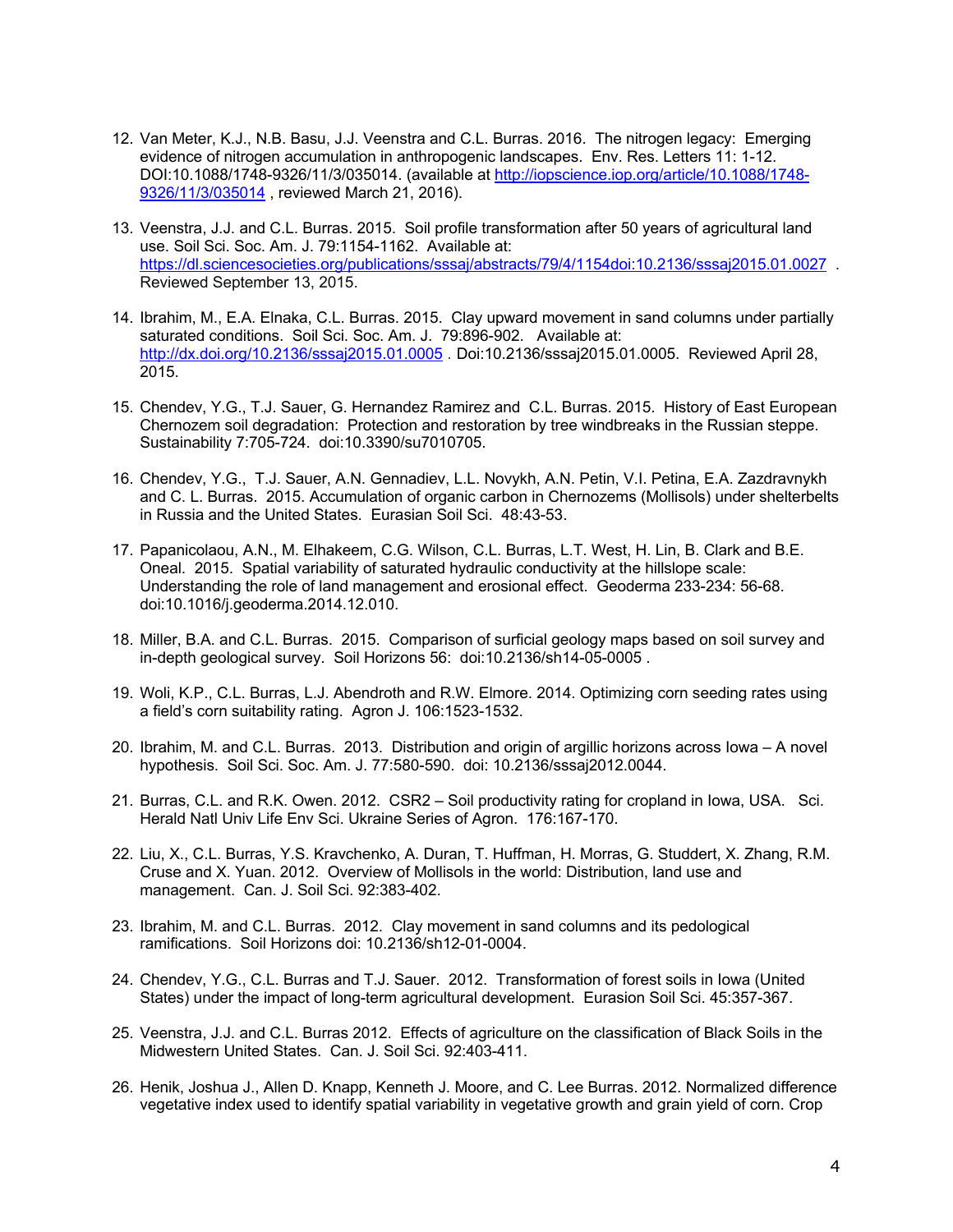Management doi:10.1094/CM-2012-0824-01-RS.

- 27. Ibrahim, M., C.L. Burras, J. Steele, M. La Van, M.L. Thompson and M. Sucik. 2011. Munterville: A new soil series in Iowa. Soil Survey Horizons 52:103-110.
- 28. Wilson, H., R. Cruse and L. Burras. 2011. A method to adapt watershed-scale sediment fingerprinting techniques to small-plot runoff experiments. J. Soil Water Conservation 66:323-328.
- 29. Wilson, H.M., R.M. Cruse and C.L. Burras. 2011. Perennial grass management impacts on runoff and sediment export from vegetated channels in pulse flow runoff events. Biomass & Bioenergy 35:429-436.
- 30. Veenstra, J.J., D. Dembe, J. Nsamba, L. Wasko, C.L. Burras, G. Nonnecke, B. Orum, S. Downie, and R. Cox. 2009. Mapping Soils in Central Uganda. Soil Survey Horizons 50:30-34.
- 31. Lemus, R., E.C. Brummer, C.L. Burras, K.J. Moore, M.F. Barker and N.E. Molstad. 2008. Effects of nitrogen fertilization on biomass yield and quality in large fields of established Switchgrass in southern Iowa, USA. Biomass & Bioenergy 32:1187-1194.
- 32. Miller, B.A., C.L. Burras and W.G. Crumpton. 2008. Using soil surveys to map Quaternary parent materials and landforms across the Des Moines Lobe of Iowa and Minnesota. Soil Survey Horizons 49:91-95.
- 33. Papanicolaou, A.N., M. Elhakeem, C. Wilson, C.L. Burras and B. Oneal. 2008. Observations of soils at the hillslope scale in the Clear Creek watershed in Iowa, USA. Soil Survey Horizons 49:83-86.
- 34. Nyasimi, M., L.M. Butler, L. Burras, H. Ilhahiane, R. Schultz and J. Flora. 2007. Differentiating livelihood strategies among the Luo and Kipsigis people in western Kenya. J. Ecol. Anthropology. 11:42-55.
- 35. Wills, S.A., C.L. Burras and J.A. Sandor. 2007. Prediction of soil organic carbon content using field and laboratory measurements of soil color. Soil Sci. Soc. Am. J*.* 71:380-388.
- 36. Florine, S.E., K.J. Moore, S.L. Fales, T.A. White and C.L. Burras. 2006. Yield and composition of herbaceous biomass harvested from naturalized grassland in southern Iowa. Biomass & Bioenergy 30:522-528.
- *37.* Guretzky, J.A., K.J. Moore, E.C. Brummer, and C.L. Burras. 2005. Species diversity and functional composition of pastures that vary in landscape position and grazing management. Crop Sci. 45: 282- 289.
- 38. Tarr, A.B., K.J. Moore, C.L. Burras, D.G. Bullock and P.M. Dixon. 2005. Improving map accuracy of soil variables using soil electrical conductivity as a covariate. Prec. Ag. 6:255-270.
- *39.* Guretzky, J.A., K.J. Moore, C.L. Burras and E.C. Brummer. 2004. Distribution of legumes along gradients of slope and electrical conductivity in pastures. Agron. J. 96:547-555.
- *40.* Konen, M.E., C.L. Burras and J.A. Sandor. 2003. Organic carbon, texture and quantitative color measurement relationships for cultivated soils in north central Iowa. Soil Sci. Soc. Am. J. 67:1823- 1830.
- 41. Tarr, A.B., K.J. Moore, P.M. Dixon, C.L. Burras and M.H. Wiedenhoeft. 2003. Use of soil electroconductivity in a multistage soil sampling scheme. Online. Crop Management doi:10.1094/CM-2003-1029-01-RS (9 journal pages).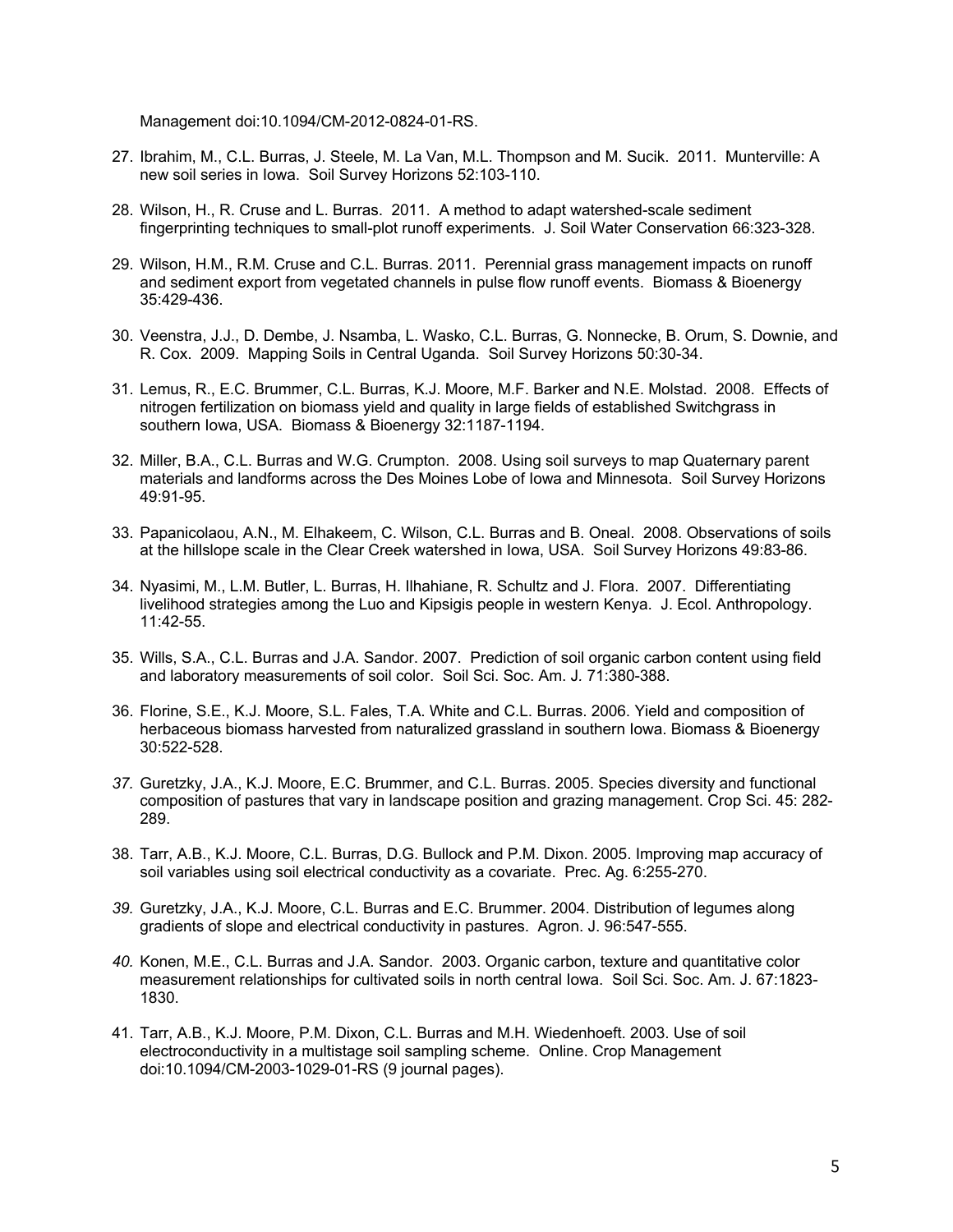- 42. Iakovoglou, V., J. Thompson, and L. Burras. 2002. Characteristics of trees according to community population level an by land use in the US Midwest. J. Arboriculture 28 (2): 57-66.
- 43. Iakovoglou, V., J. Thompson, L. Burras, and R. Kipper. 2002. Factors related to tree growth across urban-rural gradients in the Midwest, USA. Urban Ecosystems 5: 71-85.
- *44.* Konen, M.E., P.M. Jacobs, C.L. Burras, B.J. Talaga, and J.A. Mason. 2002. Equations for predicting organic carbon concentration using LOI for north central U.S. soils. Soil Sci. Soc. Am. J. 66:1878- 1881.
- 45. Lemus, R., E.C. Brummer, K.J. Moore, N.E. Molstad, C.L. Burras, and M.F. Barker. 2002. Biomass Yield and Quality of Twenty Switchgrass Populations in Southern Iowa, USA. Biomass & Bioenergy 23:433-442.
- 46. Harmoney, K.R., K.J. Moore, E.C. Brummer, C.L. Burras, and J.R. George. 2001. Spatial legume composition and diversity across seeded landscapes. Crop Sci. 93:992-1000.
- 47. Patton, J.J., L. Burras, M.E. Konen, and N.E. Molstad. 2001. An accurate and inexpensive apparatus and method for teaching and measuring stable aggregate content of soils. JNRLSE 30:84-88.
- 48. Pogranichniy, S., L. Burras, T.A. Polito and M. Wiedenhoeft. 2001. The impact of a learning community on freshman agronomy students: Lessons from Iowa State University. JNRLSE 30:104- 110.
- 49. Burras, L., J.V. Huner, and D.P. Dautreuil, III. 1999. Environmental factors affecting crayfish yields in Louisiana. Proc. La. Acad. Sci. 61:1-10.
- 50. Smeck, N.E., C.L. Burras, J.M. Bigham, and U. Soto. 1997. Pedogenic smectite in soils of western Ohio. Proc. 11th Intl. Clay Conf., Ottawa. p. 733-742.
- 51. Burras, L., N.E. Smeck, and J.M. Bigham. 1996. Origin of smectite in loessial soils of western Ohio. Soil Sci. Soc. Am. J. 60:1961-1968.
- 52. Burras, L., G. Blakewood, T. Richard, and J.V. Huner. 1995. Laboratory observations on the burrowing in different soils by commercially important procambarid crayfish. Freshwater Crayfish 10: 427-434.
- 53. Novak, J.M. and L. Burras. 1994. Influence of summer storms on solution geochemistry in Coastal Plain hydrosequence. Intl. J. Ecol. Environ. Sci. 20: 15-30.
- 54. Burras, C.L. and W.H. Scholtes. 1987. Basin properties and postglacial erosion rates of minor moraines in Iowa. Soil Sci. Soc. Am. J. 51:1541-1546.

#### **Published books, proceedings & booklets**

- 1. Burras, CL. and R. Bednarek (editors). 2015. Proceedings of the North Central Regional Soil Survey Conference. North Central Regional Soil Survey Conference. 145 p. (Available at: http://www.nrcs.usda.gov/wps/portal/nrcs/detail/soils/survey/?cid=stelprdb1252141 , reviewed January 08, 2015)
- 2. Miller, G.A., T.E. Fenton, B.R. Oneal, B.J. Tiffany and C.L. Burras. 2010. Iowa soil properties and interpretations database. ISPAID Version 7.3. Iowa State University – IA. Ag. H. Ec. Exp. Station. 30 p.
- 3. Burras, L. 2002. Study Guide for CSSE Professional Practice Examinations. Soil Sci. Soc. Am., 36 pages, (3<sup>rd</sup> ed.).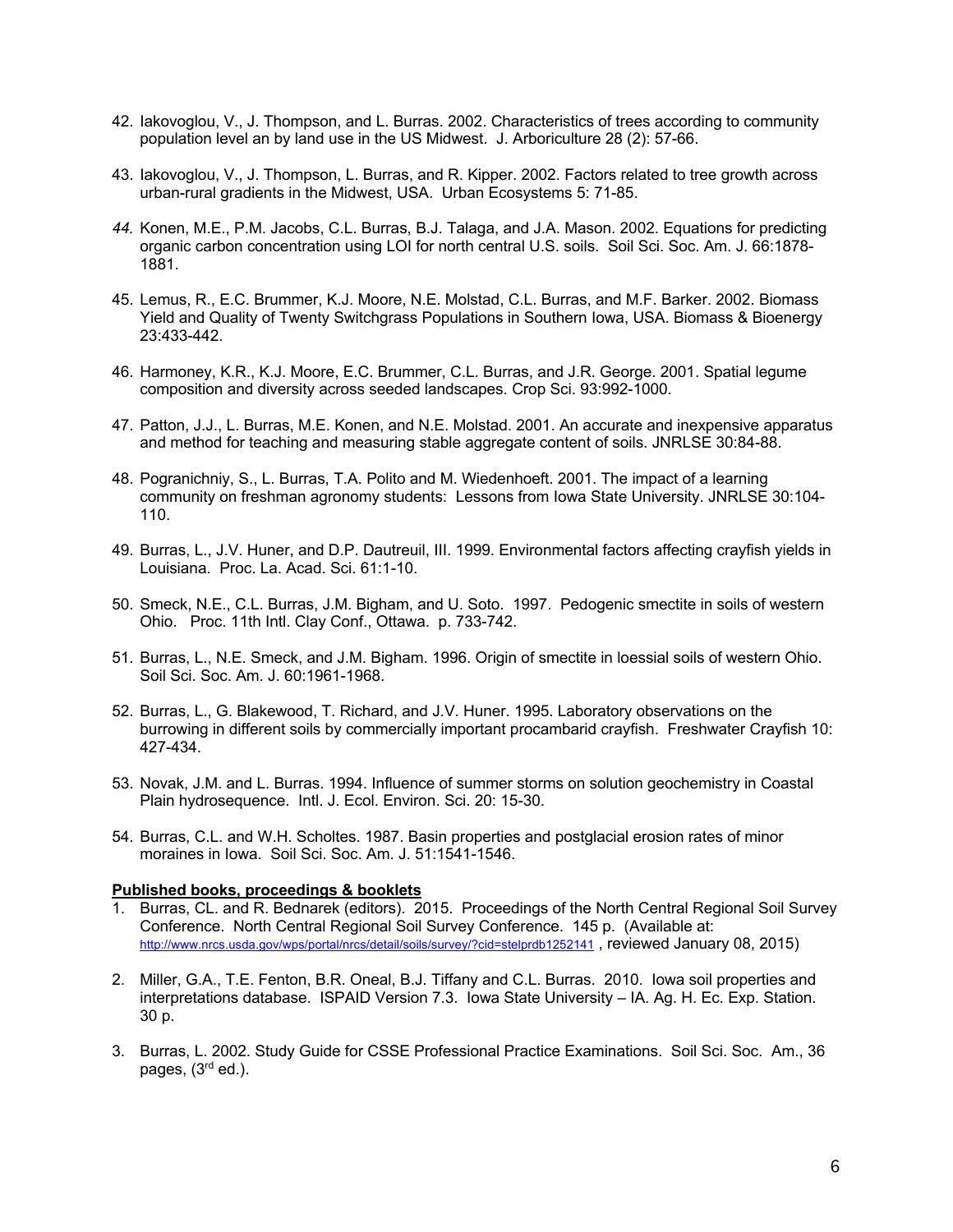- 4. Burras, L. 1998. Study Guide for CSSE Professional Practice Examinations. Soil Sci. Soc. Am., 37 pages, (2nd ed.).
- 5. Burras, L. 1997. Study Guide for CSSE Professional Practice Examination. Soil Sci. Soc. Am., 23 p.
- 6. Burras, L. and A. Engebretson. 1997. (Ed.) Soil Science Competency Areas and Performance Objectives. Soil Sci. Soc. Am., 12 p.

# **Published book chapters, non-refereed proceeding chapters & position papers**

- 1. Burras, C. L. 2018. Ch. 30. Corn Suitability Rating 2 (CSR2) A refresher about Iowa's soil productivity rating. In: B.A. Pringnitz (Prog. Coordinator). Proc. 30<sup>th</sup> Ann. Integrated Crop Man. Conf., Iowa State University. p. 109-114. (*Available at: ISU Extension publications).*
- 2. Richter, J.L. and C.L. Burras. 2017. Ch. 11. Human-impacted catenas in north-central Iowa, United States: Ramifications for soil mapping. In: P. Pereira, E.C. Brevik, M. Munoz-Rojas and B.A. Miller (Editors). Soil Mapping and Process Modeling for Sustainable Land Use Management, Elsevier, Amsterdam. p.335-363. DOI: http://dx.doi.org/10.1016/B978-0-12-805200-6.00011-6 .
- 3. Burras, C.L. 2017. Ch. 13. Soils and soil fertility. In: D. Schrock and S. BeBlieck (Editors). Workbook for Iowa Master Gardeners (MG-5). Iowa State University Extension and Outreach. p. 147-157.
- 4. Burras, C.L. 2016. Ch. 13. Soils and soil fertility. In: C.L. Haynes and D. Schrock (Editors). Resource Guide for Iowa Master Gardeners. Iowa State University Extension and Outreach. p. 175-191.
- 5. Burras, C.L., J. Richter, C. DeLong, E. Dahlhauser, Z. Wang, M.L. Tiedeman, J. Mtama and A. Sassman. 2015. Iowa – an introduction by some pedologists. In: Burras, CL. and R. Bednarek (editors). Proc. NC Regional Soil Survey Conference. p. 15-18.
- 6. Burras, C.L. 2015. Iowa State University soils, land use and historical impacts. In: Burras, CL. and R. Bednarek (editors). Proc. NC Regional Soil Survey Conference. p. 31-32.
- 7. Tiedeman, M.L. and C.L. Burras. 2015. Pedogenesis of ant colonized soils at Doolittle Prairie State Preserve, Iowa. In: Burras, CL. and R. Bednarek (editors). Proc. NC Regional Soil Survey Conference. p.34-56.
- 8. Chendev, Y.G., L.L. Novykh, T.J. Sauer, A.N. Petin, E.A. Zazdravnykr, C.L. Burras. 2014. Ch. 47. Evolution of soil carbon storage and morphometric properties of afforested soils in the US Great Plains. In: A.E. Hartemink and K. McSweeney (Editors). Soil Carbon. Springer Link. P. 475-482.
- 9. Burras, C.L., C.L. Haynes and D. Schrock. 2014. Ch. 13. Soils and soil fertility. In: C.L. Haynes and D. Schrock (Editors). Resource Guide for Iowa Master Gardeners. Iowa State University Extension and Outreach. p. 173-189.
- 10. Burras, C.L., C.L. Haynes and D. Schrock. 2014. Ch. 13. Soils and soil fertility. In: C.L. Haynes and D. Schrock (Editors). Workbook for Iowa Master Gardeners. Iowa State University Extension and Outreach. p. 155-166.
- 11. Burras, C.L., M. Nyasimi and L. Michael Butler. 2013. Ch. 10. Soils, human wealth and health a complicated relationship. In: E.C. Brevik & L.C. Burgess (Editors). Soils and Human Health. CRC Press/Taylor & Francis. p. 215-226.
- 12. Burras, C.L. and R.K. Owen. 2012. CSR2- A practical application of modern pedology in Iowa, USA. Proc. of the International Scientific-Practical Conference of Soil Science – Modern Issues &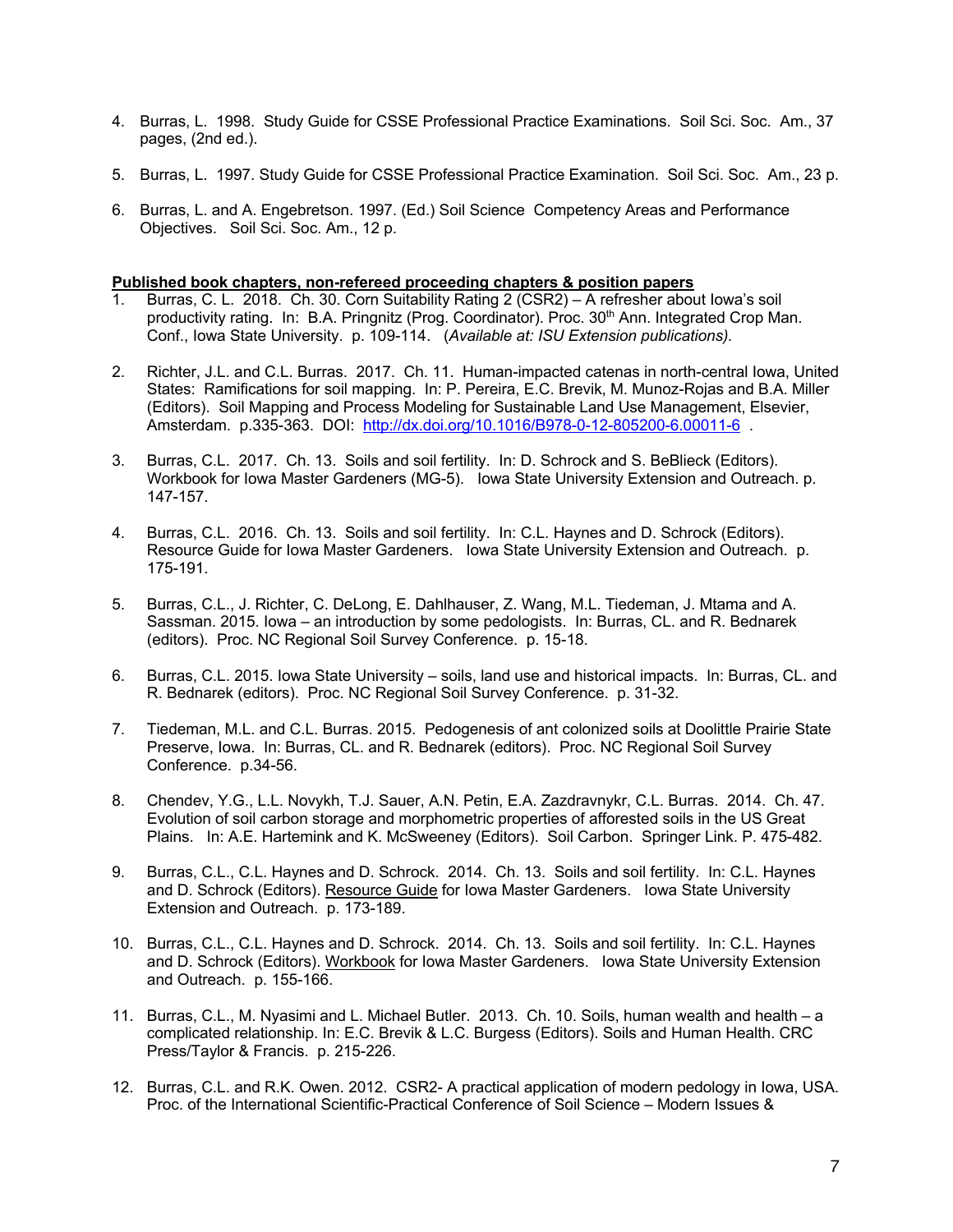Teaching Methodologies. National University of Life & Environmental Sciences of Ukraine, Kiev. P. 292-296.

- 13. Burras, C.L., J.J. Veenstra, M. Ibrahim, R.M. Cruse, and T.E. Fenton. 2010. Black soils of the USA – a brief introduction. In: X. Liu, C. Song, R.M. Cruse & T. Huffman (eds.) New Advances in Research and Management of World Mollisols. Proc. Intl. Symp. Soil Quality & Management of World Mollisols. Northeast Forestry University Press, Harbin, China. p. 46-50; map 4.
- 14. Sauer, T.J., C.L. Burras and Y.G. Chendev. 2009. Dynamics of forest areas within a basin of the Iowa River, USA, from 1972 to 2008. Y. Chendev (Ed.) Proc. Climate Change, Soils & Environment., Belgorod State University, Belgorod, Russia. p. 162-169
- 15. Chendev, Y. G., C. L. Burras, and T. J. Sauer. 2009. Agrotechnogenic changes of gray forest soils within different climatic conditions of forest-steppe. 5<sup>th</sup> Russian National Conference on the Evolution of Soil Cover: History of Ideas, Methods, Holocene Evolution, and Forecasts, Nov. 4-10, Pushino, Russia. (In Russian).
- 16. McMichael, J., C.L. Burras and S.A. Wills. 2007. Understanding pasture quality, soil quality and soil carbon content relationships in south central Iowa. R. Drake (Ed.). Proc. 3<sup>rd</sup> Nat'l. Conf. Grazing Lands. USDA-NRCS Grazing Lands Initiative, Davis, OK. p. 194-196.
- 17. Smeck, N.E. and C.L. Burras. 2006. Soils in time and space. R. Lal (Ed.) Encyclopedia of Soil Science. 2<sup>nd</sup>. Ed. p. 1648-1652.
- 18. Sandor, J., C.L. Burras and M. Thompson. 2005. Factors of soil formation Human impacts. D. Hillel (Ed.) Encyclopedia of Soils in the Environment. Elsevier, Ltd., Oxford, UK. p. 520-532
- 19. Burras, L., R. Borges, Dan Dobill, T. Fenton and B. Larabee. 2004. Lesson 1: Soil development & classification. Web-lesson used in Agron 502, Chemistry, Physics & Biology of Soils. 19 "pages." On CD.
- 20. Smeck, N.E. and C.L. Burras. 2002. Soils in time and space. R. Lal (Ed.) Encyclopedia of Soil Science. p. 1336-1341.
- 21. Burras, C.L., J.M. Kimble, R. Lal, M.J. Mausbach, G. Uehara, H.H. Cheng, D.E. Kissel, R.J. Luxmoore, C.W. Rice, and L.P. Wilding. 2001. Carbon sequestration: Position of the Soil Science Society of America. (Available at https://www.soils.org/about-society, reviewed November 17, 2011).
- 22. Burras, L. 1998. Lesson 1: What is a soil? Web-based chapter 1 for Agron 502, 22 p.
- 23. Brummer, E.C., L. Burras, M. Duffy, K.J. Moore, M. Downing, and S. McLaughlin. 1997. Integration of technical aspects of switchgrass production in Iowa. Overend, R.P. and E. Chornet (Eds.). Making a Business from Biomass, Proc. 3rd Biomass Conf. Americas 2:1445-1454.
- 24. Burras, L. 1997. Understanding Soils and Landscapes in Grazing Management. USDA-NRCS Technical Training Course, NEDC Pastureland Ecology, Raleigh, NC, May 13, 7 p.

#### **Research reports**

1. Mazur, R., M. Tenwya, R. Miiro, O. Semalulu, R. Maria, S. Mocumbe, E. Abbott, E. Luvaga, B. Miller, L. Burras, R. Yost, J. Bello-Bravo, and B. Pittendrigh. 2017. Farmer decision making stragegies for improved soil fertility management in maize-bean production systems. Feed the future Innovation Laboratory for Collaborative Research on Grain Legumes. FY2017 Annual Project Technical Progress Report. 32 p.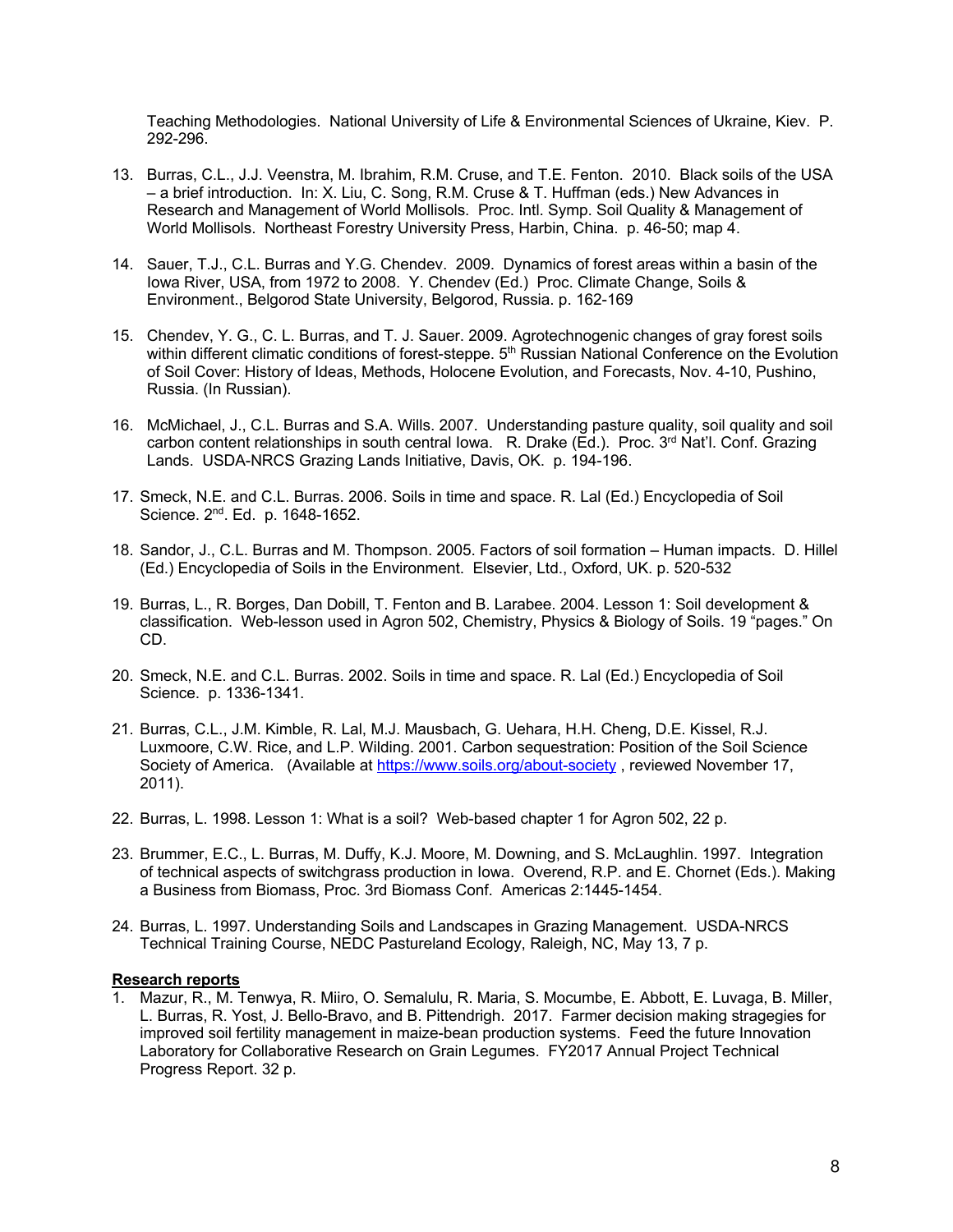- 2. Burras, C.L., G.A. Miller, T.E. Fenton and A.M. Sassman. 2015. Corn Suitability Rating 2 (CSR2) equation and component values. Soil Survey & Digital Soil Data - Soil and Land Use, Iowa State University Extension and Outreach. (http://www.extension.iastate.edu/soils/sites/www.extension.iastate.edu/files/soils/ISU%20CSR2%20formula%20with%20value s%20V1.1%2009Mar15.pdf, reviewed March 23, 2015).
- 3. Burras, C.L. 2013. CSR2 Equation with values for each term. Working Paper for USDA-NRCS and associated users. 4 p.
- 4. Burras, C.L. and A.N. Papanicolaou. 2013. Impacts to the land-water-human system of rural Iowa from high intensity continuous maize production. Final Report, Leopold Center for Sustainable Agriculture EOSP2008-01. 16 p.
- 5. Papanicolaou, A.N., C. L. Burras, C. Wilson and M. Elhakeem. 2012. Prediction of Ksat dynamics from remote sensing data and modeling for the State of Iowa. Final Report, USDA-NRCS Nat'l. Soil Survey Center (USDA contract number 68-7482-10-507). 38 p.
- 6. Wasko, Lisa Marie; Nonnecke, Gail R.; and Burras, Lee. 2009. Alternative Weed Management Strategies: Effects on Weed Control and Grapevine Yield in an Established Vineyard. Iowa State Research Farm Progress Reports. Paper 326. http://lib.dr.iastate.edu/farms\_reports/326
- 7. Papanicolaou, A.N., C. L. Burras, M. Elhakeem and C. Wilson. 2009. Hydropedological investigations on a benchmark catena: Performance of semi-automated measurements of Ksat via different sensors under different hydrologic and land management conditions. Technical Report, USDA-NRCS Nat'l. Soil Survey Center (USDA contract number 68-3H75-3-122). 59 p.
- 8. Papanicolaou, A.N., C. L. Burras, M. Elhakeem and C. Wilson. 2008. Field and laboratory investigations of infiltration on different geomorphic surfaces in a watershed under different land uses. Final Report, USDA-NRCS Nat'l. Soil Survey Center (USDA contract number 68-3H75-3-122). 69 p.
- 9. Brummer, E.C. and C.L. Burras. 2007. Switchgrass production in Iowa: Soil suitability and varietal performance. Final Report, Bioenergy Feedstock Development Program Oak Ridge National Laboratory (DE-FC36-96GO10148). 23 p.
- 10. Burras, C.L., J.M. McLaughlin, S.A. Wills, M. Barker and E.C. Brummer. 2005. Soil carbon and quality in Seymour and Clarinda soil map units, Chariton Valley, Iowa. Final Report, Chariton Valley RC&D (ISU Project 400-41-71-4216). 64 p.
- 11. Burras, C.L. and J. McLaughlin. 2002. Soil Organic Carbon in fields of switchgrass and row crops as well as woodlots and pastures across the Chariton Valley, Iowa. Final Report. Chariton Valley RC&D. 29 p.
- 12. Brummer, E.C., C.L. Burras, M.D. Duffy and K.J. Moore. 2002. Switchgrass production in Iowa: Economic analysis, soil suitability, and varietal performance Final Report. Oak Ridge National Laboratory. 140 p.
- 13. Brummer, E.C., C.L. Burras, M.D. Duffy and K.J. Moore. 2001. Switchgrass production in Iowa: Economic analysis, soil suitability, and varietal performance Final Report. Oak Ridge National Laboratory. 71 p.
- 14. Brummer, E.C., C.L. Burras, M.D. Duffy and K.J. Moore. 2000. Switchgrass production in Iowa: Economic analysis, soil suitability, and varietal performance Final Report. Oak Ridge National Laboratory. 105 p.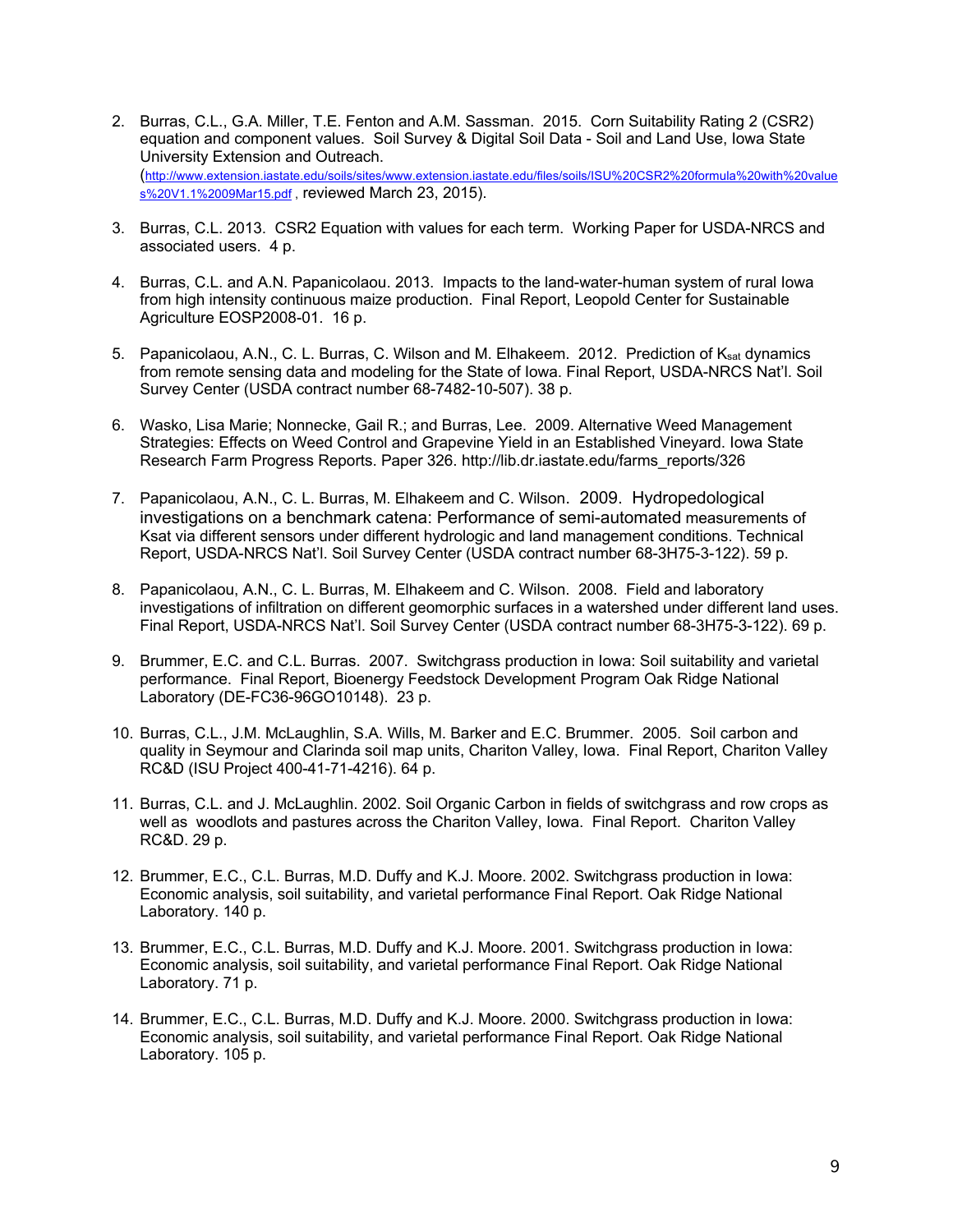- 15. Brummer, E.C., C.L. Burras, M.D. Duffy, K.J. Moore, R. Lemus, N. Molstad, V. Nanhou, and W. Weaver, 1999. Switchgrass production in Iowa: Economic analysis, soil suitability, and varietal performance, 1998 Annual Report. ISU Agronomy Department, 11 p.
- 16. Burras, L. 1998. Soil carbon sequestration potential in the Chariton River Watershed, Iowa. Chariton Valley RC&D publication, Centerville, IA, 10 p.

# **Refereed abstracts that go with conference presentations**

- 1. Burras, C. L., J.M. McMichael, J.J. Veenstra, E.C. Brummer, S.A. Wills, N.E. Molstad and R.W. Lemus. 2010. Mollisol variability and resilience across highly eroded rolling landscapes of south central Iowa. In: X. Liu, C. Song, R.M. Cruse & T. Huffman (eds.) New Advances in Research and Management of World Mollisols. Proc. Intl. Symp. Soil Quality & Management of World Mollisols. Northeast Forestry University Press, Harbin, China. p. 83-84.
- 2. Veenstra, J.J. and C.L. Burras. 2010. Effects of agriculture on the classification of black soils in the Midwestern United States. In: X. Liu, C. Song, R.M. Cruse & T. Huffman (eds.) New Advances in Research and Management of World Mollisols. Proc. Intl. Symp. Soil Quality & Management of World Mollisols. Northeast Forestry University Press, Harbin, China. p. 60.
- 3. Nonnecke, G., L. Burras, B. Obaa, K. Saunders, and D. Acker. 2007. Service learning through a school garden program in Uganda. Hortscience 42:945.
- 4. McMichael, J.M., C.L. Burras and S.A. Wills. 2006. Understanding pasture quality, soil quality, and soil organic carbon content relationships in south central Iowa. Proc. 3<sup>rd</sup> National Conference on Grazing Lands, St. Louis (on CD)*.*
- 5. Wasko, L.M., G.R. Nonnecke and C.L. Burras. 2009. Alternative weed management practices for established vineyards in Iowa. Am. J. Enology & Viticulture 60:550.
- 6. Nyasimi-Ruigu, M. L.M. Butler and L. Burras. 2005. Land, indigenous knowledge and farmer's livelihoods: the interplay between culture and the Environment in western Kenya. Proc. Soc. Applied Anthropology Ann. Mtg., Santa Fe (on CD).
- 7. Burras, C.L. E.C. Brummer, R.W. Lemus, J.E. Sellers, Jr., M.L. Braster, J.M. McLaughlin, N.E. Molstad, K.J. Moore and M.F. Barker. 2001. Agronomic and environmental constraints found in onfarm production of switchgrass in the Chariton River Valley, Iowa. 5th Biomass Conf. Americas, 15-114 (2 pages).
- 8. Burras, C.L, J.M. McLaughlin, M.L. Braster, J.E. Sellers, Jr, S.A. Wills and B.E. Larabee. 2001. Soil color: An inexpensive yet effective method for documenting soil carbon content. Fifth Biomass Conf. Americas 15-222 (2 pages).
- 9. McLaughlin, J.M. and L. Burras. 2000. Soil carbon across the Chariton River Watershed, Iowa: baseline values and recent changes. Carbon: exploring the benefits to farmers and society speaker and poster abstracts. p. 9. (also at http://www.iowaswitchgrass.com/technical~agricultural.html).
- 10. Brummer, E.C., L. Burras, M. Duffy, K.J. Moore, M. Downing, and S. McLaughlin. 1997. Integration of technical aspects of switchgrass production in Iowa. Abstracts of the Third Biomass Conf. Amer., **Montreal**
- 11. Smeck, N.E., L. Burras, and J.M. Bigham. 1997. Pedogenic smectite in soils of western Ohio. Abstracts for the 11th Intl. Clay Conf., Ottawa, No. 346.
- 12. Countryman, D.W., B.W. Menzel, R.B. Hall, G.J. Atchison, C.L. Burras, and R. Kanwar. 1997. Transforming higher education in renewable natural resources management in Iowa. NACTAJ. 41:18- 19.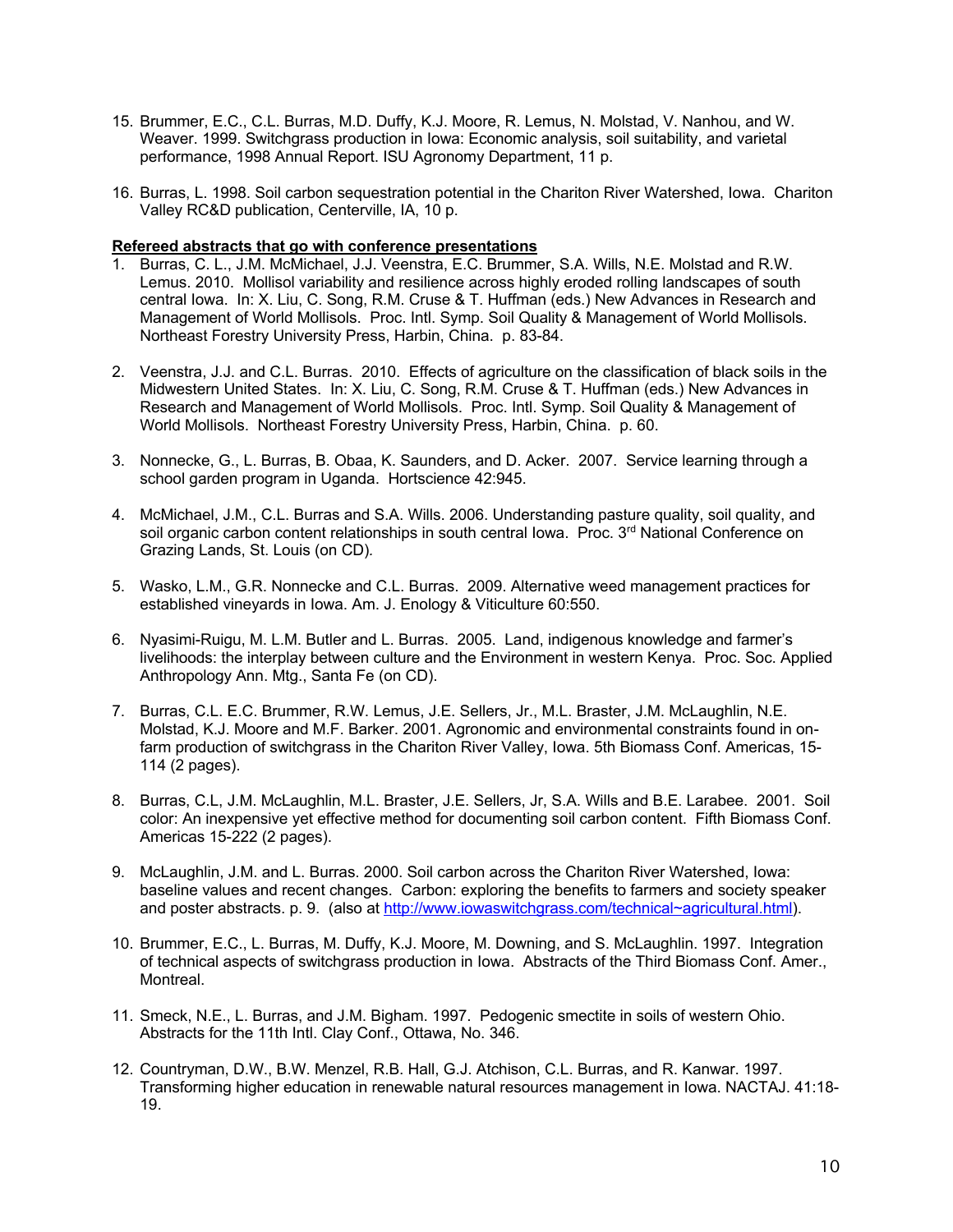- 13. Burras, L. 1996. Soils: a means of teaching dynamic, integrated science. American Association for the Advancement of Science. Annual Meeting and Science Innovation Exposition, p. A-19.
- 14. Burras, L. and J.V. Huner. 1996. Environmental factors affecting crawfish yields in Louisiana, USA. Abstracts Intl. Assoc. Astacology 11th Symposium, Thunder Bay, Ontario, Canada, p. 44
- 15. Burras, L., G. Blakewood, T. Richard, and J.V. Huner. 1994. Laboratory observations on the burrowing of commercially important procambarid crayfishes in different soils. Abstracts Intl. Assoc. Astacology 10th Symposium, Adelaide, Australia, p. 41.
- 16. Novak, J.M. and L. Burras. 1992. Spatial and temporal variability of solution geochemistry in a riverine wetland soil. Soc. International Ecology IV International Wetland Conference Abstracts, Columbus, Ohio, p. 114

# **Non-refereed articles, reports and conference abstracts**

- 1. Burras, C.L. February 25, 2020. Soils. In: Soil Fertility & Nutrient Management Short Course Binder, 2019, ISU Extension. Pages 1-15.
- 2. Burras, C.L. October 29, 2019. Iowa NRCS soil map units with CSR2 yields for FY20. Iowa USDA-NRCS shared working file. 11,096 SMU yields provided (yields for corn, soybeans, oats, alfalfa, tall grasses and Kentucky bluegrass).
- 3. Burras, C.L., G.A. Miller, T.E. Fenton and A.M. Sassman. October 01, 2019. Corn Suitability Ratings 2 (CSR2) equation and component values. Iowa USDA-NRCS and Iowa State Assessors shared working file. 7 pages.
- 4. Burras, C.L. July 23, 2019. Summary of Site Visit to Costa Rica between July 03 to 08, 2019. Report to ISU Global Agriculture regarding the Cornelius Travel Award. 6 pages.
- 5. Burras, C.L. February 19, 2019. Soils. In: Soil Fertility & Nutrient Management Short Course Binder, 2019, ISU Extension. Pages 1-15.
- 6. Miller, B.A., C.L. Burras, O. Semalulu, and M. Tenywa. 2018 Strengthening an indigenous soil classification system using GIS-based mapping of the Buganda catena, Uganda. Presentation at the European Geosciences Union General Assembly, Vienna, Austria. (see: https://meetingorganizer.copernicus.org/EGU2018/EGU2018-3748.pdf , reviewed January 03, 2019)
- *7.* Chen, S., C.L. Burras, and X. Zhang. 2017. Overland flow and erosion from runoff plots on a Mollisol in Northeast China. ASA-CSSA-SSSA Annual Meeting Abstracts 105496. (see: https://scisoc.confex.com/scisoc/2017am/webprogram/Paper105496.html , reviewed October 29, 2017).
- *8.* Burras, C.L. September 15, 2017. Soils, Roots and Crop Growth a few ideas. Pioneer Lecture/Field Shortcourse for 32 Advanced Brazilian Farmers, ISU FEEL. 5 pages. *(This was used in conjunction with the field component of an indoor-outdoor lecture & field activity at FEEL).*
- 9. Burras, C.L. August 24, 2017. Soils, Roots and Crop Growth a few ideas. DuPont Pioneer Global Agronomy Forum, Pioneer International Headquarters, Johnston, Iowa. 5 pages. *(This was used in conjunction with the four groups (100 total) of international agronomists at the field discussion of the Pioneer soil pit).*
- 10. Burras, C.L. August 23, 2017. Four maps of Iowa. DuPont Pioneer Global Agronomy Forum, Pioneer International Headquarters, Johnston, Iowa. 2 pages.
- 11. Burras, C.L. August 18, 2017. Four maps of Iowa. ISU Agronomy Freshman Learning Community Trips. 2 pages.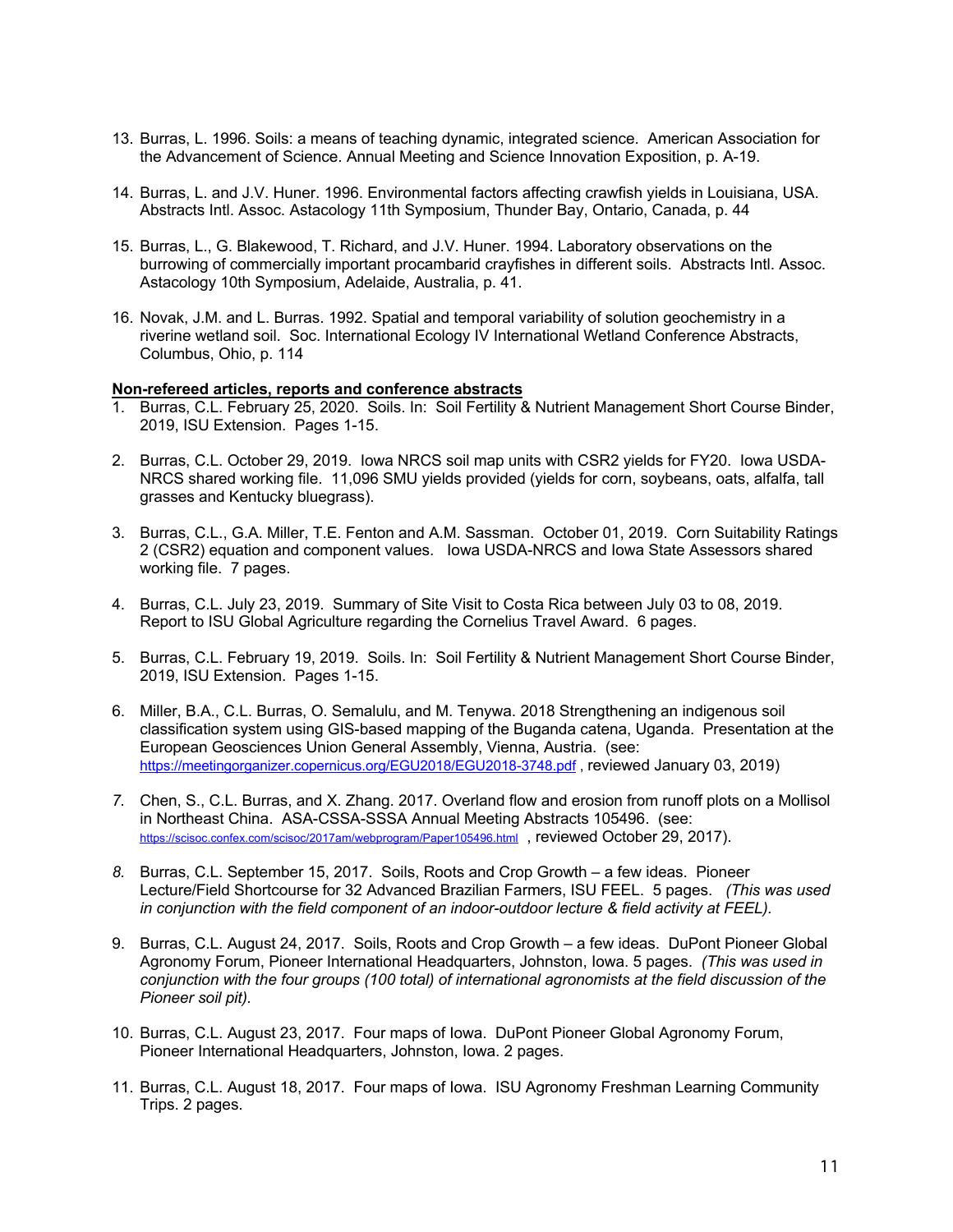- 12. Burras, C.L. August 15, 2017. Soils, Roots and Crop Growth a few ideas. Pioneer Lecture/Field Shortcourse for advanced Agronomists and farmers of western Canada. ISU FEEL. 5 pages. *(This was used in conjunction with the field discussion with 30 Canadian agronomists and farmers.)*
- 13. Tenywa, M., O. Semalulu, F. Kabango, S. Kyebogola, R. Miiro, A. Lenssen, R. Yost, M. Ibrahim, B. Miller and C.L. Burras. 2017. Soil sampling, analysis and fertilizer recommendations for beans on the Buganda Catena, Uganda. USAID ISU Bean Project of Uganda. 2 pages. Available in English and Lugandan as "Okukebera ettaka n'enjozesa y'ebigimusa ku bijanjaalo ku ttaka mu Buganda". *Primary author is listed last.*
- 14. Tenywa, M., O. Semalulu, B. Miller, F. Kabango, A. Lenssen, S. Kyebogola, R. Miiro, R. Yost, M. Ibrahim and C.L. Burras. 2017. Soil properties and preliminary management recommendations for bean production on the Buganda Catena, Uganda. USAID ISU Bean Project of Uganda. 4 pages. *Primary author is listed last.*
- *15.* Burras, L. 2017. Silicon as a beneficial nutrient for higher plants. A report to Grain Processing Corporation, Muscatine, IA. March 21, 2017. *N.b., Mostafa Ibrahim is the uncredited senior author of this report.*
- 16. Ibrahim, M.A., S. Kumar and C.L. Burras. 2016. Soil properties under switchgrass fertilized with nitrogen across a toposequence in northeastern South Dakota. ASA-CSSA-SSSA Annual Meeting Abstracts 17-3. (see: https://scisoc.confex.com/scisoc/2016am/webprogram/Paper101776.html , reviewed November 20, 2016).
- 17. Sassman, A.M. and C.L. Burras. 2016. Comparing soil productivity indices used in the north central region of the United States. ASA-CSSA-SSSA Annual Meeting Abstracts 17-3. (see: https://scisoc.confex.com/scisoc/2016am/webprogram/Paper99491.html , reviewed November 20, 2016).
- 18. Burras, C.L. 2016. Soils and their effective management a pedologist's perspective, Part 1: General ideas. Soil Fertility and Nutrient Management Shortcourse Notebook. 4 pages.
- 19. Burras, C.L. 2016. Soils and their effective management a pedologist's perspective, Part 2: Iowa and the soils of Iowa. Soil Fertility and Nutrient Management Shortcourse Notebook. 6 pages.
- 20. DeLong, C. and L. Burras. 2015. A carbon assessment of Iowa State University Farms soils. Farm Progress Reports, 2015: Article 156. Available at: http://lib.dr.iastate.edu/farmprogressreports/vol2015/iss1/156 , reviewed June 06, 2016)
- 21. Dahlhauser, E.M. and C.L. Burras. 2015. Pedogenesis of outwash-derived soils on terraces of the Des Moines River. ASA-CSSA-SSSA Annual Meeting Abstract 147-3. (see: https://scisoc.confex.com/scisoc/2015am/webprogram/Paper94929.html, reviewed November 23, 2015).
- 22. Ibrahim, M.A., A.M. Merwald, E.L. Elnaka and C.L. Burras. 2015. Impacts of silicate application on growth and yield of wheat (Triticum aestivum, L.) under salt stress conditions. ASA-CSSA-SSSA Annual Meeting Abstract 59-9 (see: https://scisoc.confex.com/scisoc/2015am/webprogram/Paper92087.html , reviewed November 23, 2015).
- 23. Richter, J.L. and C.L. Burras. 2015. Particle density variability in selected pedons and catenas in Iowa. ASA-CSSA-SSSA Annual Meeting Abstract 68-5. (see: https://scisoc.confex.com/scisoc/2015am/webprogram/Paper95411.html , reviewed November 23, 2015).
- 24. Sassman, A. and C.L. Burras. 2015. A comparison of Iowa's original corn suitability rating to the new corn suitability rating 2. ASA-CSSA-SSSA Annual Meeting Abstract 148-5. (see: https://scisoc.confex.com/scisoc/2015am/webprogram/Paper93775.html , reviewed November 23, 2015).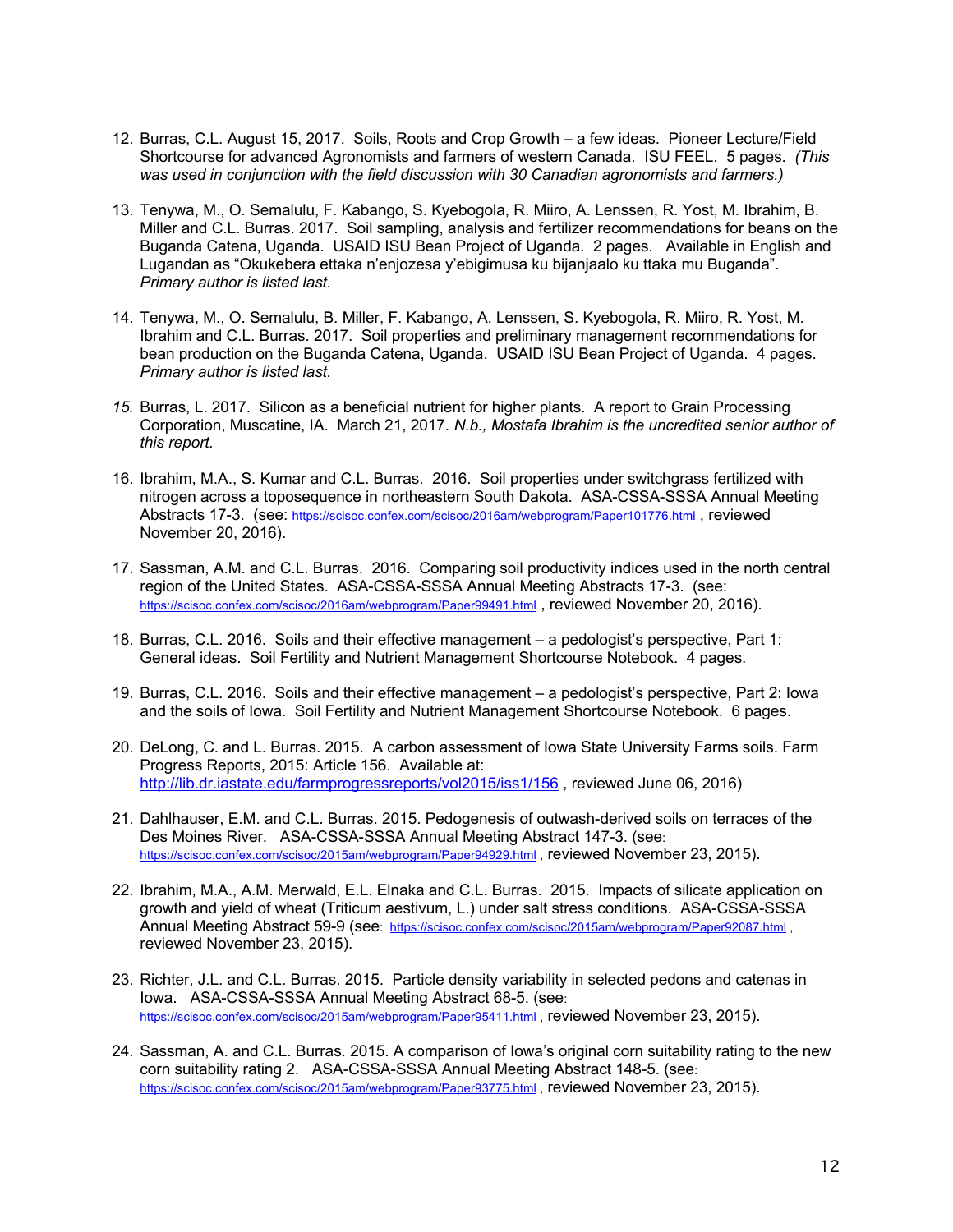- 25. Sassman, A. and C.L. Burras. 2015. A comparison of Iowa's original corn suitability rating index to the new corn suitability rating 2 index. Proc. 127th Ann. Mtg. Ia. Acad. Sci. Abstract 68, p. 50. U. Iowa, Iowa City.
- 26. Dahlhauser, E. and C. Lee Burras. 2015. Pedogenesis of outwash-derived siols on terraces of the Des Moines River. Proc. 127<sup>th</sup> Ann. Mtg. Ia. Acad. Sci. Abstract 115, p. 63. U. Iowa, Iowa City.
- 27. Richter, J. and C.L. Burras. 2015. Modern catenas of north-central Iowa: Epipedon thickness and geometric mean particle size distribution. Proc. 127<sup>th</sup> Ann. Mtg. Ia. Acad. Sci. Abstract 120, p. 65. U. Iowa, Iowa City.
- 28. Dittmer, H., T. Paulson, R. Cruse and C.L. Burras. 2015. Soil science and conservation continuing education. Proc. 127<sup>th</sup> Ann. Mtg. Ia. Acad. Sci. Abstract 126, p. 66. U. Iowa, Iowa City.
- 29. Miller, Gerald and Lee Burras. 2015. Corn Suitability Rating 2 Updated. Integrated Crop Management News, Iowa State University Extension & Outreach. http://www.extension.iastate.edu/CropNews/2015/0325Miller.htm (reviewed March 31, 2015).
- 30. Burras, C.L. 2015. Soils and their effective management a pedologist's perspective, Part 1: General ideas. Soil Fertility and Nutrient Management Shortcourse Notebook. 4 pages.
- 31. Burras, C.L. 2015. Soils and their effective management a pedologist's perspective, Part 2: Iowa and the soils of Iowa. Soil Fertility and Nutrient Management Shortcourse Notebook. 6 pages.
- 32. Richter, J. and C. L. Burras. 2014. The modern relevance of catenas to pedology in Iowa. ASA, CSSA & SSSA International Annual Meeting, Long Beach, CA. https://scisoc.confex.com/scisoc/2014am/webprogram/Paper88207.html (reviewed December 23, 2014).
- 33. Burras, L. 2014. 2014 North Central Regional Conference. National Cooperative Soil Survey Newsletter Issue 68, August. p. 1-3. http://www.nrcs.usda.gov/wps/portal/nrcs/detail/soils/survey/partnership/?cid=nrcs142p2\_054340 (reviewed September 02, 2014).
- 34. Bednarek, R. and L. Burras. 2014. North Central Regional Soil Survey Conference Book, June 02 to 05. National Cooperative Soil Survey: USDA-NRCS & ISU CALS. 60 pages.
- 35. Burras, L. R. Bednarek, J. Richter, M. Tiedeman, C. DeLong, E. Dahlhauser, Z. Wang and J. Mtama. 2014. Soil Health, Dynamic Soil Properties & Benchmark Catenas: A Field Examination of Central lowa in the Early 21<sup>st</sup> Century. 30 pages.
- 36. Richter, J. and C.L. Burras. 2014. Are catenas relevant to soil maps and pedology in lowa in the  $21<sup>st</sup>$ century? Geophysical Research Abstracts, volume 16, EGU2014-4532,. European Geosciences Union, General Assembly, Vienna. (See: http://meetingorganizer.copernicus.org/EGU2014/EGU2014-4532.pdf , reviewed May 05, 2014).
- 37. Tiedeman, M.L. and C.L. Burras. 2014. Pedology of Ant-Colonized Soils in Doolittle Prairie State Preserve, Iowa, USA. SSSA Conference on Soils Role in Restoring Ecosystem Services, Paper 84190, Sacramento, CA. (See: https://www.soils.org/files/am/ecosystems/tiedeman-poster.pdf. reviewed May 05, 2014).
- 38. Tiedeman, M.L. and C.L. Burras. 2014. Bioturbation an underestimated and overlooked driver of soil formation. Getting into Soil & Water 2014. Iowa Water Center & Soil & Water Conservation Club, Iowa State University, p. 42-43.
- 39. DeLong, C.R. DeLong and C.L. Burras. 2013. Carbon status of the soils of Iowa State University. ASA-CSSA-SSSA Annual Meeting Abstract 391-22.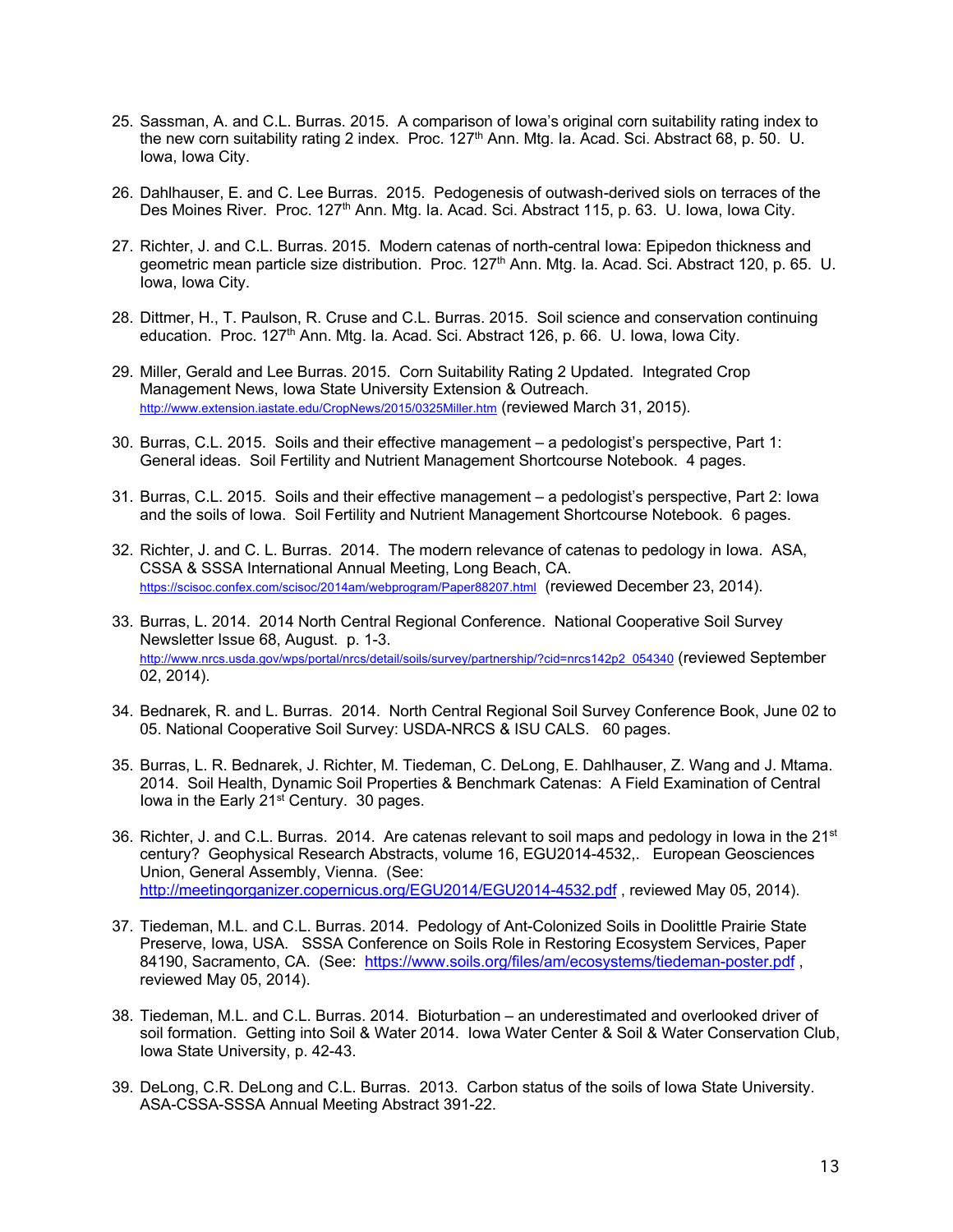- 40. Burras, C.L. 2013. Recommendations from the North Central Regional Soil Survey Conference, June 04-07, 2012. National Cooperative Soil Survey Conference, Annapolis, MD.
- 41. Tiedeman, M.L. and C.L. Burras. 2013. Pedogenesis of ant colonized soils in Doolittle Prairie State Preserve, Iowa. Soil Systems and Critical Zone Processes Conference, Monte Verita Switzerland.
- 42. Burras, C.L., Y. Chendev, M. Ibrahim, B. Larabee and T. Sauer. 2013 Human-induced soil change in Iowa: Two contrasting examples.. Getting into Soil & Water 2013. Iowa Water Center & Soil & Water Conservation Club, Iowa State University, p. 18-21.
- 43. Burras, C.L. March 2012. Unintended impacts on soils from long-term farming in Iowa. Getting into Soil & Water 2012. Iowa Water Center & Soil & Water Conservation Club, Iowa State University, p. 24-25.
- 44. Burras, C.L. Fall 2011. What every Iowan should know about soils. Iowa Natural Heritage p. 8-10. Also available at http://www.inhf.org/iowa-soil.cfm , reviewed November 17, 2011.
- 45. Veenstra, J.J. and C.L. Burras 2010. Anthropedogenic soil properties after 50 years of agriculture. ASA-CSSA-SSSA Annual Meeting Abstract 115-3.
- 46. Hempel, J., A. McBratney, B. Minasny, Sun W., L. Burras, J. Thompson and B. Malone. 2010. Digital harmonization of adjacent analogue soil survey areas – 4 Iowa counties. ASA-CSSA-SSSA Annual Meeting Abstract 228-3.
- 47. Ibrahim, M. and C.L. Burras. 2010. Distribution and origin of argillic horizons across Iowa. ASA-CSSA-SSSA Annual Meeting Abstract 228-4.
- 48. Burras, C.L., J.M. McMichael, J.J. Veenstra, E.C. Brummer, S.A. Wills, N.E. Molstad and R.W. Lemus. 2010. Mollisol variability and resilience across highly eroded rolling landscapes of south central Iowa. In: X. Liu, C. Song, R.M. Cruse & T. Huffman (eds.) New Advances in Research and Management of World Mollisols. Proc. Intl. Symp. Soil Quality & Management of World Mollisols. Northeast Forestry University Press, Harbin, China. p. 83-84.
- 49. Burras, C.L., R.M. Cruse, S.A. Wills, J.M. McMichael, and J.J. Veenstra, 2010. Managing Mollisols to enhance infiltration and carbon sequestration across fields susceptible to erosion and sedimentation. In: X. Liu, C. Song, R.M. Cruse & T. Huffman (eds.) New Advances in Research and Management of World Mollisols. Proc. Intl. Symp. Soil Quality & Management of World Mollisols. Northeast Forestry University Press, Harbin, China. p. 114.
- 50. Burras, C.L. 2009. Soils and their degradation in Iowa an eclectic overview. Getting into Soil & Water. The Soil & Water Conservation Club & The Iowa Water Center, Iowa State University - University Extension, p. 16.
- 51. Burras, C.L., Y. Chendev, and T.J. Sauer. 2009. Evolution of an Alfisol into a Mollisol with 150 years of cropping in Iowa. ASA-CSSA-SSSA Annual Meeting Abstracts 54227.
- 52. Konen, M.E. and C.L. Burras. 2009. Quantification of soil carbon stocks in the field some anthropedogeomorphic issues from the corn belt. ASA-CSSA-SSSA Annual Meetings Abstracts 53735.
- 53. Oneal, B.A., C.L. Burras, T. Papanicolaou, M. Ibrahim and J.J. Veenstra. 2009. Quaternary stratigraphy and pedology of Clear Creek Watershed, Iowa County, Iowa. ASA-CSSA-SSSA Annual Meetings Abstracts 54718.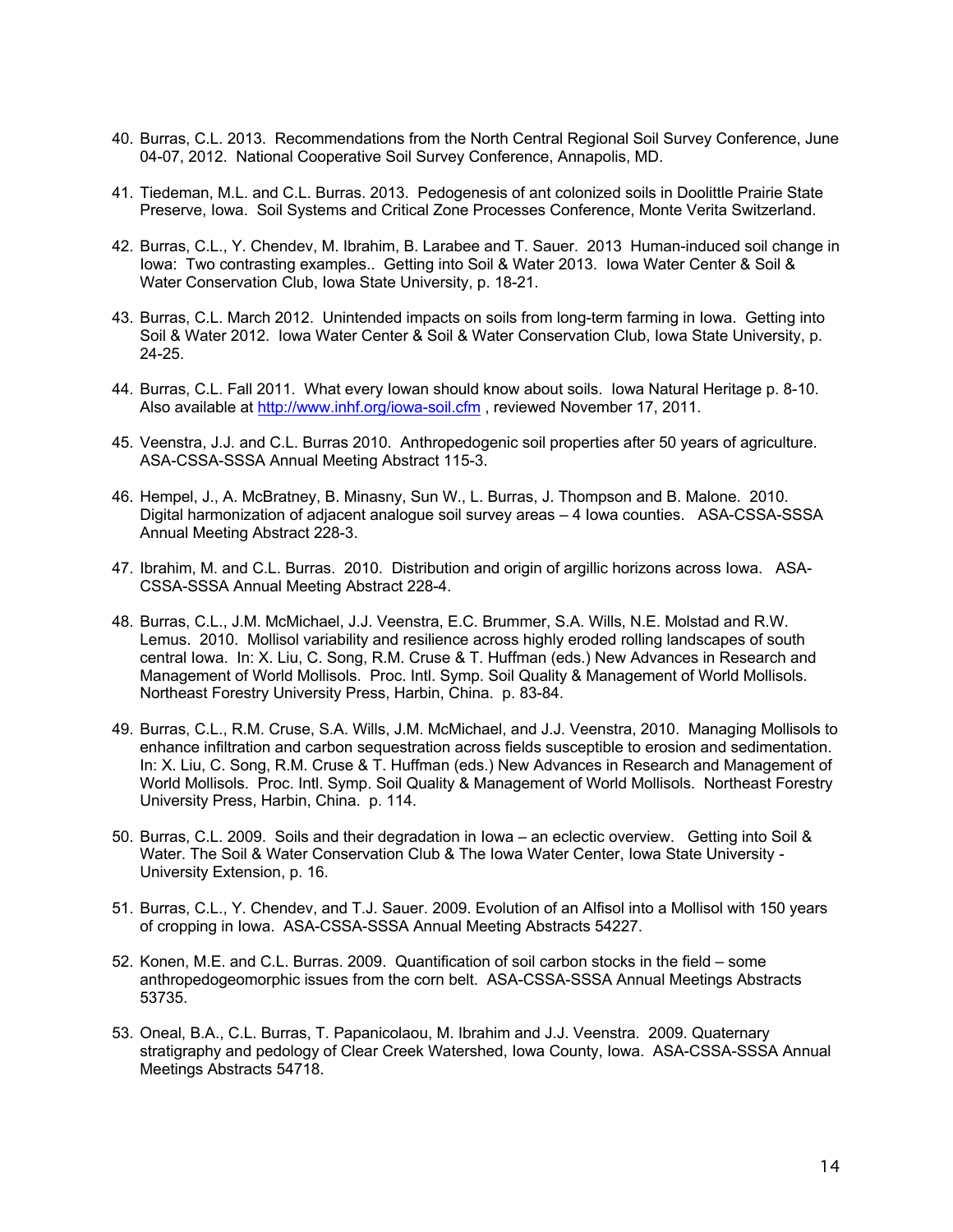- 54. Veenstra, J.J. and C.L. Burras. 2009. Do "typical" pedons change with 50 years of low intensity land use? ASA-CSSA-SSSA Annual Meetings Abstracts 53254.
- 55. Burras, C.L., T. Papanicolaou, J.J. Veenstra, B.R. Oneal and M.T. Sucik. 2008. Inventorying dynamic soil properties across Iowa's catenas and land uses. Agron Abstracts 679-3.
- 56. Veenstra, J.J. and C.L. Burras. 2008. Soil changes after 60 years of land use in Iowa. Agron Abstracts 680-3.
- 57. Nyasimi, M., L. Burras, L. Butler and D. Schultz. 2007. Is the soil dead? Integrating cultural and scientific knowledge to understand land degradation processes on the Awach River Basin in western Kenya. Agron. Abstracts 248-3.
- 58. Burras, L, M. Nyasimi and L. Butler. 2006. Walking in Milne's footsteps: Revisiting the original catena in western Kenya. Agron. Abstracts 99-3.
- 59. Nyasimi, M., L. Burras and L. Butler. 2006. Soil degradation and human health in the Lake Victoria region of Kenya. Agron. Abstracts 221-8.
- 60. Burras, L. and M.E. Konen. 2004. Pedology what prerequisites are best? Agron. Abstracts 6255.
- 61. M.E. Konen and C.L. Burras. 2004. Teaching pedology Expanding the audience. Agron. Abstracts 5142.
- 62. Wills, S.A., C.L. Burras, J.A. Sandor and J.M. McLaughlin. 2004. Comparison of soil spatial variability in a native prairie and agricultural field. Agron. Abstracts 5355.
- 63. Barker, M., C.L. Burras, and E.C. Brummer. 2003. Soil quality in the Chariton Valley, Iowa. Agron. Abstracts.
- 64. Larabee, B.E., C.L. Burras, J.M. McLaughlin and S.A. Wills. 2003. Human impacts on Histosols in north central Iowa. Agron. Abstracts.
- 65. McLaughlin, J., L. Burras, S. Wills and B. Larabee. 2003. Spatial analysis of SOC content in Seymour and Clarinda map units, Iowa. Agron. Abstracts.
- 66. Wills, S.A., C.L. Burras, J.A. Sandor and J.M. McLaughlin. 2003. Evaluating GIS and geostatistical techniques to describe soil morphology in a northeast Iowa field. Agron. Abstracts.
- 67. Konen, M.E., J.L. Wollenweber, and L. Burras. 2002. Land Use Impacts on Soil Physical and Morphological Properties in Northeastern Illinois. Agron. Abstracts.
- 68. Konen, M.E., J.L. Wollenweber, and L. Burras. 2002. Soil Organic Carbon Concentrations in Adjacent Cultivated, Restored, and Never Cultivated Hapludalfs and Argiudolls in Northeastern Illinois Agron. Abstracts.
- 69. McLaughlin, J.M., C.L. Burras, and M.E. Braster. 2002. Soil Organic Carbon Content and Soil Color in the Chariton Valley, Iowa. Agron Abstracts.
- 70. McLaughlin, J.M. and C.L. Burras. 2002. Relationship between soil organic carbon and pasture quality in the Chariton River Valley, Iowa. Ia. Acad. Sci. Annual Meeting Abstracts.
- 71. Wiedenhoeft, M.E., K.J. Moore, C.L. Burras, and R.J. Killorn. 2002. Using Laptop Computers in the Classroom to Enhance Hands-on Activities. Agron. Abstracts.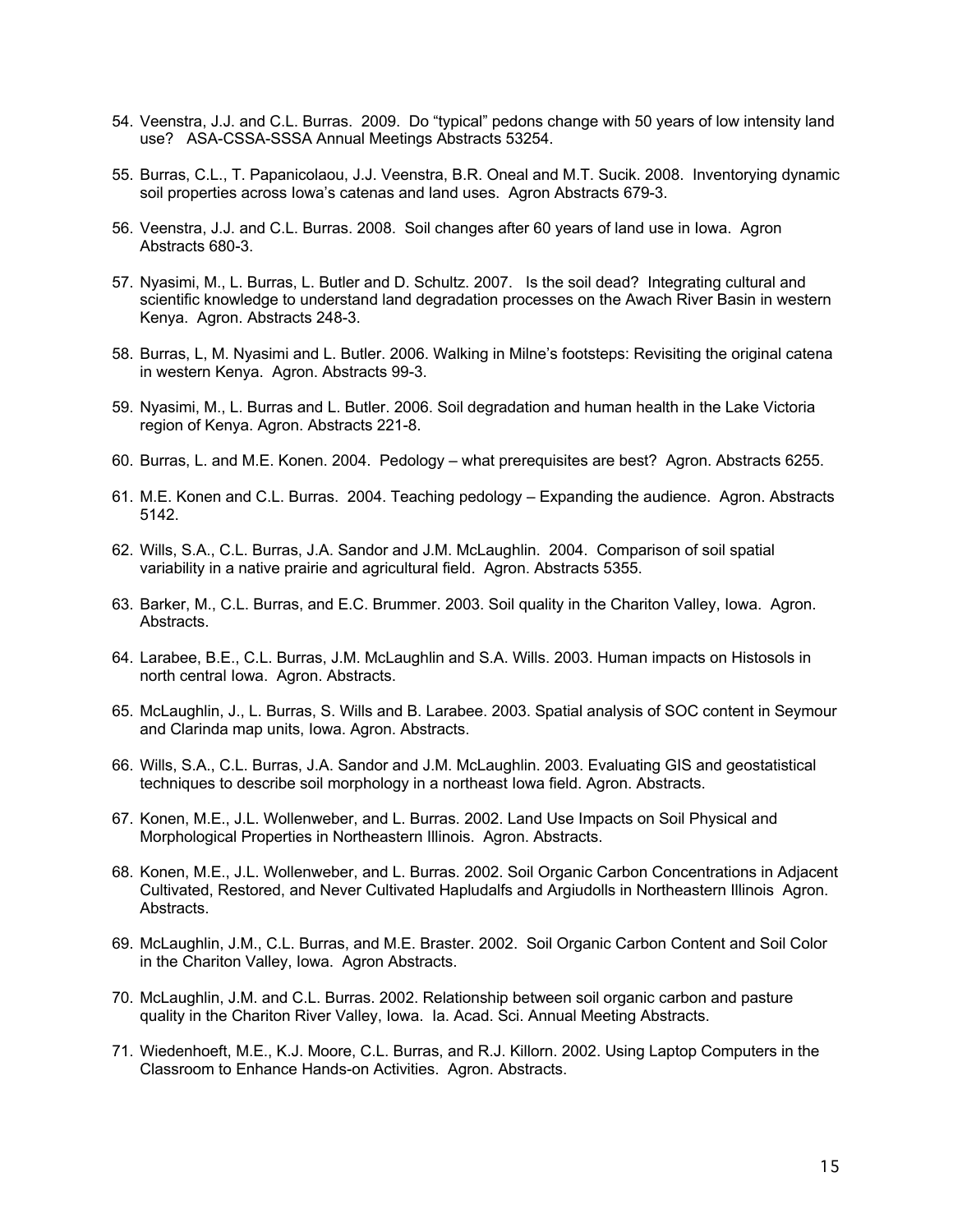- 72. Carpenter, A.B., K.J. Moore, P.M. Dixon, C.L. Burras, R.P. Ewing, and R.L. Hintz. 2001. Use of soil electroconductivity and spectral imagery in optimizing sampling techniques. Agron. Abstracts C6- 320.
- 73. Guretzky, J.A., K.J. Moore, C.L. Burras, and E.C. Brummer. 2001. Spatial analysis of species diversity in pastures using GIS and GPS technologies. Agron. Abstracts C6.
- 74. McLaughlin, J., L. Burras, S.A. Wills, and B.E. Larabee. 2001. Soil carbon sequestration across pastures of south-central Iowa. Agron. Abstracts S5-1104.
- 75. McLoughlin, J.J., J.J. Patton, and L. Burras. 2001. Conventional agriculture the Amish perspective. Agron. Abstracts S5-1325.
- 76. Wills, S.A., C.L. Burras, J. M. McLaughlin, and B.E. Larabee. 2001. Post-settlement morphology and genesis in Udolls under woodlots and fields in north-central Iowa. Agron. Abstracts S5-Oct 25.
- 77. Burras, L. 2000. Review of the SSSA position paper on soil carbon sequestration. Agron. Abstracts, p. 299.
- 78. Mack, R.L., L. Burras, J.R. Thompson, and V. Iakovlogou. 2000. Bulk density and pH of epipedons under trees in rural, suburban, and urban settings in the Midwest USA. Agron. Abstracts, p. 297.
- 79. McLaughlin, J.M. and L. Burras. 2000. Soil organic carbon across managed catenas in the Southern Iowa Drift Plain. Agron. Abstracts, p. 297.
- 80. Mullenix, W.A. and L. Burras. 2000. Yield and soil variability across a Mollisol toposequence from north central Iowa. Agron. Abstracts, p. 297.
- 81. Konen, M.E., B.J. Talaga, C.L. Burras, P.M. Jacobs, and J.A. Mason. 2000. Organic matter and organic carbon relationships for selected soils in the north central US: LOI versus LECO. Agron Abstracts, p. 302.
- 82. Burras, L. 2000. Environmental science as a science-based baccalaureate: curriculum development, balance, and implementation. Agron. Abstracts, p. 43.
- 83. Pogranichniy, S.L., M.H. Wiedenhoeft, L. Burras, and T.A. Polito. 2000. Easing the transition for firstyear agronomy students: a learning community approach. Agron. Abstracts, p. 6.
- 84. Lemus, R.W., N.E. Molstad, E.C. Brummer, L. Burras, K.J. Moore, and R.K. Doorenbos. 1999. Switchgrass management for yield potential and biomass quality in the Chariton Valley, Iowa, USA. Agron. Abstracts, p. 110.
- 85. Molstad, N.E., R.W. Lemus, C.L. Burras, E.C. Brummer, and K.J. Moore. 1999. Landscapes, soil morphology and switchgrass yield in the Chariton River Watershed, Iowa. Agron. Abstracts, p. 266.
- 86. Patton, J.J. J.J. Pinkston, and L. Burras. 1999. Impacts of long-term Amish and conventional farming practices on soil quality in the north central US. Agron. Abstracts, p. 264.
- 87. Pinkston, J.J., J.J. Patton, L. Burras, and D.A. Laird. 1999. Amish and "English" agriculture in Ohio and Minnesota: impacts on pedochemistry. Agron. Abstracts, p. 38.
- 88. Burras, L., S.L. Pogranichniy, T.A. Polito, and R.B. Pearce. 1999. Enhancing the first-year experience: an agronomy learning community approach. Agron. Abstracts, p. 3.
- 89. Lindsey, M.L. and C.L. Burras. 1999. Using SSSA performance objectives to evaluate undergraduate soil science programs at Louisiana State University and Iowa State University. Agron. Abstracts, p. 6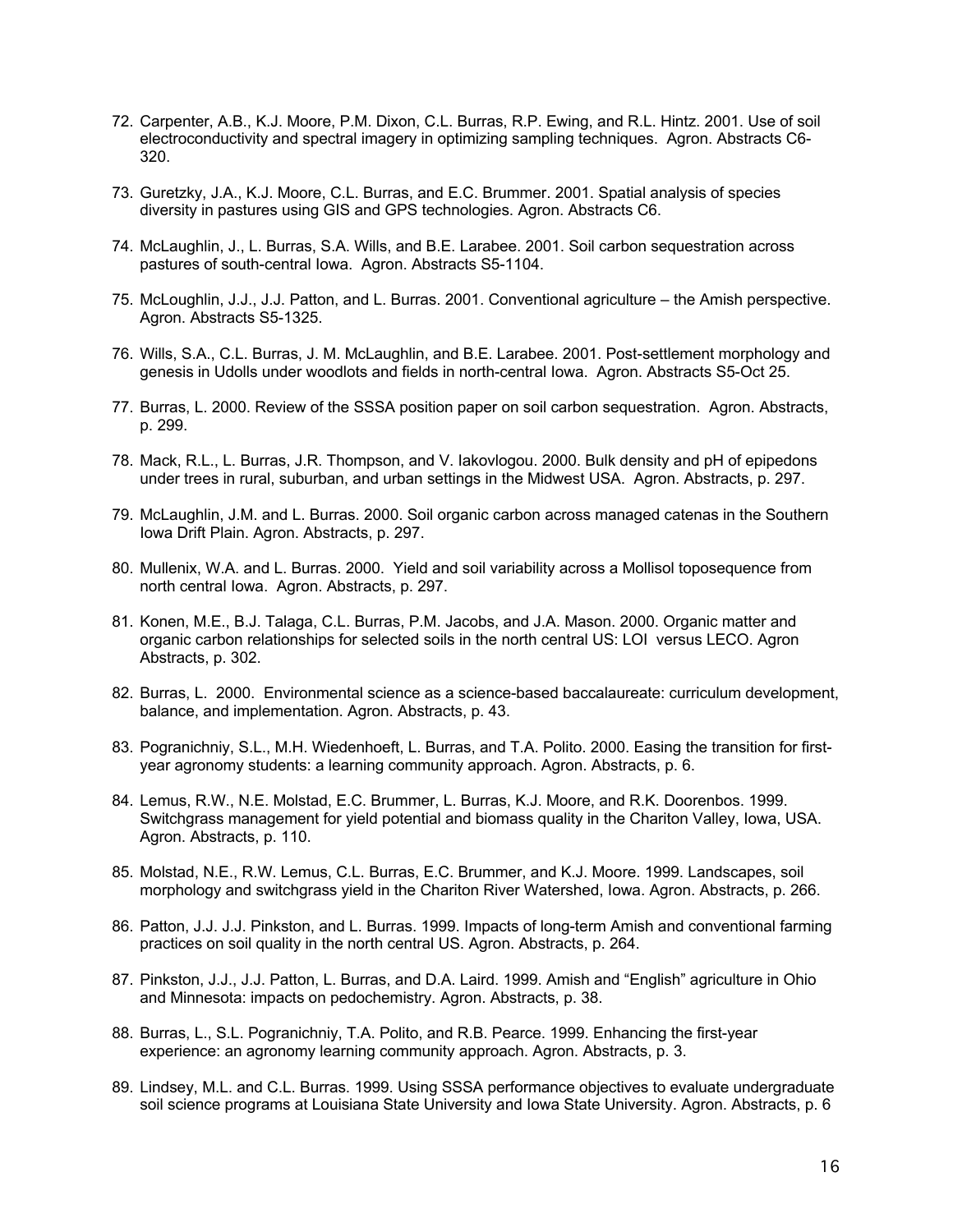- 90. Pogranichniy, S.L., M.H. Wiedenhoeft, L. Burras, T.A. Polito. 1999. Reshaping the first-year experience for agronomy students. Agron. Abstracts, p. 6.
- 91. Vepraskas, M.J. and L. Burras. 1999. Using micromorphology to teach soil science concepts. Agron. Abstracts, p. 3. (invited authors)
- 92. Cruse, R.M., D.E. Ressler, D.R. Dobill, F.R. Troeh, C.L. Burras, A. Mallarino, T.E. Loynachan, and T.E. Fenton. 1999. Internet-based soil science graduate courseware – MS in agronomy curriculum. Agron. Abstracts, p. 356
- 93. Patton, J.J., J.J. Pinkston, L. Burras, and M.E. Konen. 1998. Soil morphology in Amish and conventional fields from the central USA. Agron. Abstracts, 256.
- 94. Konen, M.E., J.A. Sandor, C.L. Burras, and J.C. Ritchie. 1998. Human impacts on geomorphic processes and soils on the Des Moines Lobe, Iowa. Agron. Abstracts, p. 255.
- 95. R.W. Lemus, N.E. Molstad, L. Burras, and E.C. Brummer. 1998. Switchgrass management and productivity in the Chariton River Valley, Iowa. Agron Abstracts, 276.
- 96. Burras, L. 1998. Using SSSA performance objectives to evaluate soil science at Iowa State University. Agron. Abstracts, p. 3.
- 97. Burras, L. 1997. Results of the SSSA fundamental examination taken at Iowa State University. Agron Abstracts, p. 4.
- 98. Countryman, D.W., B.W. Menzel, R.B. Hall, G.J. Atchison, C.L. Burras, and R. Kanwar. 1997. Transforming higher education in renewable natural resources management in Iowa. NACTA National Conference, Ames, 6 p.
- 99. Ricks, D., L. Burras, M.E. Konen, and A.J. Bolender. 1997. Genesis and morphology of Mima mounds and associated soils, Kalsow Prairie, Iowa. Agron. Abstracts, p. 255.
- 100. Burras, L. and M.E. Konen. 1996. Spatiality of soils and sediments in closed basins from Iowa and Ohio. Agron Abstracts, p. 263.
- 101. Burras, L. and L.J. Desselle. 1994. Agronomy becomes environmental & sustainable resources: Who are these students? Agron. Abstracts, p. 6.
- 102. Desselle, L.J. and L. Burras. 1994. Job opportunities for graduates of agronomy-based environmental curricula. Proc. Louisiana Assoc. Agron. 35:40-43.
- 103. Desselle, L.J., L. Burras, and E.G. Blakewood. 1993. Environmental and sustainable resources: an agronomy-based baccalaureate curriculum. Agron. Abstracts, p. 2.
- 104. Burras, L., H.A. DeRamus, E.G. Blakewood, and L.J. Desselle. 1993. Soil erosion and sedimentation in an intensively row-cropped drainage basin from southern Louisiana. Proc. Louisiana Assoc. Agron. 33:87-94.
- 105. Burras, L. 1993. Morphology and mineralogy of carbonate nodules from loessial soils in the Mississippi River Valley. Agron. Abstracts, p. 294.
- 106. Burras, L., J.V. Huner, and E.G. Blakewood. 1993. Impact of crawfish burrowing in soils of southern Louisiana. Proc. Louisiana Acad. Sci. 56:28.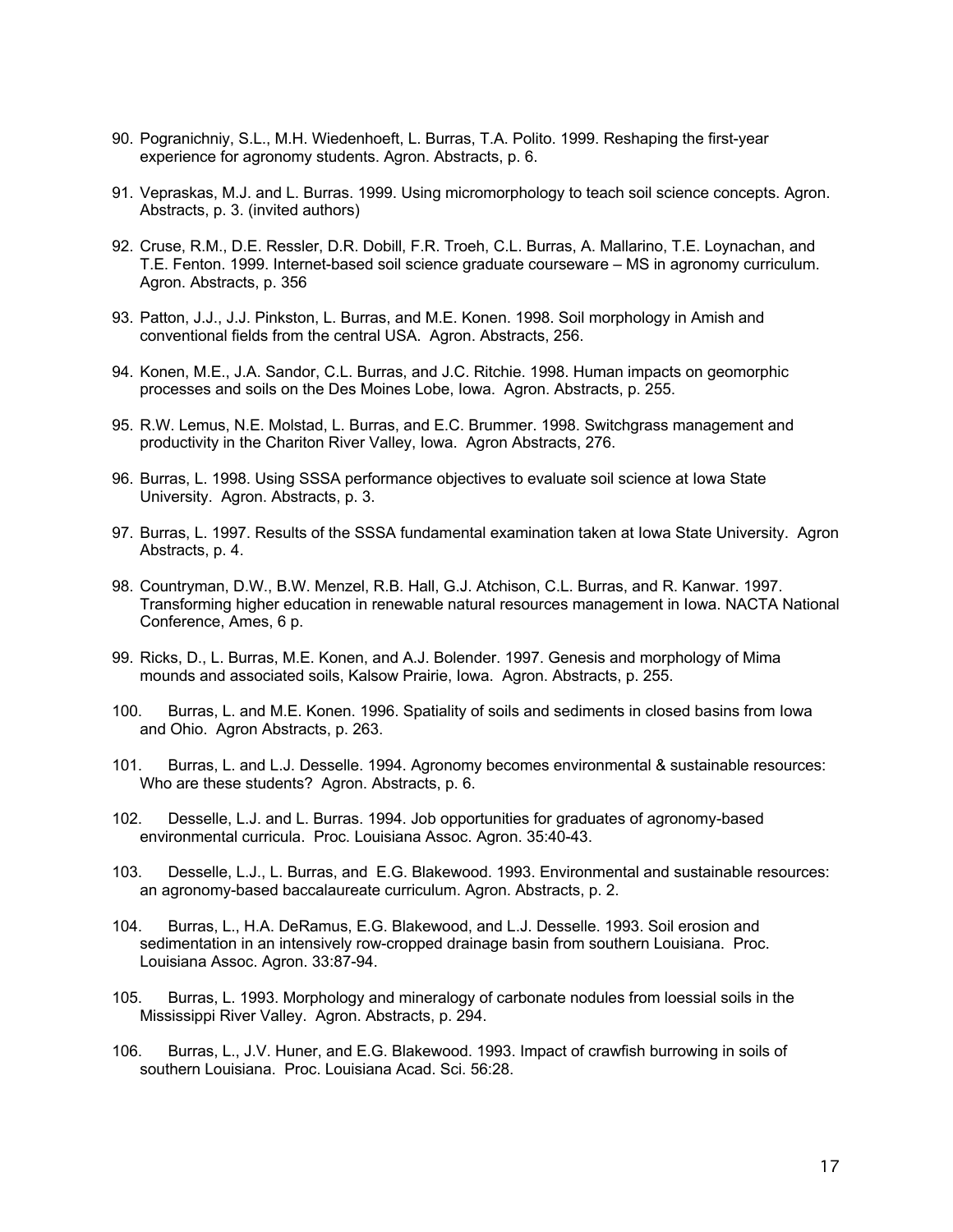- 107. Blakewood, E.G., L. Burras, and J.V. Huner. 1993. The effect of hydrological parameters on the burrowing ability of the Red Swamp Crawfish. Proc. Louisiana Acad. Sci. 56:28.
- 108. DeRamus, H.A. and L. Burras. 1993. Mixed species grazing by sheep and cattle: forage production and utilization. Proc. Louisiana Acad. Sci. 56:28.
- 109. Barron, A. and L. Burras. 1992. Soil phosphorus and artifact concentration in two soils from Poverty Point Archeological Site, Louisiana. Agron. Abstracts, p. 298.
- 110. Burras, L., N.E. Smeck, and J.M. Bigham. 1991. Layer charge of expanding clays in two Ohio Udalf-Aquoll toposequences. Agron. Abstracts, p. 308.
- 111. Burras, L. and N.E. Smeck. 1989. Origin of smectite in soils of western Ohio. Agron. Abstracts, p. 259.
- 112. Smeck, N.E. and L. Burras. 1989. The relationship between water chemistry and soil mineralogy in an Ohio Udalf-Aquoll toposequence. Agron. Abstracts, p. 271.

# **Invited presentations of significance**

- 1. Burras, C.L. January 30, 2020. Soil change and productivity in intensely cropped Mollisols and Alfisols. Willie Woltz Seminar Series. Crop and Soil Science Department, North Carolina State University.
- 2. Burras, C.L. January 29, 2020. Soil change: What is pedology in the 21<sup>st</sup> Century. Willie Woltz Seminar Series. Crop and Soil Science Department, North Carolina State University. Xx
- 3. Burras, C.L., Yu. G. Chendev and T.J. Sauer. October 22, 2019. Chemical properties in USA loessderived Chernozems, 1950-2010: Ramifications for the forest-steppe of Russia. 13<sup>th</sup> International. Scientific Conference on the Problems in Nature & Ecology of European Russia. Belgorod State University, Russia. *(n.b. Yury Chendev gave a condensed version of "my" planned presentation – which was to be the key note presentation because I was unable to obtain a Russian visa even with a BSU official invitation, etc. LB*).
- 4. Burras, C.L. September 28, 2019. Perspectives of a changing landscape. Arts in Iowa: The First Century. Exhibition Symposium, University Museums, Brunnier Art Museum.
- 5. Burras, C.L. August 15, 2018. Managing soils in the Prairie Provinces some predictions for 2028. Pioneer Lecture/Field Shortcourse for 15 advanced Agronomists and Farmers. ISU FEEL.
- 6. Burras, C.L. February 15, 2018. Catenas. Soil Physics Colloquium, Makerere University, Kampala.
- 7. Burras, C.L. February 08, 2018. Soils 101: Understanding and wisely using soils in organic farming. Accredited Certifiers Association Professional Development Training, San Antonio, TX
- 8. Burras, C.L. February 08, 2018. Soils 101: "Hands-on" activities about soils in organic farming. Accredited Certifiers Association Professional Development Training, San Antonio, TX
- 9. Burras, C.L. January 18, 2018. The Soils of Iowa. Practical Farmers of Iowa Annual Conference Short Course, Soils: Cultivating a Deeper Understanding. Keynote presentation. Iowa State Center, Iowa State University.
- 10. Burras, C.L. September 15, 2017. Soils & their effective management some predictions for 2025. Pioneer Lecture/Field Shortcourse for 32 advanced Brazilian Farmers. ISU FEEL.
- *11.* Burras, C.L. August 24, 2017. Field indicators and management for soil quality & health. DuPont Pioneer Global Agronomy Forum, Pioneer International Headquarters, Johnston, IA. *(Identical*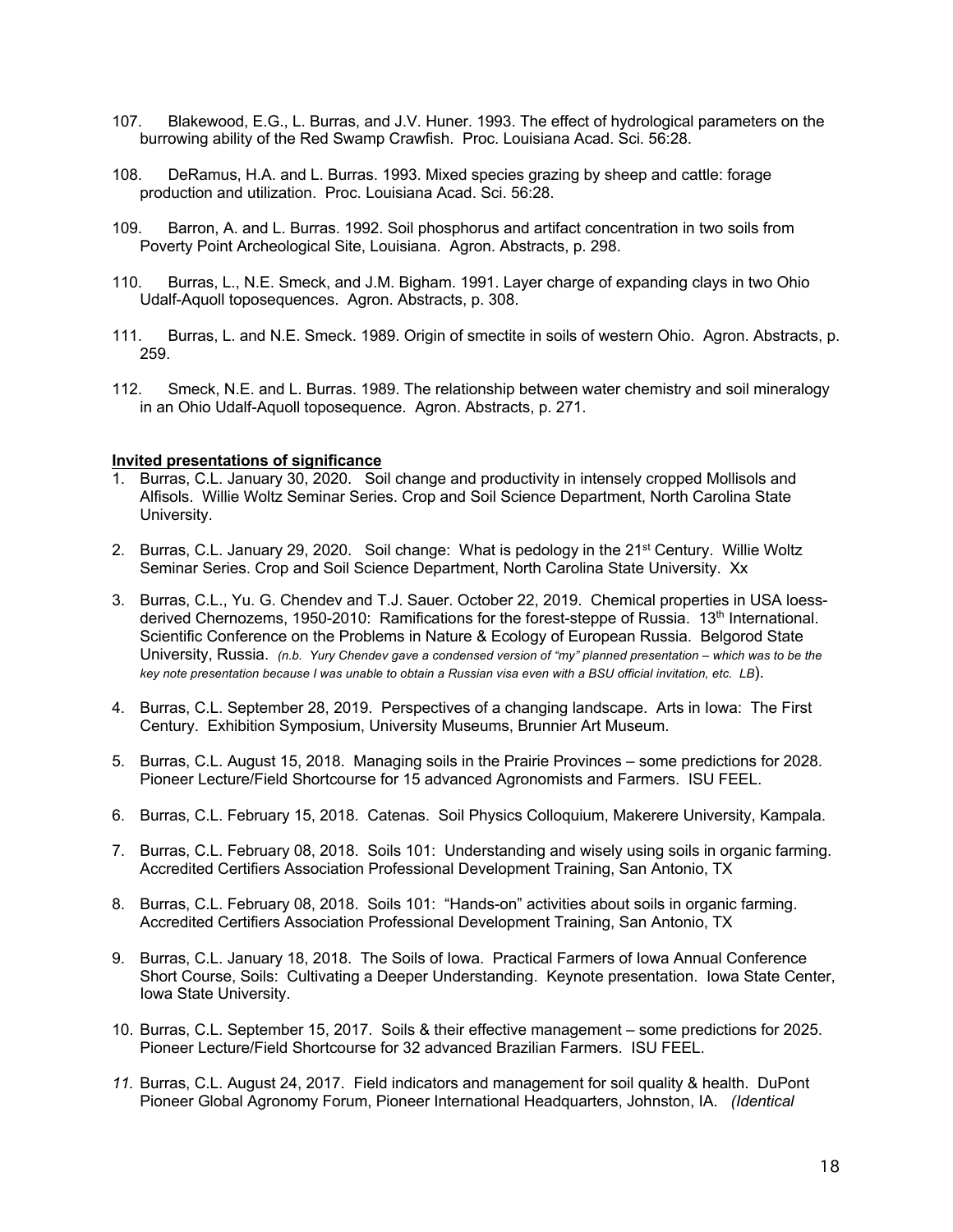*presentation given to four groups (100 total) of international agronomists in and near a pit in a Pioneer field).*

- 12. Burras, C.L. August 23, 2017. The Soils of Iowa. DuPont Pioneer Global Agronomy Forum, Pioneer International Headquarters, Johnston, IA.
- 13. Miller, B.A., C.L. Burras, M. Tenywa, O. Semalulu, and S. Kyebogola. August 15, 2017. GIS-based Mapping of the Buganda Soil Catena, Uganda. USAID Feed the Future Innovation Laboratory for Collaborative Research on Grain Legumes, Ouagadougou, Burkina Faso.
- 14. Burras, C.L. August 15, 2017. Managing soils in the Prairie Provinces some predictions for 2025. Pioneer Lecture/Field Shortcourse for advanced Agronomists and farmers of western Canada. ISU FEEL.
- 15. Burras, C.L. July 18, 2017. Iowa A pedologists perspective. Joint meeting of the National Association of Conservation Districts 2017 Forum & the 71<sup>st</sup> Annual lowa Soil and Water Conservation Districts Commissioners Conference, Altoona, Iowa.
- 16. Burras, C.L. June 18, 2017. Soils of Iowa. Friends Chautauqua 2017. Friends of Lakeside Laboratory, Iowa Lakeside Laboratory.
- 17. Burras, C.L., M. Tenywa and O. Semalulu. May 30, 2017. Quick techniques for measuring soil pH, available P and available N on Ugandan soils. Masaka Field Day, Kiwanzi, Masaka District, Uganda. *(this was an inaugural field day that included local farmers, private sector agriculturalists, extension workers and dignitaries that included President Museveni's personal representative for Masaka District).*
- 18. Burras, C.L. December 05, 2016. Soils & some predictions for 2025. World Soil Day, DuPont Pioneer Innovation Center in Carver Hall, Pioneer Hi-Bred World Headquarters, Johnston.
- 19. Burras, C.L. November 07, 2016. Succeeding internationally (panelist). Career Path Opportunities for Students, Post-Docs and Early Career Members, SSSA-ASA-SASES, Phoenix, AZ.
- 20. Burras, C.L. September 29, 2016. Soil mapping & interpretations lowa's plan for 1  $m^2$  relevance by 2025. Soil Science Visitors Seminar Series, University de la Republica Uruguay, Montevideo.
- 21. Burras, C.L. July 14, 2016. Soil change & productivity in Iowa's intensely cropped Mollisols. North Central Regional Cooperative Soil Survey Conference, Northern Illinois University, Sycamore.
- 22. Burras, C.L. and J.L. DeJong. March 04, 2016. The Soils of Northwest Iowa the pedologist's perspective. Global Agriculture Summit, Dort College, Sioux Center, Iowa.
- 23. Burras, C.L. January 12, 2016. Applying to graduate school Lee's three rules. Earth University Visitors' Ad Hoc Seminar Series, Guacimo, Limon Province, Costa Rica.
- 24. Burras, C.L. September 25, 2015. Soil maps, the catena and future soil maps a pedologist's perspective. Workshop on GIS & Geospatial Skills for the Buganda Catena, Uganda. Makerere University and National Agriculture Research Organization (NARO), Kampala, Uganda.
- 25. Burras, C.L. September 08, 2015. Soil change & productivity in intensely cropped Mollisols. Symposium of Mollisol Conservation & Utilization. World Mollisol Association, Northeast Institute of Geography & Agroecology and the Chinese Academy of Sciences, Harbin, China.
- 26. Wang Z. and C.L. Burras. September 08, 2015. Silicon as an amendment in establishing maize seedlings in three soils of Iowa. Symposium of Mollisol Conservation & Utilization. World Mollisol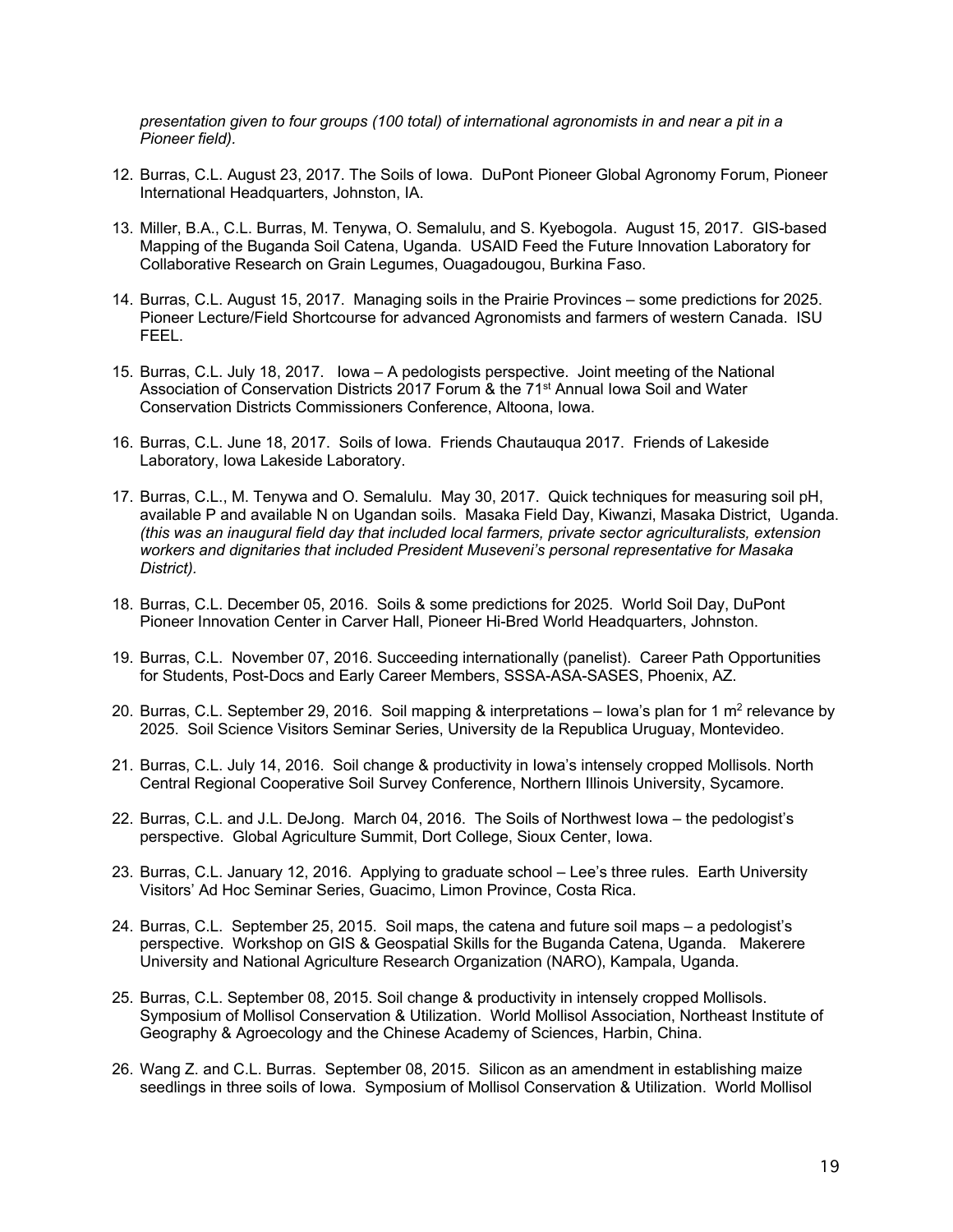Association, Northeast Institute of Geography & Agroecology and the Chinese Academy of Sciences, Harbin, China.

- 27. Burras, C.L., G. Nonnecke and M. Mbeiza. June 29, 2015. How do soils and land tenure impact Kamuli school children lives? Iowa State University Uganda Program Discussion Series, Kamuli, Uganda.
- 28. Burras, C.L. June 23, 2015. Maize production and pedology The case for corn suitability ratings in Iowa and beyond. Sokoine University Department of Soil Science/USDA-iAGRI Seminar Series, Morogoro, Tanzania.
- 29. Burras, C.L. April 15, 2105. Soil science as a field discipline Experiences in Iowa, USA. European Geosciences Union - Symposium on Bringing Soils to the Field, Vienna, Austria.
- 30. Lamkey, K.R., A. W. Lenssen and C.L. Burras. February 03, 2015. An overview of the Iowa State University Agronomy Department's capabilities and activities in international agriculture. International Center for Tropical Agriculture (CIAT), Cali Columbia.
- 31. Burras, C.L. November 07, 2014. The Soils of Iowa What would Darwin think? Honors Salon, Iowa State University, Ames.
- 32. Burras, C.L. July 15, 2014. Iowa A pedologist's perspective. IAAS  $57<sup>th</sup>$  World Congress Farming for the Future. Iowa State University, Ames.
- 33. Burras, C.L. September 07, 2012. The Soils of Iowa: How should we think about them? Geography Graduate Group Colloquium, Michigan State University, East Lansing.
- 34. Burras, C.L. August 08, 2012. The pedology of modern Mollisols in Iowa. International Workshop on Mollisol Conservation, Harbin, China.
- 35. Owen, R.K. and C.L. Burras. May 29, 2012. CSR2 A practical application of modern pedology & overview of black soils in Iowa. International Scientific-Practical Conference of Soil Science & Conservation – Modern Issues & Teaching Methodologies. National University of Life & Environmental Sciences of Ukraine, Kiev.
- 36. Burras, C.L. April 03, 2012. Carbon Farming A best practice in sustainable agriculture. Florida International University Agroecology Symposium, Miami.
- 37. Ibrahim, M.A., and C.L. Burras. March 09, 2012. Origin and distribution of argillic horizons across Iowa – a novel hypothesis. The Association of Ohio Pedologists Annual Meeting at The Ohio State University, Columbus, Ohio, USA.
- 38. Burras, C.L. September 29, 2011. Iowa's soils & their productivity A pedologist's perspective on corn suitability ratings. Iowa State University Agronomy Seminar Series.
- 39. Burras, C.L., T. Papanicolaou, J.J. Veenstra, Y. Chendev and M. Sucik. May 24, 2011. Soil variability and human-induced pedological change across Iowa. National Cooperative Soil Survey Conference, Asheville, NC.
- 40. Papanicolaou, T., C.L. Burras, C. Wilson and M. Elhakeem. February 22, 2011. Predictions of saturated hydraulic conductivity (Ksat) dynamics in a Midwestern agricultural watershed in Iowa. National Soil Survey Center, Lincoln, NE.
- 41. Veenstra, J.J. and C.L. Burras. July 14, 2010. Effects of agriculture on the classification of black soils in the Midwestern United States. Intl. Symp. Soil Quality & Management of World Mollisols,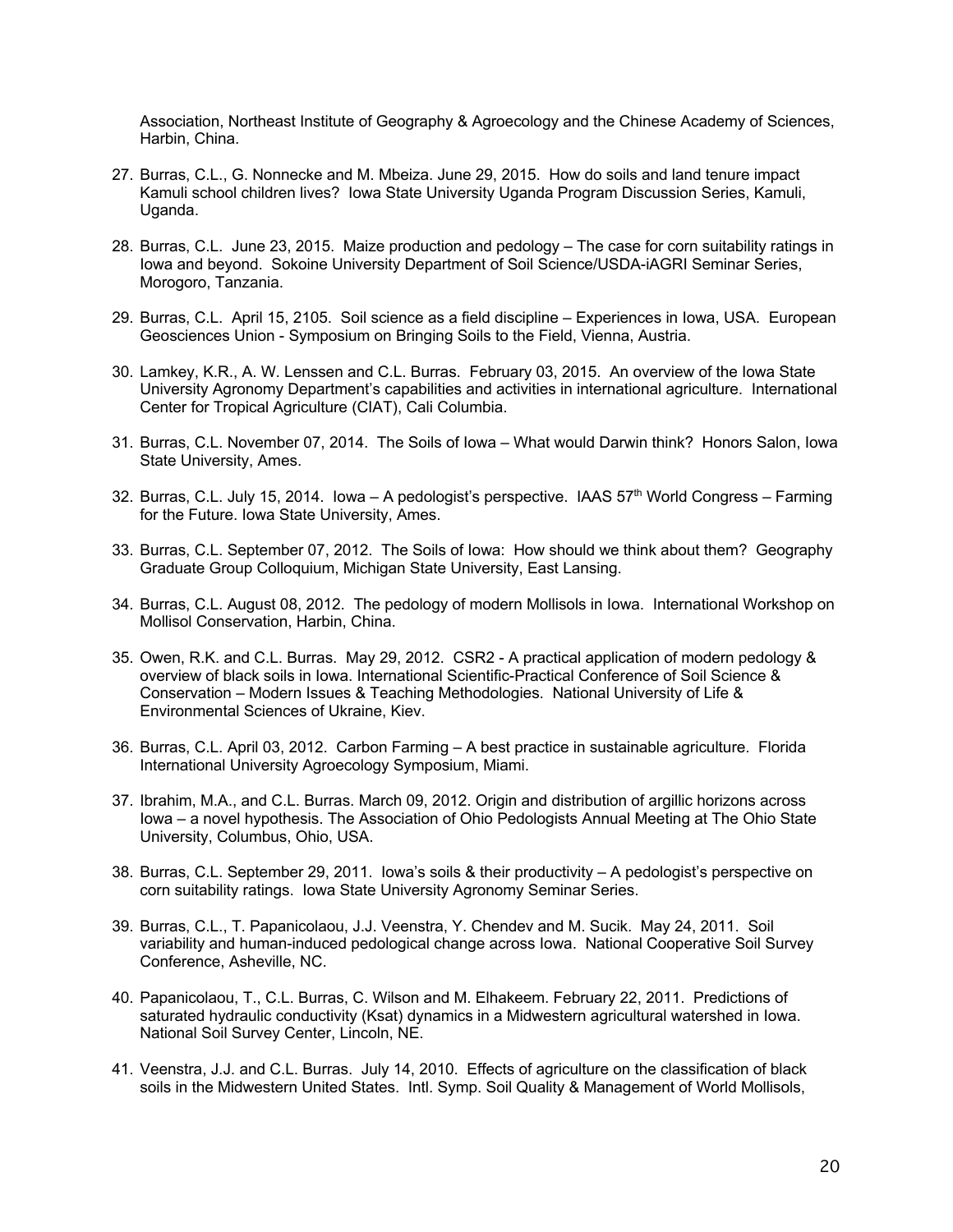Harbin, China. Sponsored by the Chinese Academy of Science & the International Cooperation Project of Heilongijang Province.

- 42. Burras, C.L., J.J. Veenstra, M. Ibrahim, R.M. Cruse, T.E. Fenton and M.J. Castellano. July 13, 2010. Formation, management and environmental issues of Black Soils across the USA. Intl. Symp. Soil Quality & Management of World Mollisols, Harbin, China. Sponsored by the Chinese Academy of Science & the International Cooperation Project of Heilongjiang Province.
- 43. Burras, C.L. January 30, 2010. Hydropedology of Iowa and its implications to ecosystem restoration. Iowa Prairie Network Region 5 20<sup>th</sup> Annual Meeting, Ankeny, IA.
- 44. Burras, C.L. November 23, 2009. Pedology 2009 Experiences from Iowa. National Soil Survey Center, Lincoln, NE.
- 45. Burras, C.L. November 02, 2009. Future of Agriculture. Workshop for Students of Agronomy, Soils & Environmental Sciences at the American Society of Agronomy Annual Conference, Pittsburgh.
- 46. Burras, C.L. June 02, 2009. Lakeside and the physical geography of the Iowa Great Lakes. Iowa Lakeside Laboratory Centennial Lecture Series, Wahpeton, IA.
- 47. Papanicolaou, T. and C.L. Burras. May 11, 2009. Iowa infiltration and Ksat studies. National Cooperative Soil Survey Conference, Las Cruces, NM.
- 48. Burras, C.L., T. Papanicolaou, J.J. Veenstra, B.R. Oneal and M.T. Sucik. October 07, 2008. Inventorying dynamic soil properties across Iowa's catenas and land uses. Soil Science Society of America Conference, Houston.
- 49. Burras, C.L. September 24, 2008. Wheatsfield Cooperative: Does growth facilitate or impede its relevance? Sustainable Agriculture Colloquium, Iowa State University.
- 50. Papanicolaou, T. and C.L. Burras. September 20, 2007. Linking in-situ measurements of infiltration with pedology in Clear Creek Watershed. National Soil Survey Center, Lincoln, NE.
- 51. Papanicolaou, T. and C.L. Burras. June 06, 2007. In-situ measurements of infiltration by accounting for the role of management practices. National Cooperative Soil Survey Conference, Madison, WI.
- 52. Burras, C.L., January 30, 2007. Pedology's role in understanding plant nutrition and water quality. Sub-Committee of the Iowa Legislature Environmental Protection Committee, The Iowa Capitol, Des Moines.
- 53. McLoughlin, J.J., C.L. Burras and S.A. Wills. December 09, 2006. Soils and pasture quality in southcentral Iowa. 3<sup>rd</sup> Annual Grazing Conference, St. Louis.
- 54. Burras, C.L. September 07, 2006. Animal and land development near lakes A pedologist's perspective. Dickinson County-Iowa Great Lakes Planning Group, Spirit Lake.
- 55. Burras, C.L. July 25, 2006. Land and livelihoods lessons from Lake Victoria. Faculty Seminar at Lakeside, Iowa Lakeside Laboratory, Wahpeton.
- 56. Burras, C.L., March 09, 2006. Field scale variability in soil carbon, quality and morphology in Iowa. Forum on Biophysical Research on Terrestrial Carbon Sequestration, University of Minnesota.
- 57. Burras, C.L. February 08, 2006. Comparing pedological processes of the past 13,000 years with the recent 130 years across Iowa. Iowa State University Soil Science Seminar.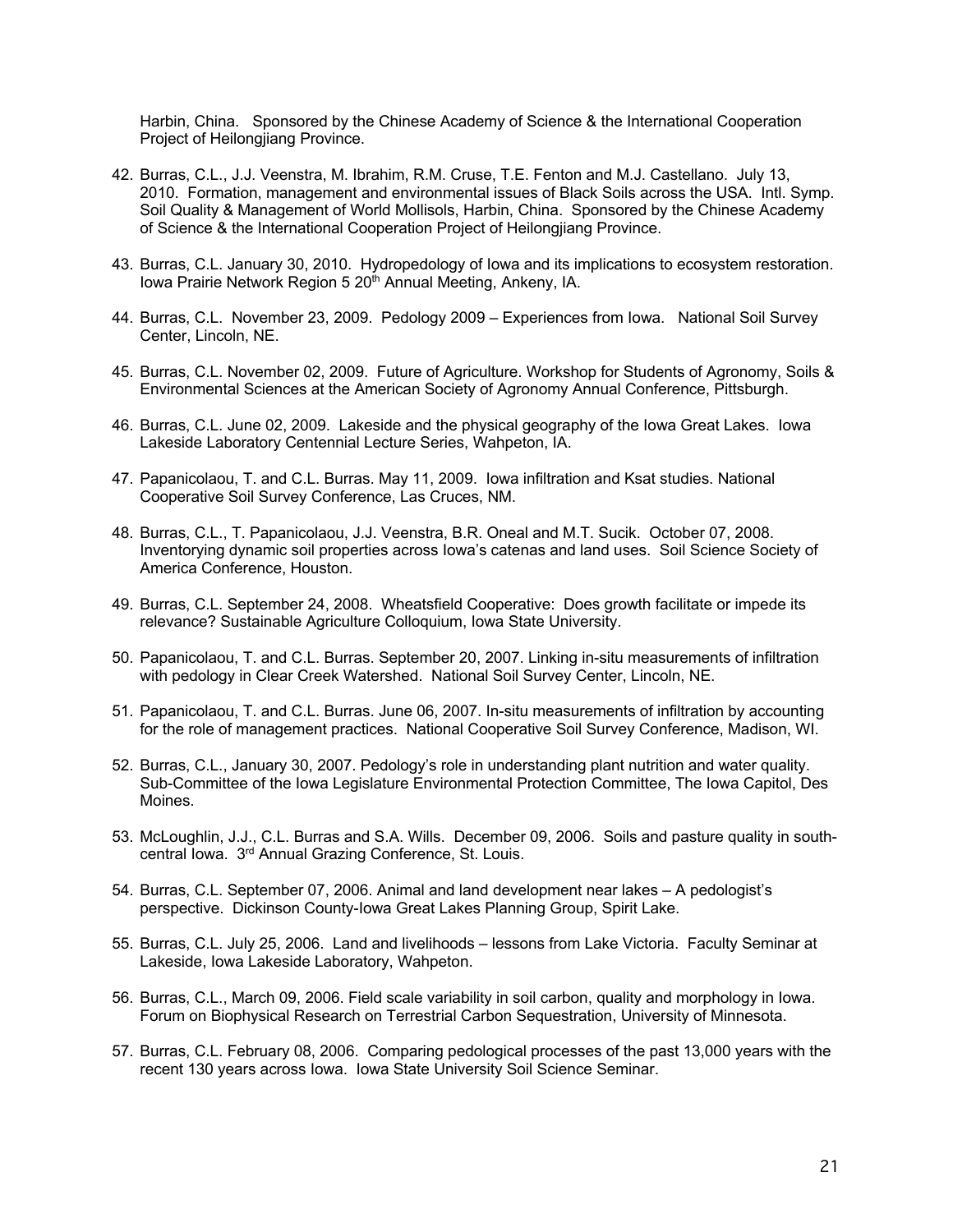- 58. Burras, C.L. December 09, 2005. Watersheds & people a pedologist's perspective. University of Iowa Hydrologic Research Institute Seminar Series.
- 59. Burras, C.L. April 15, 2005. Iowa's pedology comparing the past 13,000 years to the most recent 130 years. University of California, Riverside Soil & Water Sciences Seminar.
- 60. Burras, L. June 09, 2004. Soil organic matter and soil survey. USDA-NRCS Soil Survey Institute, Iowa State University.
- 61. Burras, L. May 20, 2004. Landscapes and soils of the Des Moines Lobe, Iowa. USDA-NRCS Soil Survey Institute, Iowa State University.
- 62. Olson, H. and L. Burras. May 15, 2004. The value of early and continuing connections. 6th Annual Learning Communities Institute, Iowa State University.
- 63. Burras, C.L. April 30, 2004. Soil science education building for success in the 21st century. The Ohio State University Soil Science Seminar Series.
- 64. Burras, C.L. February 21, 2003. Landscapes, land use and soil carbon in the Chariton River Watershed, Iowa. Northern Illinois University Geography Department Seminar, DeKalb.
- 65. Burras, L. February 2002. Soils as a base for agriculture. Global Agricultural Science and Policy Conference, Ames.
- 66. Burras, L., J. McLaughlin, M. Braster, J. Sellers, and C. Brummer. November 2001. Switchgrass production in the Chariton Valley, Iowa -Impacts on soils & landscapes. ORNL BFDP Cooperators Meeting, Memphis.
- 67. Burras, L., E.C. Brummer, M. Braster, J. Sellers, and M. Barker. November 2001. Switchgrass as a Biofuel in the Chariton Valley, Iowa - Agronomic Considerations. ORNL BFD P Cooperators Meeting, Memphis.
- 68. Burras, L., J. Sellers, E.C. Brummer, and M. Braster. December 2000. Switchgrass as a biofuel in the Chariton Valley, Iowa: Agronomic considerations. Oak Ridge National Laboratory Bioenergy Feedstock Development Program Workshop, Atlanta.
- 69. Burras, L. November 2000. Review of the SSSA position paper on soil carbon sequestration. Soil Science Society of America Annual Conference, Minneapolis.
- 70. Burras, L. November 2000. Environmental science as a science-based baccalaureate: curriculum development, balance, and implementation. Soil Science Society of America Annual Conference, Minneapolis.
- 71. Burras, L. November 2000. The role of soil science performance objectives and examinations in professional practice. National Society of Consulting Soil Scientists Annual Conference, Minneapolis.
- 72. McLaughlin, J.M. and L. Burras. August 2000. Soil carbon across the Chariton River Watershed, Iowa: baseline values and recent changes. Carbon: exploring the benefits to farmers and society. Des Moines.
- 73. Vepraskas, M.J. and L. Burras. November 1999. Using micromorphology to teach soil science concepts. American Society of Agronomy Annual Conference, Salt Lake City.
- 74. Burras, L. October 1998. Presentation on role of teaching for PhD agronomists to graduate student members of ASA. American Society of Agronomy Annual Conference, Baltimore, MD.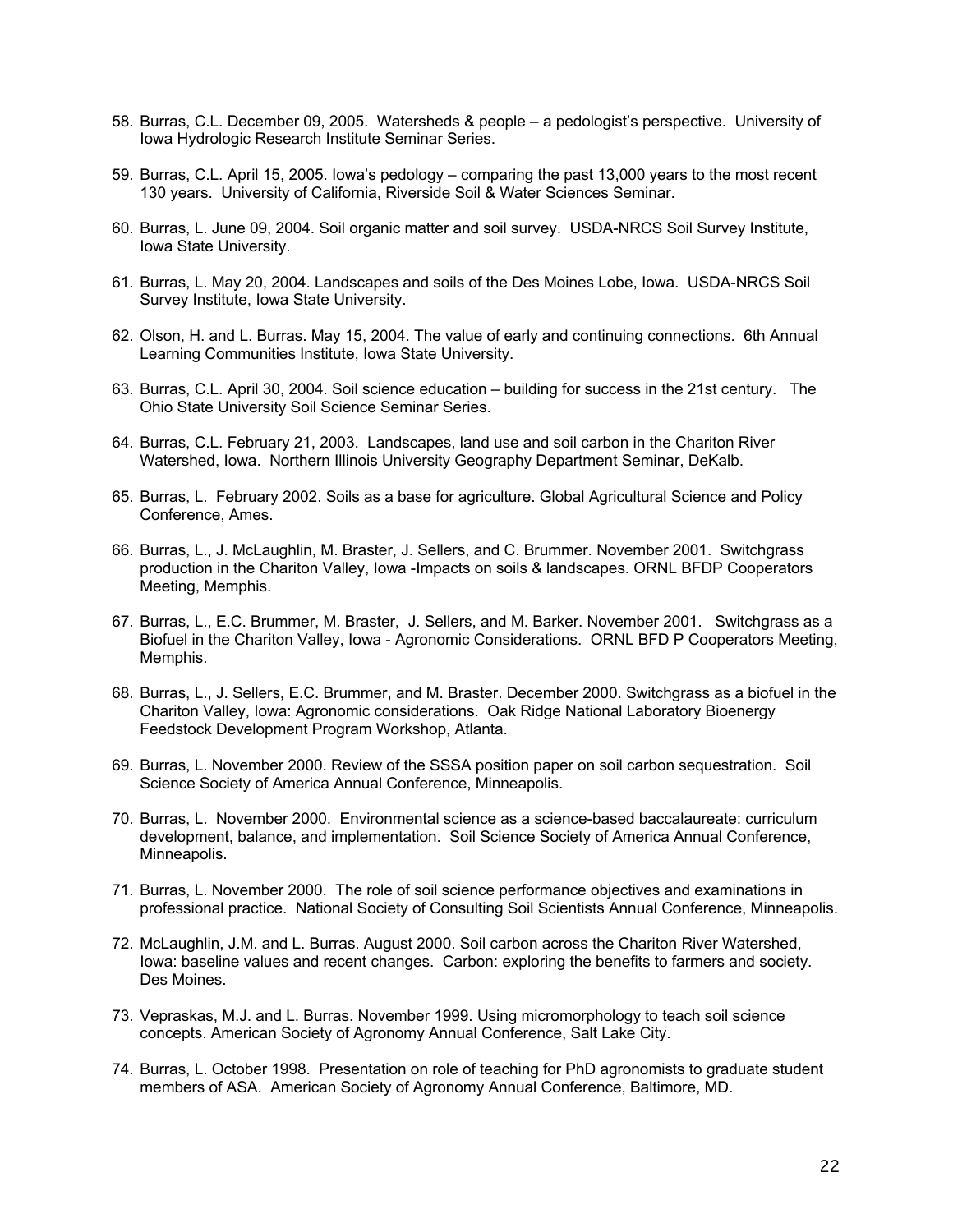- 75. Burras, L. April 1998. Opportunities to sequester carbon via agronomic management in the central USA. Workshop on Carbon Sequestration in Managed Terrestrial Ecosystems, Washington, DC.
- 76. Burras, L. May 1997. Understanding soils and landscapes in grazing management. USDA-NRCS Tech. Training, NEDC Pastureland Ecology, Raleigh, NC.
- 77. Burras, L. October 1996. Evolution of soil morphology on the Des Moines Lobe. Geological Sciences Seminar, Iowa State University.
- 78. Burras, L. February 1996. Soils: a means of teaching dynamic, integrated science. AAAS Annual Meeting and Science Innovation Exposition, Baltimore.
- 79. Burras, L. September 1995. Making the most of Gulf Coast soils. Stockman Grass Farmer Gulf Coast Grazing Conference, Houston Texas.
- 80. Burras, L. and A. Nation. December 1994. An organic approach to pasture subdivision. Stockman Grass Farmer North American Grazing Conference, Memphis. Keynote Address.
- 81. Burras, L., L.J. Desselle, and L.L. Goodeaux. April 1992. Curriculum revisions how did agriculture become renewable resources? College of Agriculture Seminar Series, Southern University, Baton Rouge, LA.

#### **Invited presentations as part of an Extension, Outreach or similar activity**

- 1. Burras, C.L. September 07, 2019. The world around us a pedologist's perspective (aka, Land, water and conservation – Setting the stage). Master Conservationist Program, Story County Conservation/ISU Extension. (15 conservationists, 1 hour pptx, 2 hour field tour to Soper's Mill and Doolittle Prairie, 2 page handout)
- 2. Burras, C.L. April 11, 2019. Soils An introduction for gardeners. Iowa Federated Gardens Club, Iowa Arboretum, Luther. (Includes a 20 question examination consistent with USA guidelines).
- 3. Burras, C.L. March 31, 2019. Predictions for Iowa's near future in soils and agronomy. ISU ACES Learning Community, Maple Hall.
- 4. Burras, C.L. February 19, 2019. Iowa's soils origins, properties and productivity. Soil Fertility & Nutrient Management Short Course, Iowa State University Agribusiness Extension Education Program.
- 5. Burras, C.L. November 28, 2018. CSR2 A refresher about Iowa's soil productivity rating. 30<sup>th</sup> Integrated Crop Management Conference, Iowa State University Extension & Outreach. (*2 identical presentations*).
- 6. Burras, C.L. November 27, 2018. Pedology, soil change and the environment of Iowa. Environmental Science Club of Iowa State University, Horticulture Hall.
- 7. Burras, C.L. September 10, 2018. Soil interpretations in Iowa in light of soil change. Soil & Water Conservation Club, Agronomy Hall.
- 8. Burras, C.L. March 04, 2018. Predictions for Iowa's near future in soils and agronomy. ISU ACES Learning Community, Maple Hall.
- 9. Burras, C.L. February 20, 2018. Iowa's soils origins, properties and productivity. Soil Fertility & Nutrient Management Short Course, Iowa State University Agribusiness Extension Education Program.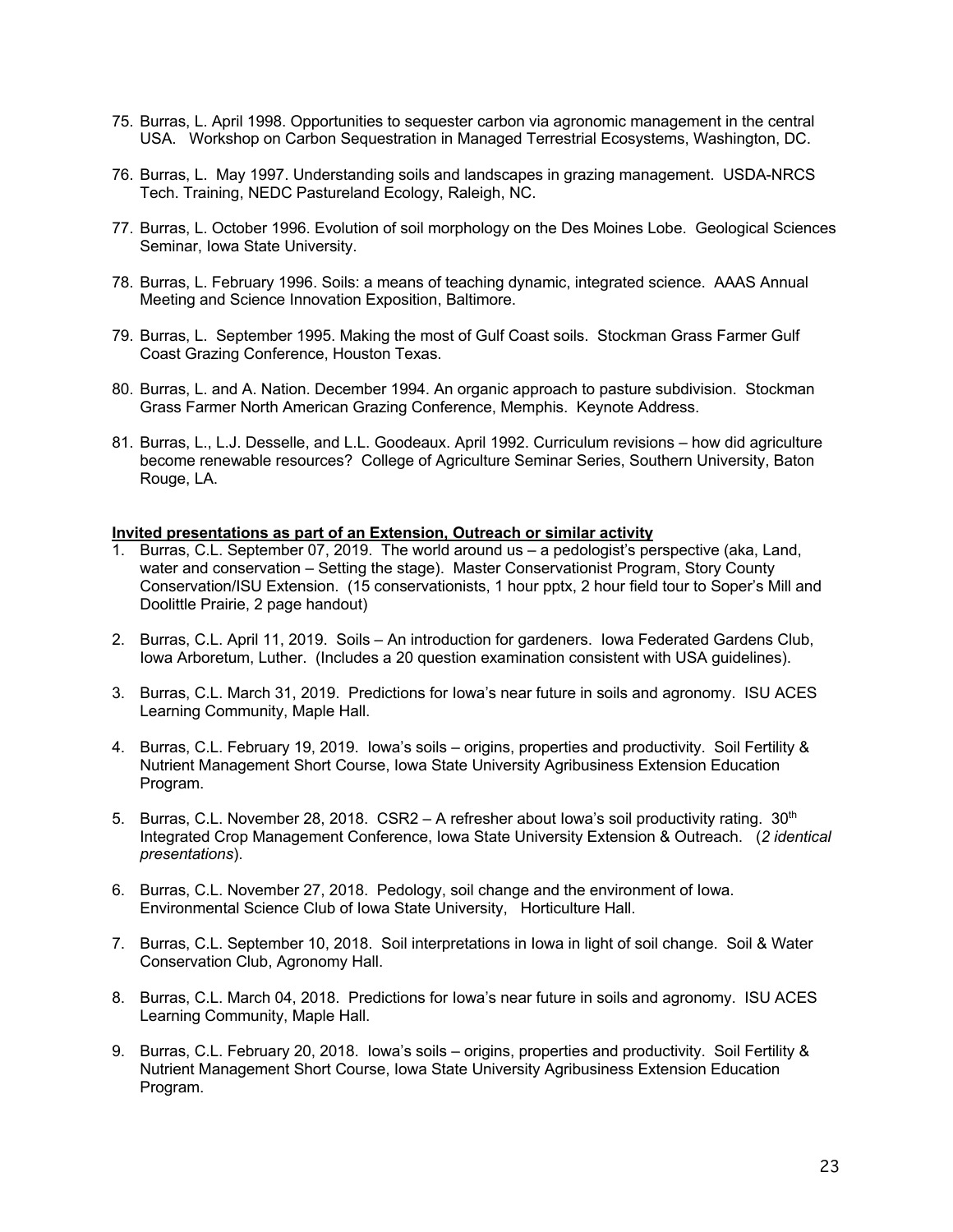- 10. Burras, C.L. January 27, 2018. Building soil with prairie. Iowa Prairie Network Conference, Ames High School.
- 11. Burras, C.L. November 08, 2017. Iowa State University and the Pedology of Iowa. Upper Iowa University (group from UIU visited ISU to describe the FEEL soil pit and learn about ISU).
- 12. Burras, C.L. October 10, 2017. Soils Master Gardener Training. Master Gardener Fall Lecture Series, Reiman Gardens, Iowa State University.
- 13. Burras, C.L. October 05, 2017. Iowa A pedologists perspective. Madison County Soil & Water Conservation District 75th Anniversary Celebration *(150 attendees including dignitaries from the county, state government (elected and appointed), and federal agencies such as NRCS).*
- 14. Burras, C.L., M.W. Wiedenhoeft and L.L. Timms. July 26, 2017. The agriculture and environment of Iowa. Agriculture tour of the central USA by New Zealand farmers, Iowa State University Dairy Farm.
- 15. Burras, C.L. February 09, 2017. Iowa's soils origins, properties and productivity. Soil Fertility & Nutrient Management Short Course, Iowa State University Agribusiness Extension Education Program.
- 16. Burras, C.L. January 22, 2017. Predictions for the Near Future. ACES Residential Learning Community, Iowa State University.
- 17. Burras, C.L. November 18, 2016. Iowa and the Soils and Monoliths of Iowa. Agronomy Department hosting of Chinese Academy of Science visitors from the Northeast Institute of Geography & Agroecology (4 attendees, 7 p. handout).
- 18. Burras, C.L. November 14, 2016. Soil Productivity Ratings. Iowa Assessors Agriculture Adjustment Committee. West Des Moines (30 attendees, CSR2 6 p. handout).
- 19. Burras, C.L. October 11, 2016. Soils Master Gardener Training. Master Gardener Fall Lecture Series, Reiman Gardens, Iowa State University.
- 20. Burras, C.L. and A.M. Sassman. September 13, 2016. CSR2 and predicted corn yields of Iowa's soils. USDA-NRCS Soil & Agronomy Training Workshop,178 Federal Building, Des Moines. (15 attendees = Area Conservationists/Area Agronomists; 2 p. handout)
- 21. Burras, C.L. August 17, 2016. Soils, roots and crop growth. DuPont-Pioneer Western Canada Agronomy Training field progam, ISU FEEL (30 attendees, 2 p. handout)
- 22. Burras, C.L. August 15, 2016. BS in ISU Agronomy, 2017-2018 & beyond: Insuring success in the mid-21<sup>st</sup> Century. Department of Agronomy Strategic Retreat, ISU Alumni Center.
- 23. Burras, C.L. July 19, 2016. Soils, roots and crop growth a few ideas. DuPont-Pioneer New Employee field program, ISU FEEL (120 attendees, 2 p. handout, 3 presentations).
- 24. Burras, C.L. March 24, 2016. Predictions for the near future. Iowa State University Agronomy Club Guest Speaker Series.
- 25. Burras, C.L. February 11, 2016. Iowa's soils origins, properties and productivity. Soil Fertility & Nutrient Management Short Course, Iowa State University Agribusiness Extension Education Program.
- 26. Burras, C.L. February 06, 2016. Soil health and gardening. Learn on Saturday Lecture Series, Greater Des Moines Botanical Garden. (60 attendees, 2 p. handout).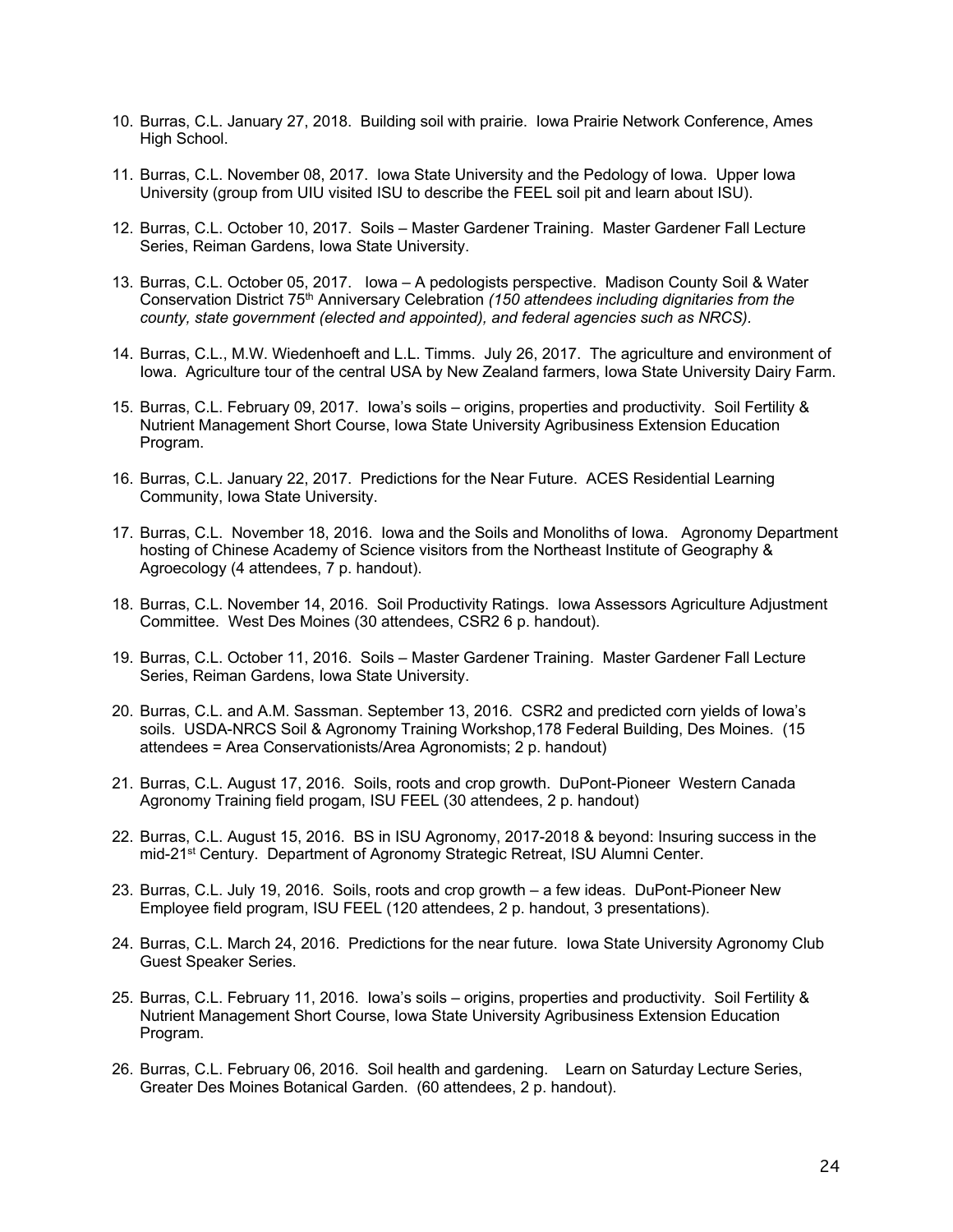- 27. Burras, C.L. February 05, 2016. Corn suitability ratings and their impact on farm real estate. Iowa Auctioneers Association Convention, Ankeny.
- 28. Burras, C.L. August 19, 2015. Soils, roots and crop growth in 2030. Corn & Soybean Training for Western Canada, Field Education & Extension Laboratory, Iowa State University. (Program for DuPont Pioneer agricultural leaders in Canada - about 30 attendees, 5 p. handout).
- 29. Burras, C.L. June 04, 2015. Soil Productivity Ratings. Iowa Association of Realtors/Realtors Land Institute, Iowa Chapter, Burlington.
- 30. Burras, C.L. February 11, 2015. Iowa's soils origins, properties and productivity. Soil Fertility & Nutrient Management Short Course, Iowa State University Agribusiness Extension Education Program.
- 31. Burras, C.L. January 06, 2015. Managing soils in northwest Iowa some predictions for 2030. Crop Advantage Series, Iowa State University Extension, Sheldon.
- 32. Burras, C.L. December 04, 2014. CSR2: Understanding Iowa's new Corn Suitability Rating. Session J, 26<sup>th</sup> Annual Integrated Crop Management Conference.
- 33. Burras, C.L. December 04, 2014. CSR2: Understanding Iowa's new Corn Suitability Rating. Session J, 26<sup>th</sup> Annual Integrated Crop Management Conference.
- 34. Burras, C.L. October 12, 2014. Predictions for the Near Future. ACES Residential Learning Community, Iowa State University.
- 35. Burras, C.L. October 07, 2014. Predictions for corn production in Iowa. Iowa State University Corn Growers Association, Iowa State University.
- 36. Burras, C.L., A. Anderson Mba, J. Richter, E. Dahlhauser, Z. Wang, C.R. DeLong and R. Pope. October 01, 2014. Discussion of soil morphology, landscapes and interpretations of 10 pedons in central Iowa. Region 5 Intercollegiate Soil Judging Contest & Workshop (Coaches Meeting), Iowa State University.
- 37. Burras, C.L. September 28, 2014. Iowa and its soils. Region 5 Intercollegiate Soil Judging Contest & Workshop (Introductory meeting), Iowa State University.
- 38. Burras, C.L. September 23, 2014. Soil productivity, CSR2 and what is next? 2014 Crops Team Fall In-Service, Iowa State University Extension & Outreach.
- 39. Burras, C.L. September 12, 2014. The soils, landscapes and watersheds of Iowa How should we think about them? Environmental Science Club, Iowa State University.
- 40. Burras, C.L. September 09, 2014. Describing and understand soils and landscapes in the field. Ag Leadership Workshop for high school students, Iowa State University Horticulture Farm.
- 41. Burras, C.L. August 13, 2014. The roles of soil in successful cropping systems. Corn & Soybean Training for Western Canada and Eastern Europe, Field Education & Extension Laboratory, Iowa State University. (Program organized by Pioneer Hi-Bred, about 30 attendees, 4 p. handout).
- 42. Burras, C.L. April 23, 2014. What leadership means to me. Induction Ceremony for the Iowa State University Chapter of The National Society of Leadership and Success, Iowa State University.
- 43. Burras, C.L. February 27, 2014. Soil and landscapes of Iowa. MVTL Agronomy Update Meeting, Ames.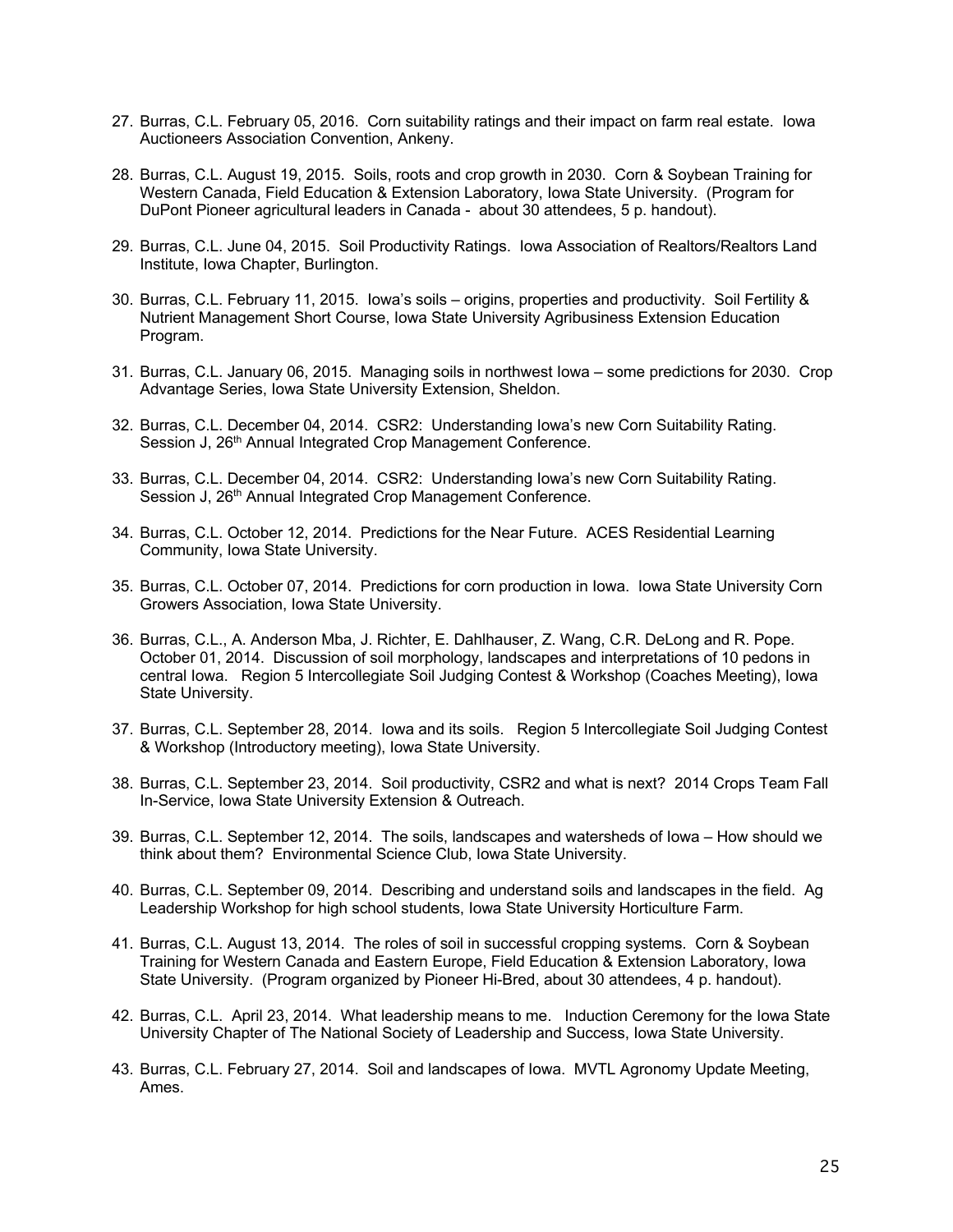- 44. Burras, C.L. February 18, 2014. Iowa's soils origins, properties and productivity. Soil Fertility & Nutrient Management Short Course, Iowa State University Agribusiness Extension Education Program.
- 45. Burras, C.L. February 06, 2014. CSR2 in Wayne County, Iowa. Wayne County Soil Survey Official Release Meeting, Corydon (2 presentations).
- 46. Burras, C.L. February 04, 2014. Iowa's soils formation & productivity. Central Valley Cooperative Agronomist Training Workshop, Johnston.
- 47. Burras, C.L. January 29, 2014. Soil productivity and best use of CSR2. Crop Advantage Series, Iowa State University Extension, Iowa City.
- 48. Burras, C.L. January 23, 2014. Soils Master Gardener Training. Master Gardener Spring Lecture Series, Extension Communication Center, Iowa State University.
- 49. Burras, C.L. December 18, 2013. What we should know about CSR2. Crop Challenges for 2014, Iowa State University Extension, Charles City.
- 50. Burras, C.L. October 02, 2013. What we should know about CSR2. Iowa State University Extension Farm Management Specialist In-Service Training, Iowa State University.
- 51. Burras, C.L. October 01, 2013. What we should know about CSR2. Iowa State Assessors Association Annual Meeting, Des Moines.
- 52. Burras, C.L. September 24, 2013. Soils Master Gardener Training. Master Gardener Fall Lecture Series, Reiman Gardens Iowa State University.
- 53. Burras, C.L. June 27, 2013. What we should know about CSR2. Southeast Iowa Research & Demonstration Farm Field Day, Crawfordsville.
- 54. Burras, C.L. September 10, 2013. Describing and understand soils and landscapes in the field. Ag Leadership Workshop for high school students, Iowa State University Horticulture Farm.
- 55. Burras, L. May 22, 2013. Implentation of CSR2 at Iowa State University. 86<sup>th</sup> Annual Soil Management & Land Valuation Conference, Iowa State University. (*200 attendees*)
- 56. Burras, C. L., May 02, 2013. CSR2 An updated method to calculate corn suitability ratings for Iowa soils. Iowa Real Estate Commission, Ankeny. (seven page document)
- 57. Burras, C.L. April 08, 2013. The Soils of Iowa How should we think about them? Soil & Water Conservation Club, Iowa State University.
- 58. Burras, C.L. April 04, 2013. Soils An introduction for gardeners. Iowa Federated Gardens Club, Iowa Arboretum, Luther. (Includes a 20 question examination).
- 59. Burras, C.L. March 12, 2013. CSR2 Iowa's new corn suitability rating. McGuire Auction Co., Inc. Customer Appreciation Day, Holstein.
- 60. Burras, C.L. February 18, 2013. CSR2 Iowa's new corn suitability rating. Iowa Corn Crop Fair, Missouri Valley.
- 61. Burras, L. February 13, 2013. Iowa's soils origins, properties and productivity. Soil Fertility & Nutrient Management Short Course, Iowa State University Agribusiness Extension Education Program. (5 page handout).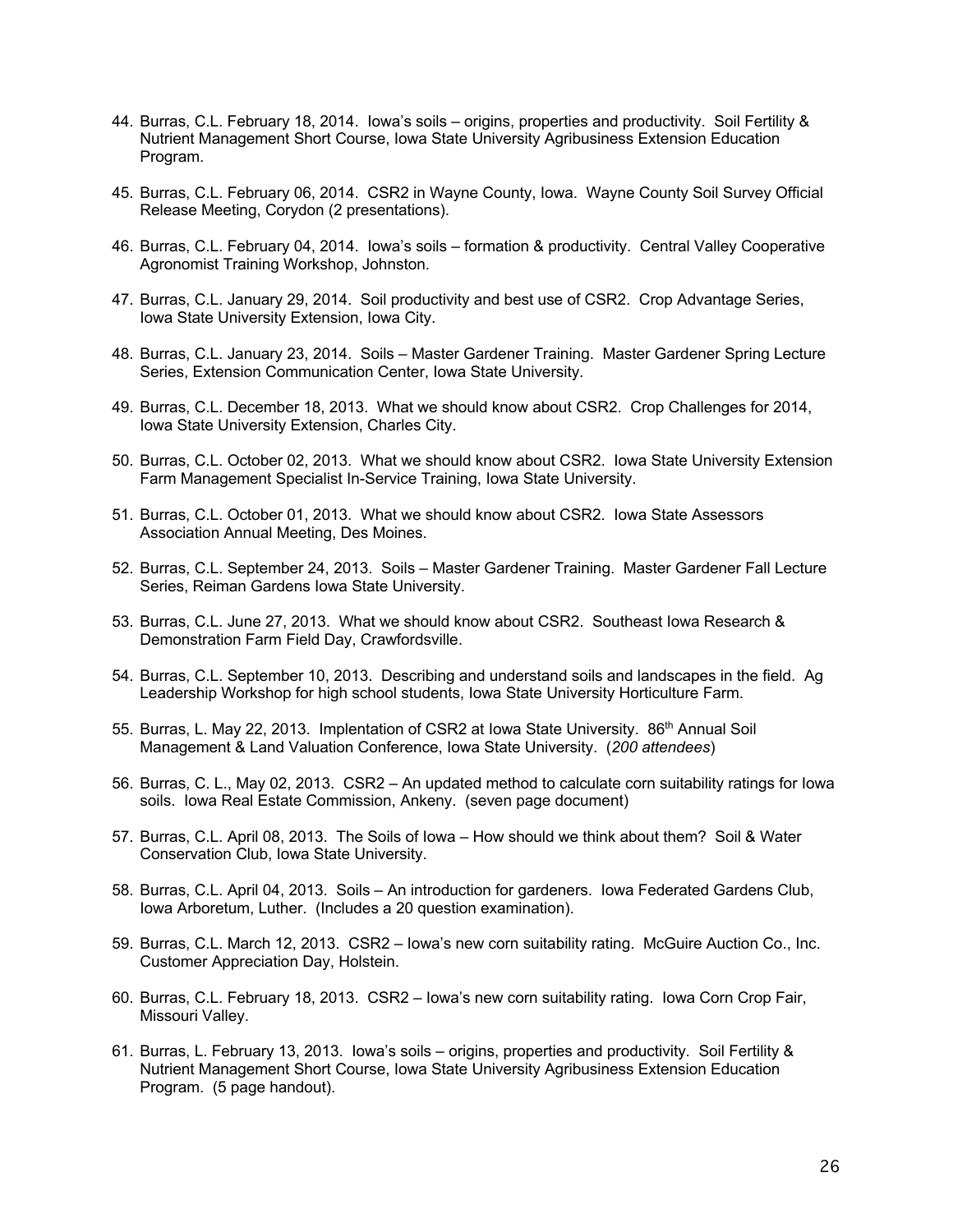- 62. Burras, C.L. January 29, 2013. CSR2 Iowa's new corn suitability rating. Crop Advantage Series, Iowa State University Extension, Le Mars.
- 63. Burras, L. January 29, 2013. Soils Master Gardener Training. Master Gardener Fall Lecture Series, Extension Building, Haber Road.
- 64. Burras, C.L. January 25, 2013. CSR2 Iowa's new corn suitability rating. Western Iowa No-Till Workshop, Walnut.
- 65. Burras, C.L. January 24, 2013. CSR2 Iowa's new corn suitability rating. Crop Advantage Series, Iowa State University Extension, Waterloo.
- 66. Burras, C.L. January 22, 2013. CSR2 Iowa's new corn suitability rating. Crop Advantage Series, Iowa State University Extension, Carroll.
- 67. Burras, C.L. January 21, 2013. CSR2 Iowa's new corn suitability rating. North Central Iowa Crop & Land Stewardship Clinic, Iowa Falls (two seminars)
- 68. Burras, C.L. January 09, 2013. CSR2 Iowa's new corn suitability rating. Crop Advantage Series, Iowa State University Extension, Okoboji. (two presentations)
- 69. Burras, C.L. January 03, 2013. CSR2 Iowa's new corn suitability rating. Crop Advantage Series, Iowa State University Extension, Sheldon.
- 70. Burras, C.L. November 02, 2012. CSR2 Iowa's new corn suitability rating. ISU Extension Field Agronomists Professional Development. ISU Alumni Center.
- 71. Burras, L. September 11, 2012. Soils Master Gardener Training. Master Gardener Fall Lecture Series, Reiman Gardens.
- 72. Burras, C.L. September 06, 2012. CSR2 Iowa's revised corn suitability rating. Conservation Districts of Iowa Annual Conference, West Des Moines. (40 attendees).
- 73. Burras, C.L. July 26, 2012. The natural and agro-ecology of the Doolittle Prairie region. Rooted in Community Conference, Ames.
- 74. Burras, C.L. May 30, 2012. CSR2 Iowa's revised corn suitability rating. Iowa NRCS Leadership Team Meeting, Des Moines. (6 page handout).
- 75. Burras, C.L. May 29, 2012. How the 20<sup>th</sup> century changed the soils of Iowa. Iowa Lakeside Laboratory Summer Lecture (30 attendees).
- 76. Burras, L. May 09, 2012. The new corn suitability rating, CSR2. 85<sup>th</sup> Annual Soil Management & Land Valuation Conference, Iowa State University. (*200 attendees*)
- 77. Burras, L. February 15, 2012. Iowa's soils origins, properties and productivity. Soil Fertility & Nutrient Management Short Course, Iowa State University Agribusiness Extension Education Program. (6 page handout). (*Program Evaluation results = 4.4/5.0*)
- 78. Burras, C.L. February 11, 2012. CSR2 and Land Stewardship in Iowa. Beginning Farmers Conference. (2 presentations, 70 attendees total)
- 79. Burras, C.L. February 08, 2012. Changes in the Corn Suitability Rating, Cass County, Iowa. Soil Survey Kick-Off, Atlantic. (2 presentations, 80 attendees total)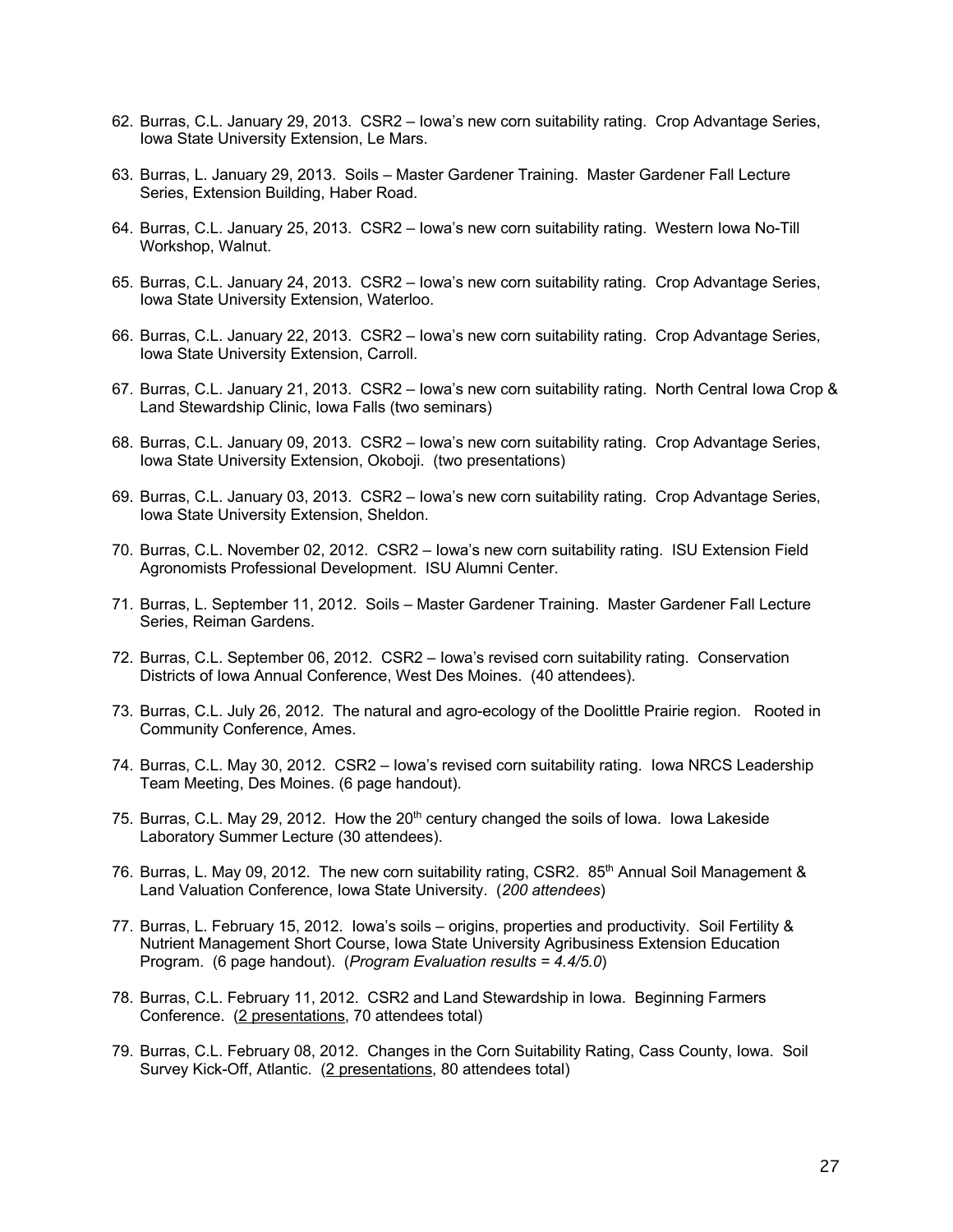- 80. Burras, C.L. January 30-31, 2012. Changes in the Corn Suitability Rating, Dickinson County, Iowa. Soil Survey Kick-Off, Spirit Lake. (3 presentations over two days, 100 attendees total)
- 81. Burras, C. L. January 20, 2012. Soils, CSR and its viability in modern farming. 5<sup>th</sup> Annual Land Investment Expo, West Des Moines. (90 attendees).
- 82. Burras, L. January 17, 2012. Soils Master Gardener Training. Master Gardener Fall Lecture Series, Reiman Gardens.
- 83. Burras, C.L. January 12, 2012. Practical Farmers of Iowa Soils 101 Workshop. Scheman Auditorium, Iowa State Center. (100 attendees, 3 page handout).
- 84. Burras, L. and Jason Steele. October 03, 2011. Iowa's soils & their productivity: an examination of CSR2. Iowa State Association of Assessors 2011 School of Instruction and Conference, Des Moines. (250 attendees.)
- 85. Burras, L. September 13, 2011. Soils Master Gardener Training. Master Gardener Fall Lecture Series, Reiman Gardens.
- 86. Burras, L. September 09-10, 2011. Glacial footprints of northwest Iowa. Natural History Weekend, Iowa Lakeside Laboratory. (40 attendees at Friday evening lecture and on the 4 hour long Saturday morning field trip).
- 87. Burras, L. August 31, 2011. Iowa's soils & their productivity: an examination of CSR. Iowa Department of Revenue Agricultural Adjustment Committee, Hoover Building, Des Moines. (17 attendees representing IDR, IDALS, IDNR, Iowa Farm Bureau, Iowa Cattlemen's Associations, County Auditors, County Assessors, etc.)
- 88. Burras, L. August 24, 2011. Iowa's soils & their productivity. Road to 300 Field Day. Ellsworth Equestrian Center, Iowa Falls. (70 farmers; 30 agronomists)
- 89. Burras, L. April 26, 2011. The Terrestrial Carbon Cycle. Spirit Lake High School Earth Science class. Via Skype to Iowa Lakeside Laboratory.
- 90. Burras, C.L. April 21, 2011. Soils A quick introduction. Homegrown Lifestyle, Iowa State University Extension. (with 2 page handout)
- 91. Burras, C.L. April 07, 2011. Soils An introduction for gardeners. Iowa Federated Gardens Club, Iowa Arboretum, Luther.
- 92. Burras, L. February 16, 2011. Iowa's soils origins, properties and productivity. Soil Fertility & Nutrient Management Short Course, Iowa State University Agribusiness Extension Education Program. (with 6 page handout).
- 93. Burras, C.L. January 20, 2011. Human impacts on the soils and water of Iowa. Joint Meeting of the Iowa Chapters of the American Fisheries Association & The Wildlife Society, Honey Creek Resort, Lake Rathbun.
- 94. Burras, L. January 18, 2011. Soils Master Gardener Training. Master Gardener Spring Lecture Series, Reiman Gardens.
- 95. Burras, C.L. November 18, 2010. Iowa soils and their productivity a pedologist's perspective. Iowa State Association of Counties - Assessors Workshop, Coralville.
- 96. Burras, C.L. October 20, 2010. Food. Campus Sustainability Workshop. Sun Room, Memorial Union, Iowa State University.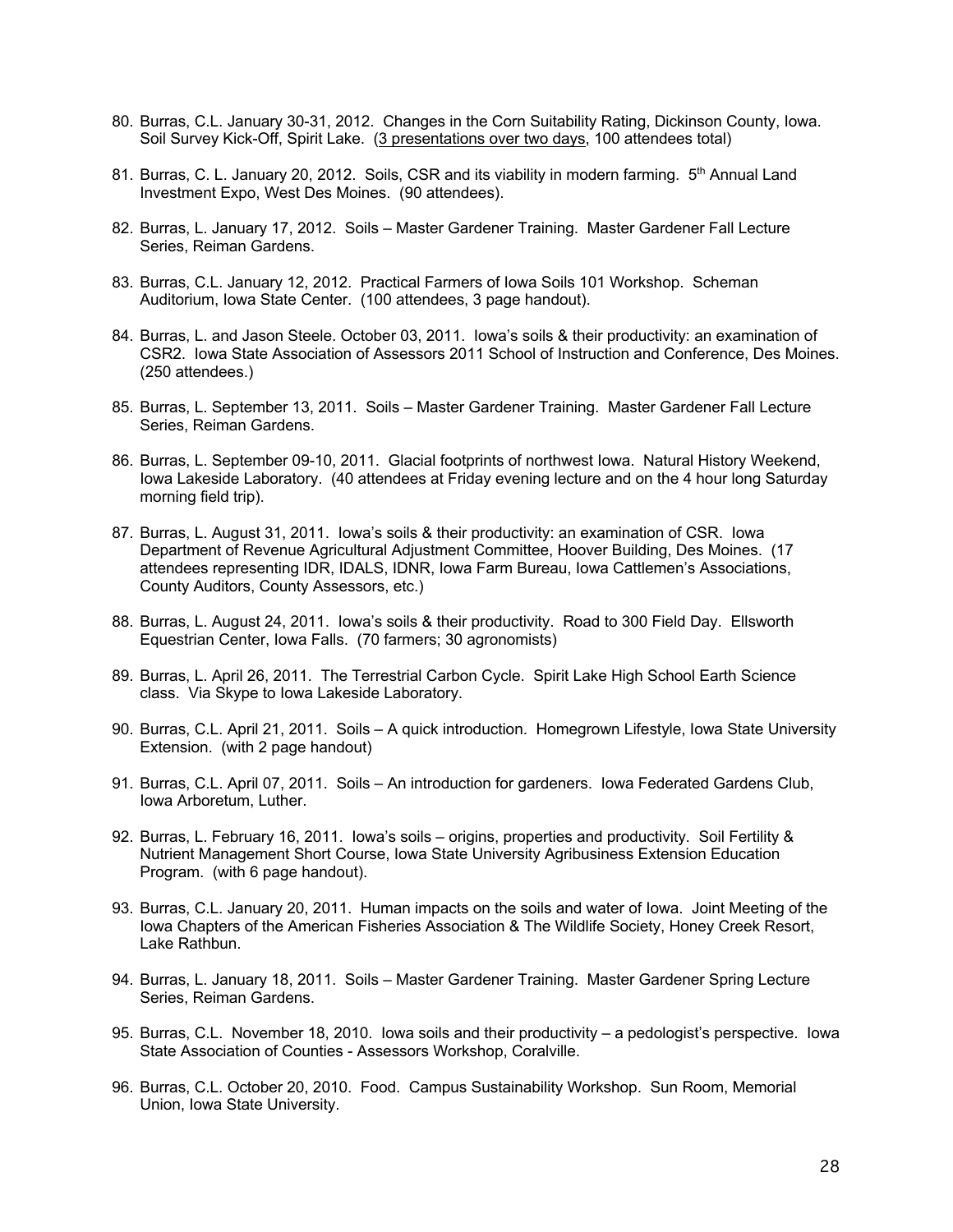- 97. Burras, L. September 14, 2010. Soils Master Gardener Training. Master Gardener Fall Lecture Series, Reiman Gardens.
- 98. Burras, L. May 12, 2010. Iowa soils and their productivity an update with CSR2. In-Service Program for Extension Economists, Department of Economics, Iowa State University.
- 99. Burras, L. March 23, 2010. Iowa soils and their productivity.  $6<sup>th</sup>$  Annual Meeting of the American Society of Farm Managers & Rural Appraisers and Realtor's Land Institute, Ames.
- 100. Burras, L. February 18, 2010. Iowa's soils origins, properties and productivity. Soil Fertility & Nutrient Management Short Course, Iowa State University Agribusiness Extension Education Program. (with 6 page handout).
- 101. Burras, L. September 24, 2009. Soil productivity and corn suitability ratings in Iowa. Iowa State University Extension Agronomist In-Service Workshop (with one page handout)
- 102. Burras, C.L. September 07, 2009. Pedologic & hydrologic context for Midwest agriculture. Food, Energy & Life in Iowa. Audience included University of Vermont visiting scientists and students and ISU's SusAg 620X students and instructors. (6 hour trip w/ 12 page handout).
- 103. Burras, L. April 21, 2009. Undergraduate experiences that advance scholarship examples from Uganda. 3<sup>rd</sup> Annual Undergraduate Research Symposium. ISU Honors Program, MU Sun Room.
- 104. Burras, L. May 03, 2008. Physical geography of the Iowa Great Lakes understanding soils & geology in conservation. Master Conservationist Program of Dickinson County & Iowa Lakeside Laboratory.
- 105. Burras, L. February 06, 2007. Advising philosophy and tips from an inadvertent "expert." Iowa State University Advisor's Exchange Forum.
- 106. Burras, L., M. Barker, J. McLaughlin and C. Brummer. July 2004. Soil organic carbon and quality in the Chariton River Watershed, Iowa. ORNL-DOE Annual Review of the Chariton Valley Project, Centerville.
- 107. Wills, S.A. and L. Burras. 2003. Using geostatistics and GIS to describe and predict soil properties in Hayden Prairie and an adjacent agricultural fields. Baker Council, Agronomy Department, ISU.
- 108. Burras. L. November 2002. Soil health and Carbon Sequestration. Iowa Grassland Conference, West Des Moines.
- 109. Burras, L. and J.M. McLaughlin. September 2002. Soil organic carbon across landscapes and land uses in the Chariton Valley, Iowa. Crop Production & Physiology Seminar, ISU Agronomy.
- 110. Burras, L. and J. McLaughlin. July 2002. Soil quality and carbon content across selected fields of the Chariton Valley. ORNL-DOE Annual Review of the Chariton Valley Project, Centerville.
- 111. Burras, L., J.M. McLaughlin, and E.C. Brummer. August 2000. Switchgrass and soil carbon sequestration in south central Iowa. Iowa Prairie Lands Annual Meeting, Millerton.
- 112. Burras, L., J. Patton and J. Pinkston. May 2000. Summary comparison of Fayette and Fayettelike soils on Amish and "English" farms in Fillmore County, Minnesota. Rotational Grazing Field Day, Fillmore Soil & Water Conservation District.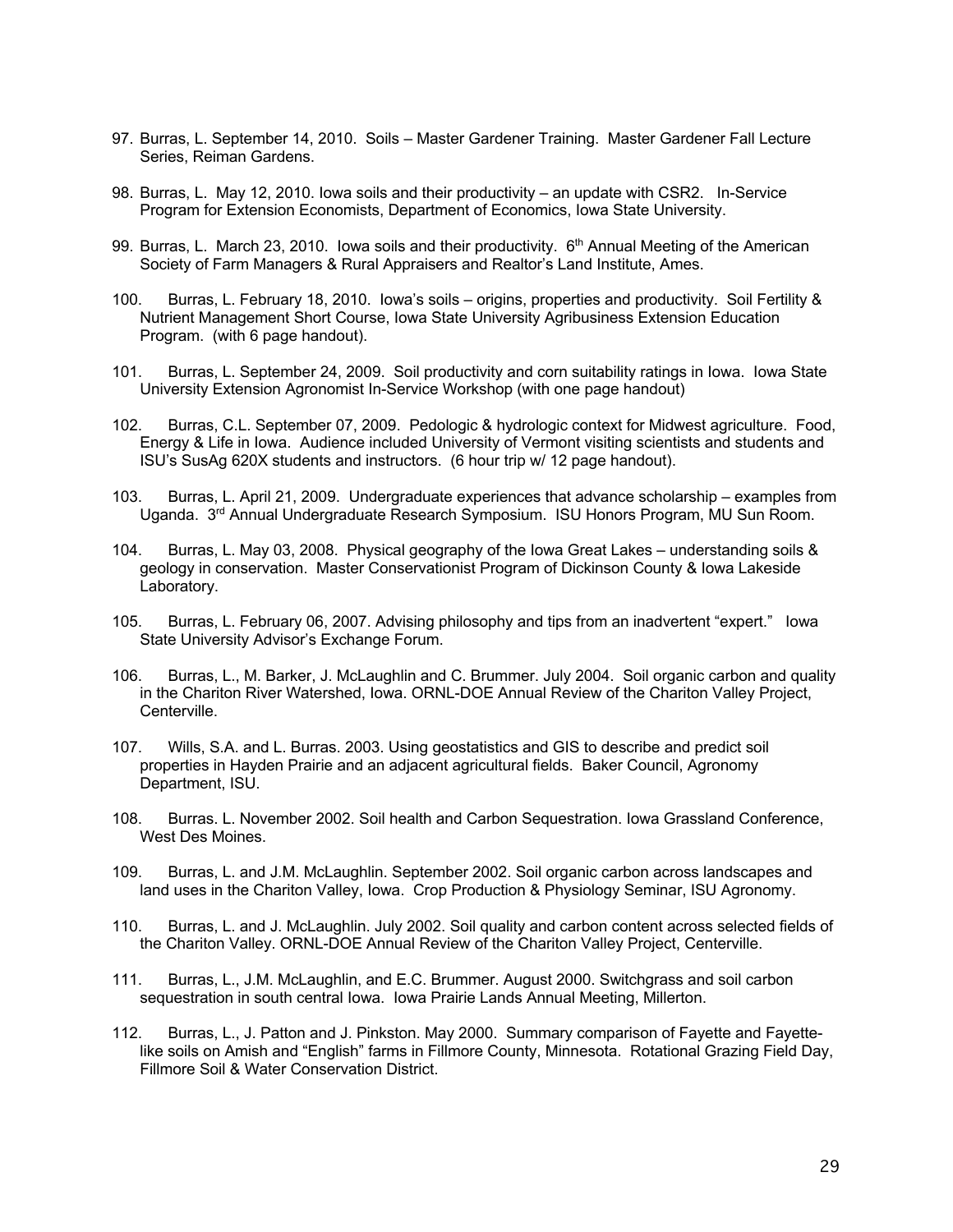- 113. Burras, L., J. McLaughlin, and N. Molstad. January 2000. Soil quality and carbon sequestration research. Chariton Valley Biomass Project Partners Meeting, West Des Moines.
- 114. Burras, L. December 1999. Determining soil carbon dynamics an abbreviated overview. Working Group for Developing & Marketing a Credible Carbon Credit in Iowa. West Des Moines.
- 115. Burras, L., G. Miller, J. Cooper, M. Braster, and J. McLaughlin. December 1999. Dynamics of carbon sequestration in the Chariton Valley, Iowa – a preview. Working Group for Developing & Marketing a Credible Carbon Credit in Iowa, West Des Moines.
- 116. Burras, L., G. Miller, J. Cooper, and M. Braster. March 1999. Spatial and temporal dynamics of carbon sequestration in the Chariton Valley, Iowa – goals and approaches. Iowa Carbon Summit, IFBF, West Des Moines.
- 117. Burras, L. and M. Konen. September 1998. Spatiality of soils and sediments in closed basins from Iowa and Ohio. ISU Pedometrics Paper for Chad Berghoefer and Devin Helming, Cargill Inc., Ames.
- 118. Burras, L. August 1998 Human impact on soils in northwest Iowa. Iowa Lakeside Laboratory Summer Seminar Series.
- 119. Burras, L., K. Moore, and C. Brummer. February 1997. Switchgrass production in relation to soil variability and environmental quality. Chariton Valley RC&D and USDOE Quarterly Review Meeting, Iowa State University.

# **Expertise on soil productivity ratings modern soil survey including crop yields**

- 1. Burras, C.L. November 01, 2018. Updated yields for Iowa's 28,574 soil map units for inclusion into USDA-NRCS Iowa eFOTG. Yields provided are for corn, soybeans, oats, alfalfa, Kentucky bluegrass and tall grasses. Excel file to Rick Bednarek (NRCS State Soil Scientist) and Gregg Hadish (NRCS State GIS Specialist).
- 2. Burras, C.L. December 12, 2017. CSR2 and flooding in Mahaska County. Property Assessment Appeals Board, State of Iowa (telephone testimony).
- 3. Burras, C.L. August 14, 2017. CSR2 and flooding in Vertisols of the Missouri River valley. Property Assessment Appeals Board, State of Iowa (telephone testimony).
- 4. Burras, C.L. July 21, 2017. CSR2 and flooding in the Saylorville Reservoir reserve pool, Polk County. Property Assessment Appeals Board, State of Iowa, Hoover Building, Des Moines.

#### **Volunteered research presentations – in or near Iowa or Louisiana**

- 1. Papanicolaou, T. and C.L. Burras. November 29, 2007. Opportunities for hydropedology using Clear Creek Watershed. Iowa Hydraulics and Hydrology Laboratory, University of Iowa, Iowa City.
- 2. Lemus, R.W., E.C. Brummer, L. Burras, N.E. Molstad, and R.K. Doorenbos. March 2000. Cultivar and fertility effects on switchgrass yield and quality in the Chariton Valley, Iowa. American Society of Agronomy North Central Region Conference, Johnston, IA.
- 3. Mullenix, W., L. Burras, M.E. Konen, and N.E. Molstad. October 1999. Yield variability trends across a well-managed cornfield in central Iowa. Plant Sciences Institute Inaugural Colloquium, Iowa State University.
- 4. Ricks, D., L. Burras, A. Bolender, and M.E. Konen. August 1996. Spatiality and composition of Mima mounds at Kalsow Prairie, Iowa. Program for Women in Science & Engineering.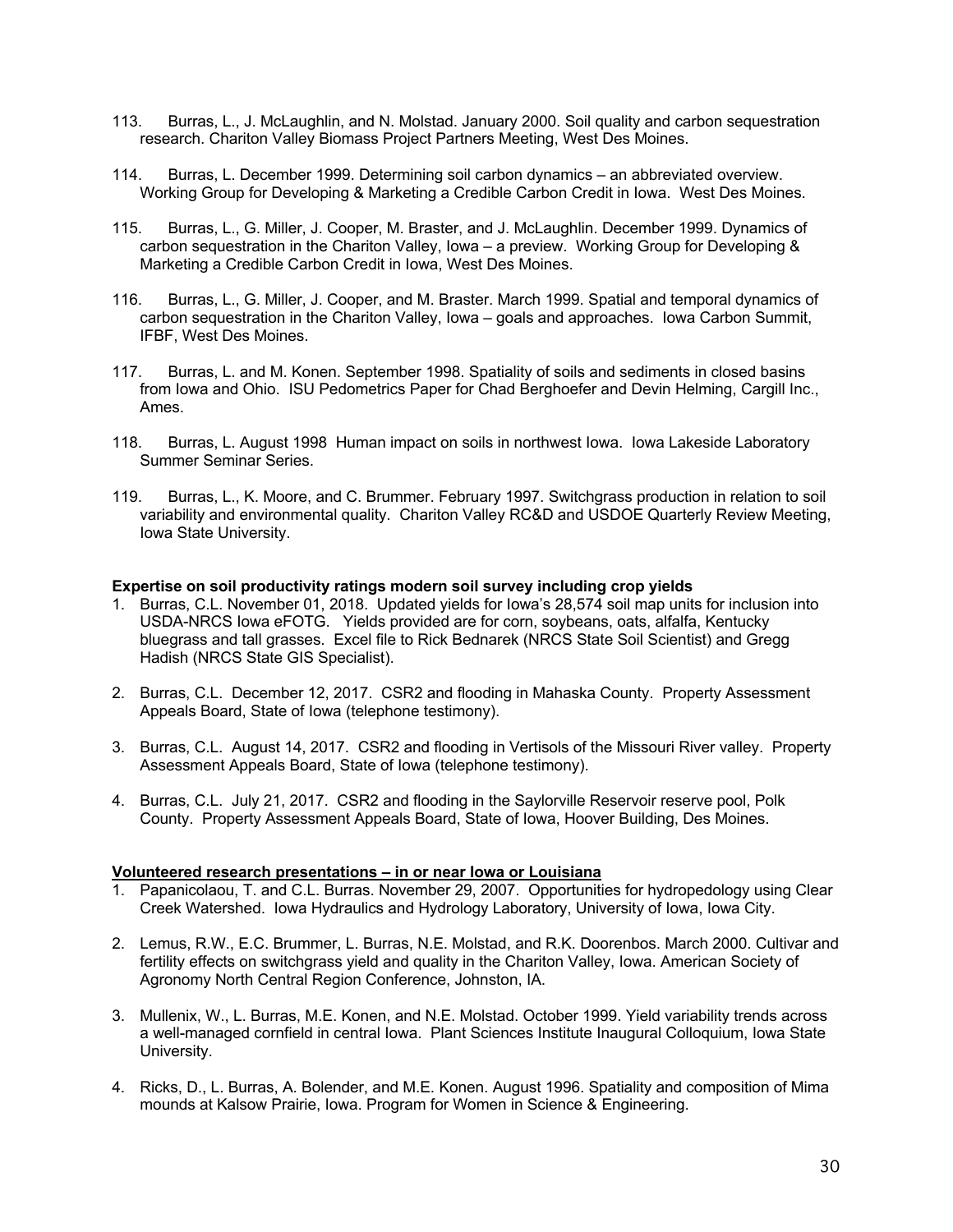- 5. Burras, L. January 1996. Evolution of soil structure during Clarion pedogenesis. ISU Soil Structure Working Group.
- 6. Burras, L., H.A. DeRamus, E.G. Blakewood, and L.J. Desselle. March 1993. Soil erosion and sedimentation in an intensively row-cropped drainage basin from southern Louisiana. Louisiana Association of Agronomists Annual Conference, Baton Rouge.
- 7. Burras, L., J.V. Huner, and E.G. Blakewood. May 1993. Impact of crawfish burrowing in soils of southern Louisiana. Louisiana Academy of Science Annual Conference, Lafayette.
- 8. Blakewood, E.G., L. Burras, and J.V. Huner. May 1993. The effect of hydrological parameters on the burrowing ability of the Red Swamp Crawfish. Louisiana Academy of Science Annual Conference, Lafayette.
- 9. DeRamus, H.A. and L. Burras. May 1993. Mixed species grazing by sheep and cattle: forage production and utilization. Louisiana Academy of Science Annual Conference, Lafayette.

# **TEACHING RESPONSIBILITIES AND ACTIVITIES**

Dr. Burras has a teaching-focused appointment. His typical teaching load is four or five regular classes/year as well as one travel course. During his 20 years at Iowa State University he has taught 20 different "regular" courses and has taught each an average of five times. In addition he has taught numerous independent and research courses. Ten of Dr. Burras' 20 regular courses are on campus undergraduate courses, three are co-listed ISU-Iowa Lakeside Laboratory immersion courses, three are travel abroad courses, two are graduate seminar courses, and one was a web-based distant education graduate course. Sixteen of the courses he has always taught solo while the remaining four courses he has taught solo or as part of a team depending on the needs of the program.

#### **Courses taught in the past 3 years**

List does not include independent studies, research, and other less structured courses.

| Catalog No.      | Title                             | Cr. | Terms | <b>Typical</b><br>Size | Times<br>Taught |
|------------------|-----------------------------------|-----|-------|------------------------|-----------------|
| Agron 282        | Soil Conservation & Land Use      |     | F. S  | 85                     | 6               |
| Ensci 250        | <b>Environmental Geography</b>    |     | F     | 70                     | 3               |
| Agron/Ensci 360  | <b>Environmental Soil Science</b> |     | S     | 90                     | 3               |
| Agron/Ensci 463  | Soil Formation & Landscape        |     | S     | 30                     | 3               |
| Agron 496A       | International travel - Uruguay    | 3   |       | 10                     | 2               |
| Agron 496A       | International travel - Costa Rica | 3   | S     | 25                     | 4               |
| Agron/Ensci 563* | Soil Formation & Landscape        | 3   | S     | 5                      | 3               |
| Agron/Ensci 575  | Soil Formation & Transformations  | 3   |       | 5                      | 3               |
|                  |                                   |     |       |                        |                 |

*\*Agron 563 is dual listed with Agron 463* 

# **Summary of recent teaching and course effectiveness given in chronological order.** Effectiveness

|                 |            | measured using standard student evaluations from discipline-rich courses. |            |                    |           |         |
|-----------------|------------|---------------------------------------------------------------------------|------------|--------------------|-----------|---------|
| Term            | Course No. | Course Title                                                              | Mean       | "Verv              | Mean      | Enroll- |
|                 |            | (sometimes abbreviated)                                                   | rating of  | Good" <sup>2</sup> | rating of | ment    |
|                 |            |                                                                           | instructor | $(\% )$            | course    | (n)     |
| F 15            | Agron 260  | Soils & Environmental Quality                                             | 4.67       | 74                 | 4.60      | 118     |
|                 | Ensci 250  | <b>Environmental Geography</b>                                            | 4.82       | 82                 | 4.52      | 72      |
| S 16            | Agron 360  | <b>Environmental Soil Science</b>                                         | 4.83       | 82                 | 4.56      | 85      |
|                 | Agron 463  | Soil Formation & Landscape Relat.                                         | 4.83       | 83                 | 4.65      | 26      |
|                 | Agron 496A | Soils, Crops & Water of Costa Rica                                        | 4.80       | 80                 | $- -$     | 26      |
|                 | Agron 563  | Soil Formation & Landscape Relat.                                         | 4.67       | 67                 | 4.67      | 8       |
| F <sub>16</sub> | Agron 260  | Soils & Environmental Quality                                             | 4.85       | 85                 | 4.72      | 118     |
|                 | Agron 575  | Soil Formation & Transformation                                           | 5.00       | 100                | 3.86      | 10      |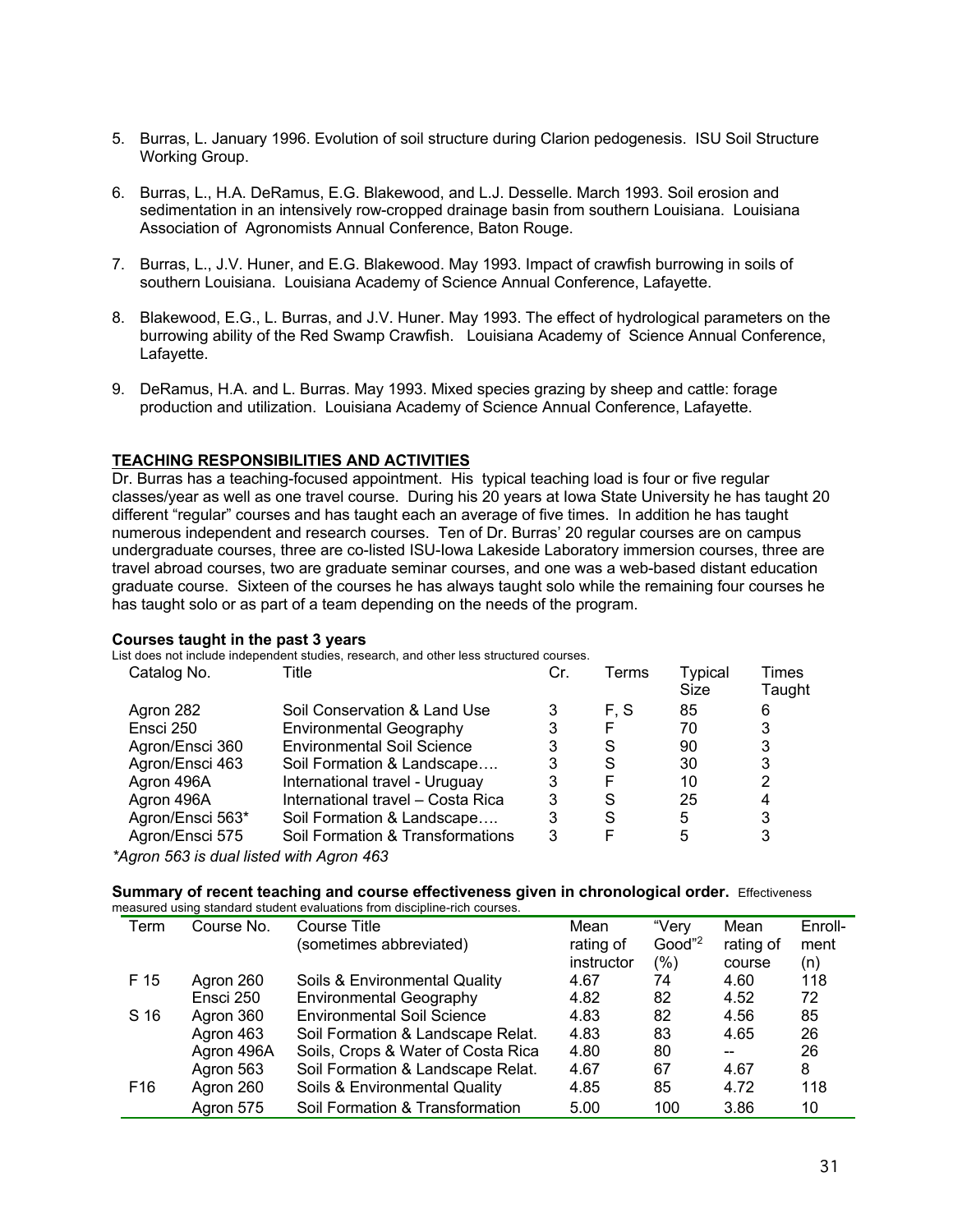|                 | Ensci 250  | <b>Environmental Geography</b>     | 4.67    | 73        | 4.63      | 87               |
|-----------------|------------|------------------------------------|---------|-----------|-----------|------------------|
| S 17            | Agron 360  | <b>Environmental Soil Science</b>  | 4.70    | 78        | 4.33      | 92               |
|                 | Agron 463  | Soil Formation & Landscape Relat.  | 4.76    | 88        | 4.88      | 16               |
|                 | Agron 496A | Soils, Crops & Water of Costa Rica | 5.00    | 100       | 5.00      | 26               |
|                 | Agron 563  | Soil Formation & Landscape Relat.  | 5.00    | 100       | 5.00      | 3                |
| F <sub>17</sub> | Agron 282  | Soil Conservation & Land Use       | 4.89    | 89        | 4.83      | 78               |
|                 | Agron 496A | Soils, Agric. & Env. of Uruguay    | 5.0     | 100       | 5.0       | 10               |
|                 | Agron 575  | Soil Formation & Transformation    | 4.33    | 67        | 4.67      | 5                |
|                 | Ensci 250  | <b>Environmental Geography</b>     | 4.72    | 77        | 4.47      | 87               |
| S 18            | Agron 282  | Soil Conservation & Land Use       | 4.84    | 86        | 4.65      | 69               |
|                 | Agron 360  | <b>Environmental Soil Science</b>  | 4.78    | 80        | 4.62      | 89               |
|                 | Agron 463  | Soil Formation & Landscape Relat.  | 5.00    | 100       | 4.95      | 36               |
|                 | Agron 496A | Soils, Crops & Water of Costa Rica | 5.00    | 100       | 5.00      | 26               |
|                 | Agron 563  | Soil Formation & Landscape Relat.  | 5.00    | 100       | 5.00      | 6                |
| F <sub>18</sub> | Agron 282  | Soil Conservation & Land Use       | 4.76    | 82        | 4.69      | 75               |
|                 | Agron 496A | Soils, Agric. & Env. of Uruguay    | 5.0     | 100       | 5.0       | 10               |
|                 | Agron 575  | Soil Formation & Transformation    | 5.0     | 100       | 4.75      | 8                |
|                 | Ensci 250  | <b>Environmental Geography</b>     | 4.85    | 87        | 4.85      | 78               |
| S 19            | Agron 282  | Soil Conservation & Land Use       | 4.65    | 75        | 4.53      | 90               |
|                 | Agron 360  | <b>Environmental Soil Science</b>  | 4.76    | 79        | 4.60      | 99               |
|                 | Agron 463  | Soil Formation & Landscape Relat.  | 5.00    | 100       | 5.00      | 41               |
|                 | Agron 496A | Soils, Crops & Water of Costa Rica | 4.96    | 96        | 4.96      | 36               |
|                 | Agron 563  | Soil Formation & Landscape Relat.  | 5.00    | 100       | 5.00      | $\overline{4}$   |
| F <sub>19</sub> | Agron 282  | Soil Conservation & Land Use       | 4.63    | 72        | 4.56      | 87               |
|                 | Agron 496A | Soils, Agric. & Env. of Costa Rica | 5.00    | 100       | 5.00      | 16               |
|                 | Agron 575  | Soil Formation & Transformation    | 5.00    | 100       | 5.00      | $\overline{4}$   |
|                 | Ensci 250  | <b>Environmental Geography</b>     | 4.78    | 88        | 4.73      | 88               |
| S20             | Agron 282  | Soil Conservation & Land Use       | Covid19 | <b>NA</b> | <b>NA</b> | 82               |
|                 | Agron 360  | <b>Environmental Soil Science</b>  | Covid19 | <b>NA</b> | <b>NA</b> | 114              |
|                 | Agron 463  | Soil Formation & Landscape Relat.  | Covid19 | <b>NA</b> | <b>NA</b> | 42               |
|                 | Agron 463  | Soil Form & Land (Uganda section)  | Covid19 | <b>NA</b> | <b>NA</b> | 7                |
|                 | Agron 496A | Soils, Crops & Water of Costa Rica | Covid19 |           |           | $\boldsymbol{0}$ |
|                 | Agron 563  | Soil Formation & Landscape Relat.  | Covid19 | <b>NA</b> | <b>NA</b> | $\overline{7}$   |

# **Other evidence of teaching impact/success**

Recognized as a "Celebrity Chef" by the Senior Class Council for the Graduating Senior Breakfast, S20.

# **Example recent invited guest lectures/teaching (***this is NOT all of them***)**

- 1. Burras, C.L. Feb 2020 . Soils. NREM 120, Introduction to Renewable Resources, 300 students (2 lectures).
- 2. Burras, C.L. October 01, 2019. Soil bulk density using a soil core. Agron 183, Basic Skills for Agronomists.
- 3. Burras, C.L. September 30 & October 02, 2019. Soils. NREM 120, Introduction to Renewable Resources, 300 students (2 lectures).
- 4. Burras, C.L. September 10, 2019. Certification & licensing in Agronomy and related disciplines. Agron 279, Field Experiences in Agronomy, 50 students (lecture given twice, i.e., 2 sections).
- 5. Burras, C.L. August 15, 2019. Pedology of Iowa and its relevance to Midwest agriculture. Sus Ag 509 Agroecosystem Analysis, *lecture followed by field tour to Doolittle Prairie through Lake Cairo.*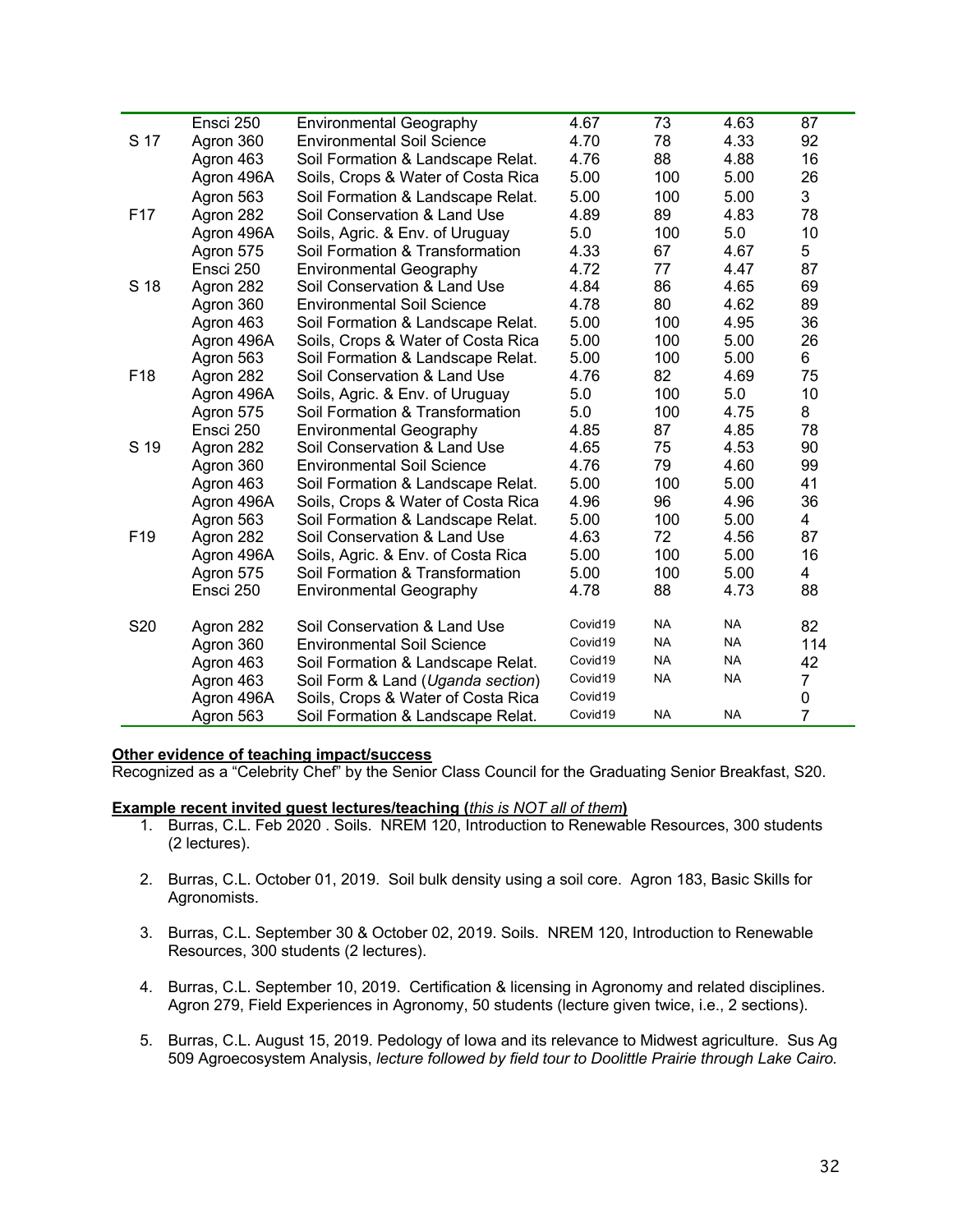- *6.* Burras, C.L. July 20, 2019. The world around us a pedologist's perspective. Agron 497, Agroecology – joint course of ISU, UNL, UM & DC housed at Dordt College, *lecture & field.).*
- 7. Burras, C.L. April 16, 2019. Soils & soil management some predictions for 2029. Agron 182, Introductory Soil Science (Section 2, Amber Anderson).
- 8. Burras, C.L. March 05 and 07, 2019. Soils & their effective management. GLOBE 201, Global Resource Systems, *3.0 hours total, 35 students.*
- 9. Burras, C.L. February 27, 2019. Soils of Uganda. GLOBE 495, Uganda Service Learning Preparation.
- 10. Burras, C.L. February 18, 2019. Soils of Costa Rica. Hort/Pl P/Ent 511, Integrated Management of Tropical Crops.
- 11. Burras, C.L. February 18 & 20, 2019. Soils. NREM 120, Introduction to Renewable Resources, 300 students (2 lectures).
- 12. Burras, C.L. January 31, 2019. Geology of the area around San Luis Obsipo, California. Agron 370, "Soil Judging."
- 13. Burras, C.L. October 02, 2018. Certification & licensing in Agronomy and related disciplines. Agron 279, Field Experiences in Agronomy, 50 students (lecture given twice, i.e., 2 sections).
- 14. Burras, C.L. September 26 & 24, 2018. Soils. NREM 120, Introduction to Renewable Resources, 300 students (2 lectures).
- 15. Burras, C.L. September 25, 2018. Soil bulk density using a soil core. Agron 183, Basic Skills for Agronomists.
- 16. Burras, C.L. August 09, 2018. Pedology of Iowa and its relevance to Midwest agriculture. Sus Ag 509 Agroecosystem Analysis, *lecture followed by field tour to Doolittle Prairie through Lake Cairo.*
- *17.* Burras, C.L. July 21, 2018. The world around us a pedologist's perspective. Agron 497, Agroecology – joint course of ISU, UNL, UM & DC housed at Dordt College, *lecture & field. 21 students.*
- 18. Burras, C. L. July 17, 2018. Pedology and soil management. Agron 594, Agronomy Practicum. (2 lectures, 27 students).
- 19. Burras, C.L. July 17, 2018. Iowa agriculture and a tour of Iowa State University. Reciprocal visit to Horticulture, Entomology & Plant Pathology by 15 University of Costa Rica students and faculty.
- 20. Burras, C.L. March 01 and 06, 2018. Soils & their effective management. GLOBE 201, Global Resource Systems, *3.0 hours total, 35 students.*
- 21. Burras, C.L. February 21, 2018. Soils of Uganda. GLOBE 495, Uganda Service Learning Preparation.
- 22. Burras, C.L. February 01, 2018. Geology, stratigraphy and pedology of western Tennessee. Agron 370, "Soil Judging."
- 23. Burras, C.L. September 27, 2017. The Soils of Iowa How should I think about them? Agron 182, Fundamentals of Soil Science.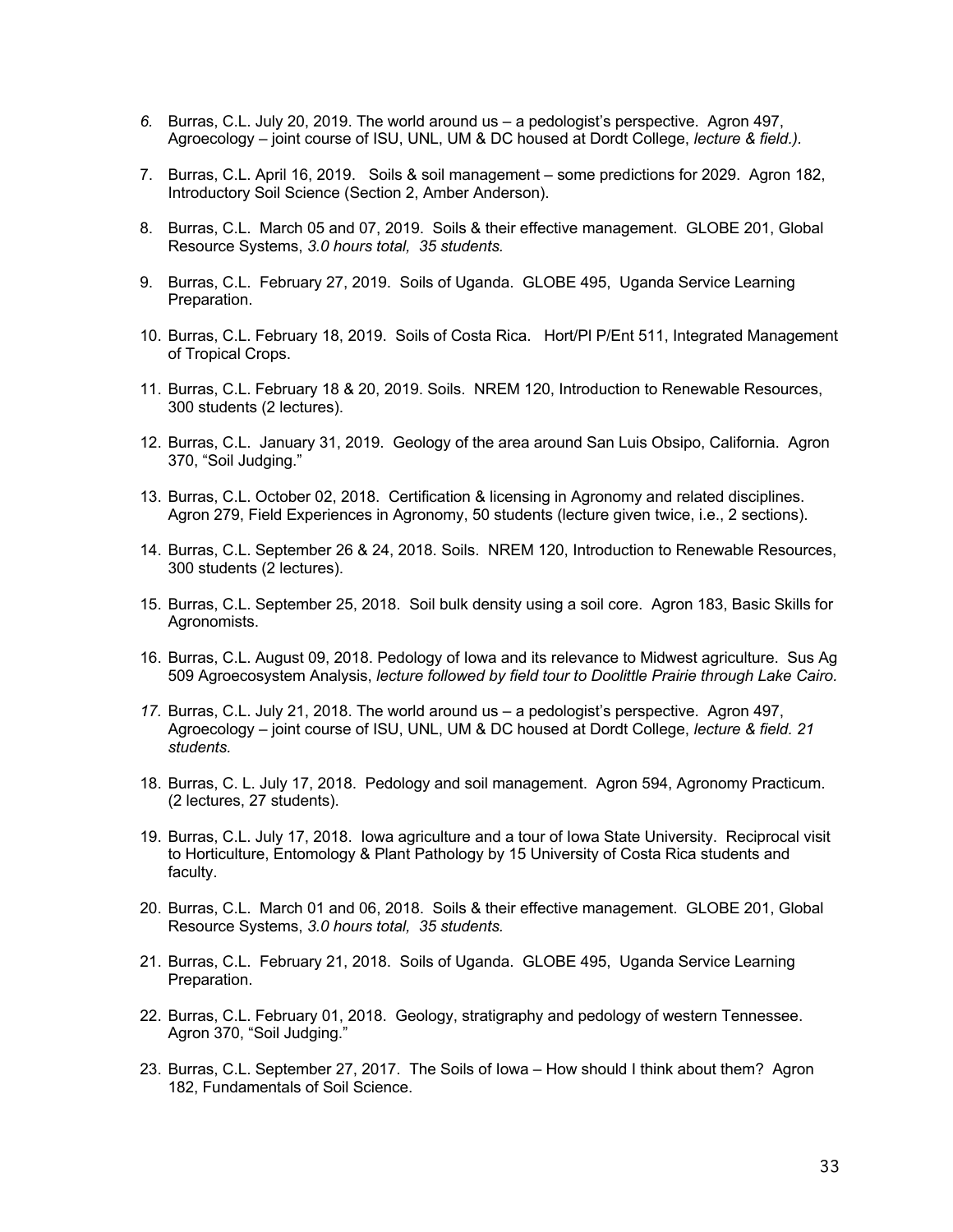- 24. Burras, C.L. September 26, 2017. Soil bulk density using a soil core. Agron 183, Basic Skills for Agronomists.
- 25. Burras, C.L. September 22 & 25, 2017. Soils. NREM 120, Introduction to Renewable Resources, 320 students (2 lectures).
- 26. Burras, C.L. September 21, 2017. Geology, stratigraphy and pedology of eastern South Dakota. Agron 370, "Soil Judging."
- 27. Burras, C.L. August 10, 2017. Pedology of Iowa and its relevance to Midwest agriculture. Sus Ag 509 Agroecosystem Analysis, *lecture followed by field tour across the Boone River Watershed, 13 students.*
- 28. Burras, C. L. July 25, 2017. Pedology and soil management. Agron 594, Agronomy Practicum. (2 lectures, 26 students).
- *29.* Burras, C.L. July 15, 2017. The world around us a pedologist's perspective. Agron 497, Agroecology – joint course of ISU, UNL, UM & DC housed at Dordt College, *lecture & field. 20 students.*
- *30.* Burras, C.L. June 23, 2017. Soil formation and descriptions. IALL 4271, Field Archeology. *Field based lecture with descriptions. 12 students.*
- 31. Burras, C.L. April 05 & 07, 2017. Guest "expert" responsible for on-the-spot critique and questions of group presentations. Agron 260, Soils & Environmental Quality (14 presentations reviewed).
- 32. Burras, C.L. February 28 & March 02 and 07, 2017. Soils & their effective management. GLOBE 201, Global Resource Systems, *4.5 hours total over three days, 35 students.*
- 33. Burras, C.L. February 16, 2017. Geology, stratigraphy and physiology of the northern Great Plains. Agron 370, "Soil Judging."
- 34. Burras, C.L. February 15, 2017. Soils of Uganda. GLOBE 495, Uganda Service Learning Preparation.
- 35. Burras, C.L. February 14, 2017. Personality as part of effective teaching. Hort 698, Teaching Practicum.
- 36. Burras, C.L. February 13, 2017. Soils of Costa Rica. Hort/Pl P/Ent 511, Integrated Management of Tropical Crops.
- 37. Burras, C.L. February 10 & 13, 2017. Soils. NREM 120, Introduction to Renewable Resources, 250 students (2 lectures).

#### **Advising Activities (past 10 to 12 years)**

| Undergraduate Advisees                                                |     |                 |                 |                 |                 |                 |                 |                 |                 |                 |                 |
|-----------------------------------------------------------------------|-----|-----------------|-----------------|-----------------|-----------------|-----------------|-----------------|-----------------|-----------------|-----------------|-----------------|
| (Agron = Agronomy; Ensca/s = Environmental Science)                   |     |                 |                 |                 |                 |                 |                 |                 |                 |                 |                 |
|                                                                       | F07 | S <sub>08</sub> | F <sub>08</sub> | S <sub>09</sub> | F <sub>09</sub> | S <sub>10</sub> | F <sub>10</sub> | S <sub>11</sub> | F <sub>11</sub> | S <sub>12</sub> | F <sub>12</sub> |
| Agron                                                                 | 24  | 23              | 26              | 35              | 28              | 45              | 42              | 44              | 25              | 26              | 31              |
| Ensca/s                                                               | 19  | 20              | 15              | 17              | 12              | 15              | 10              | 12              | 16              | 18              | 10              |
| Other                                                                 | 0   | 0               | 0               | 0               | 0               | 0               | 0               | 0               | 0               | 0               | 0               |
| Total                                                                 | 43  | 43              | 41              | 52              | 40              | 60              | 52              | 56              | 41              | 44              | 41              |
|                                                                       |     |                 |                 |                 |                 |                 |                 |                 |                 |                 |                 |
| Graduate Advisees (i.e., students to whom I serve as major professor) |     |                 |                 |                 |                 |                 |                 |                 |                 |                 |                 |
|                                                                       |     | 5               | 5               | 6               | 5               | 5               | 5               | 5               |                 |                 |                 |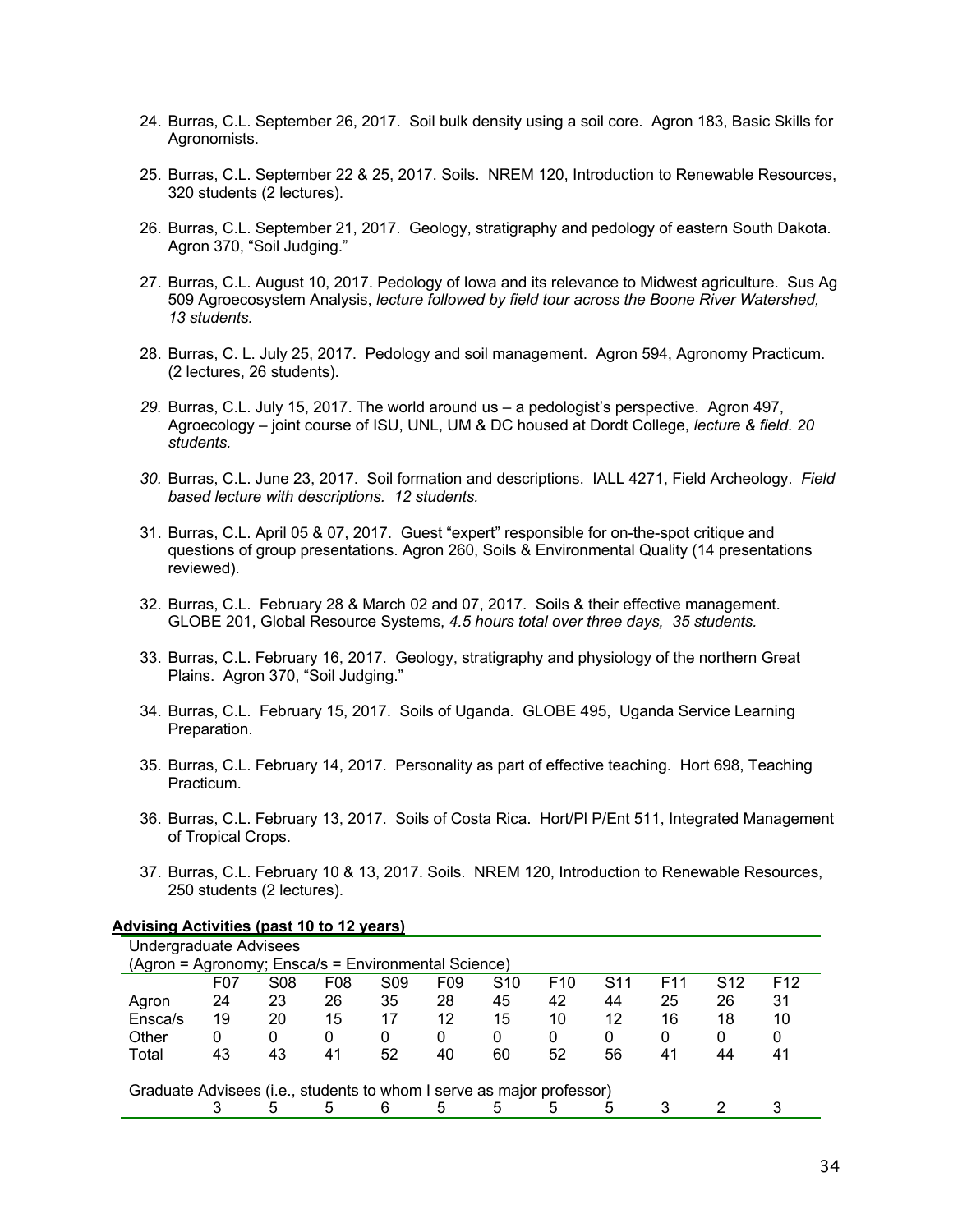| Undergraduate Advisees                                                                      |                 |                 |                 |                 |                 |                 |                 |                  |      |            |
|---------------------------------------------------------------------------------------------|-----------------|-----------------|-----------------|-----------------|-----------------|-----------------|-----------------|------------------|------|------------|
| (Agron = Agronomy; Ensca/s = Environmental Science)                                         |                 |                 |                 |                 |                 |                 |                 |                  |      |            |
|                                                                                             | S <sub>13</sub> | F <sub>13</sub> | S <sub>14</sub> | F <sub>14</sub> | S <sub>15</sub> | F <sub>15</sub> | S <sub>16</sub> | Su <sub>16</sub> | F 16 | <b>S17</b> |
| Agron                                                                                       | 35              | 26              | 29              | 32              | 36              | 30              | 24              | 17               | 16   | 12         |
| Ensca/s                                                                                     | 20              | 14              | 13              | 11              | 14              | 11              | 15              | 10               | 10   | 9          |
| Other                                                                                       |                 | 0               | $\Omega$        | $\Omega$        | 0               |                 | 0               | 0                | 0    | 0          |
| Total                                                                                       | 55              | 40              | 42              | 43              | 50              | 41              | 39              | 27               | 26   | 21         |
| Graduated                                                                                   | 15              | 4               | 9               | 6               | 10              | 3               | 11              | 2                | 5    | 10         |
|                                                                                             |                 |                 |                 |                 |                 |                 |                 |                  |      |            |
| Graduate Advisees (i.e., students to whom I serve as major professor or co-major professor) |                 |                 |                 |                 |                 |                 |                 |                  |      |            |
| Resident                                                                                    | 5               |                 | 6               | 5               | 5               | 5               |                 |                  |      |            |
| Off-campus                                                                                  |                 |                 |                 |                 |                 |                 |                 |                  |      |            |
| Graduated                                                                                   |                 |                 |                 |                 |                 |                 |                 |                  |      |            |

| Undergraduate Advisees                              |                 |                 |                 |                 |                 |                                                                                             |  |  |  |
|-----------------------------------------------------|-----------------|-----------------|-----------------|-----------------|-----------------|---------------------------------------------------------------------------------------------|--|--|--|
| (Agron = Agronomy; Ensca/s = Environmental Science) |                 |                 |                 |                 |                 |                                                                                             |  |  |  |
|                                                     | F <sub>17</sub> | S <sub>18</sub> | F <sub>18</sub> | S <sub>19</sub> | F <sub>19</sub> | S <sub>20</sub>                                                                             |  |  |  |
| Agron                                               | 10              | 8               | 5               | 10              | 9               | 9                                                                                           |  |  |  |
| Ensca/s                                             | 3               | 3               |                 | 3               |                 | າ                                                                                           |  |  |  |
| Other                                               | 0               | 0               |                 | 0               | 0               |                                                                                             |  |  |  |
| Total                                               | 13              | 11              | 6               | 13              | 10              | 11                                                                                          |  |  |  |
| Graduated                                           | 5               | 8               | 2               | 3               | 0               | 6                                                                                           |  |  |  |
|                                                     |                 |                 |                 |                 |                 |                                                                                             |  |  |  |
|                                                     |                 |                 |                 |                 |                 | Graduate Advisees (i.e., students to whom I serve as major professor or co-major professor) |  |  |  |
| Resident                                            |                 |                 |                 | 3               |                 |                                                                                             |  |  |  |
| Off-campus                                          |                 | 2               |                 | 3               |                 |                                                                                             |  |  |  |
| Graduated                                           |                 |                 |                 |                 |                 |                                                                                             |  |  |  |
|                                                     |                 |                 |                 |                 |                 |                                                                                             |  |  |  |

# **Undergraduate advising quality**

April 28, 2015 – 78% and 22% of advisees ranked Lee Burras as "excellent" and "good," respectively, as part of an department/university adviser evaluation program.

Spring 2012 - 82% and 18% of advisees ranked Lee Burras as "excellent" and "good," respectively, as part of an ISU-wide adviser evaluation program.

# **Major professor to:**

PhD & MS with thesis – date is year of completion

- 1. Richter, Jennifer L. 2016. Soils of Iowa: An examination of three pedological assumptions. PhD dissertation, 214 p.
- 2. Dahlhauser, Ethan M. 2016. Pedogenesis of outwash derived soils on terraces of the Des Moines River. Unpubl. MS thesis, 169 p.
- 3. Wang, Ziying. 2015. Corn seedling response to silicon amendments in three Iowa and one Chinese soil. Unpubl. MS thesis, 121 p.
- 4. Mtama, Johnson G. 2015. Pedology of corn productivity indices for parts of Southern Highland Zone of Tanzania. Unpubl. MS thesis, 105 p.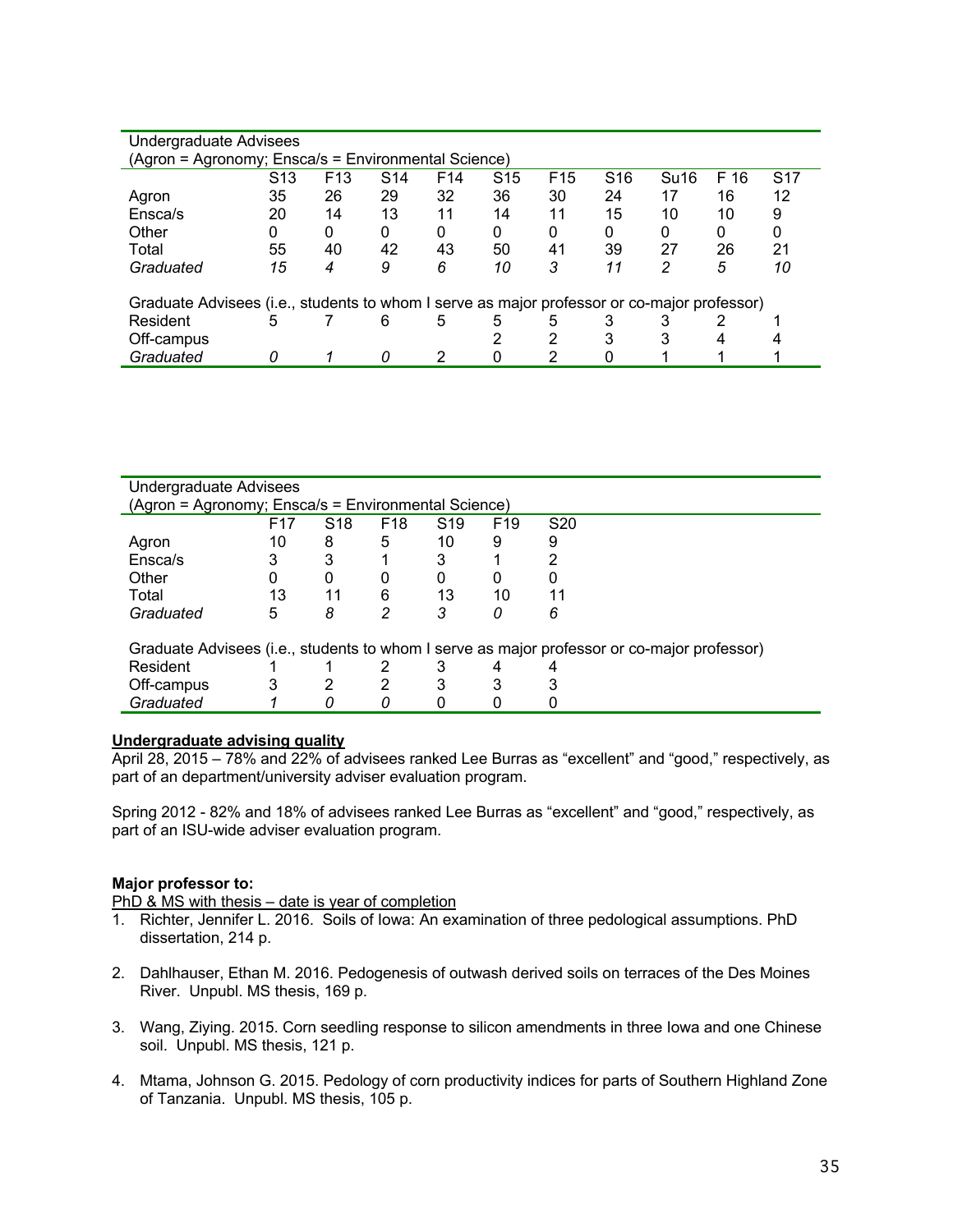- 5. Sassman, Aaron M. 2014. Corn production with Instinct nitrification inhibitor applied with ureaammonium nitrate solution and liquid swine manure. Unpubl. MS thesis, 96 p. (co-major professor)
- 6. DeLong, Catherine R. 2014. A carbon assessment of Iowa State University's Land. Unpubl. MS thesis. 92 p.
- 7. Tiedeman, Mary L. 2013. Pedogenesis of ant colonized soils at Doolittle Prairie State Preserve, Iowa. Unpubl. MS thesis. 72 p.
- 8. Ibrahim, Mostafa A.A. 2011. Argillic horizons and clay-sized particles an alternative interpretation of their dynamics in sola development and across catenas. PhD dissertation. 126 p.
- 9. Veenstra, Jessica J. 2010. Fifty years of agricultural soil change in Iowa. PhD dissertation. 71 p.
- 10. Wasko, Lisa M. 2010. Alternative weed management practices: Effects of weed control, grapevine performance, and soil quality in an established Midwestern vineyard. Unpubl. MS thesis. 125 p.
- 11. Oneal, Brad. 2009. Quaternary stratigraphy and pedology of Clear Creek watershed, Iowa County, Iowa. Unpubl. MS thesis. 205 p.
- 12. Nyasimi, M.K. 2007. Culture and land as co-transformers of livelihood in the Awach River Basin of Lake Victoria. PhD dissertation, 130 p. (co-major professor).
- *13.* Miller, B.A. 2006. Spatial integration of watersheds, wetlands and tile drainage systems on the Des Moines Lobe, Iowa. MS thesis, 91 p. (co-major professor)
- 14. Wills, S.A. 2005. The spatial distribution of soil properties and prediction of soil organic carbon in Hayden Prairie and an adjacent agricultural field. PhD dissertation, 191 p. (co-major professor)
- 15. Larabee, B.E. 2005. Evolution of the Palms (Terric Haplosaprist) soil in Iowa, 1969-2001. Unpubl. MS thesis. 141 p.
- 16. Barker, M.E. 2004. Soil quality in the Chariton Valley, Iowa. Unpubl. MS thesis. 128 p.
- 17. McLaughlin, J.M. 2003. Soil carbon content, morphology and quality across three levels of pasture quality in the Chariton Valley, Iowa. Unpubl. MS thesis. 135 p.
- 18. Kost, J.A. 2003. An assessment of potential agriculture nonpoint sources of water quality impairment in the Rathbun Lake Watershed. Unpubl. MS thesis. 51 p. (co-major professor)
- 19. Wills, S.A. 2001. Hapludoll properties in woodlots & fields in central Iowa. Unpubl. MS thesis. 136 p.
- 20. Mullenix, W.A. 2000. Pedology and corn yields in relation to landscape across a Mollisol toposequence in north central Iowa. Unpubl. MS thesis. 89 p.
- 21. Molstad, N.E. 2000. Landscapes, soil morphology, and switchgrass productivity in the Chariton River Valley, Iowa. Unpubl. MS thesis. 192 p.
- 22. Pinkston, J.J. 2000. Morphological and chemical properties of soils in Amish and conventional fields in Minnesota and Ohio. Unpubl. MS thesis. 155 p.
- 23. Patton, J.J. 1999. Soil morphology in Amish and conventional fields throughout the central USA. Unpubl. MS thesis. 179 p.

Non-thesis students – completed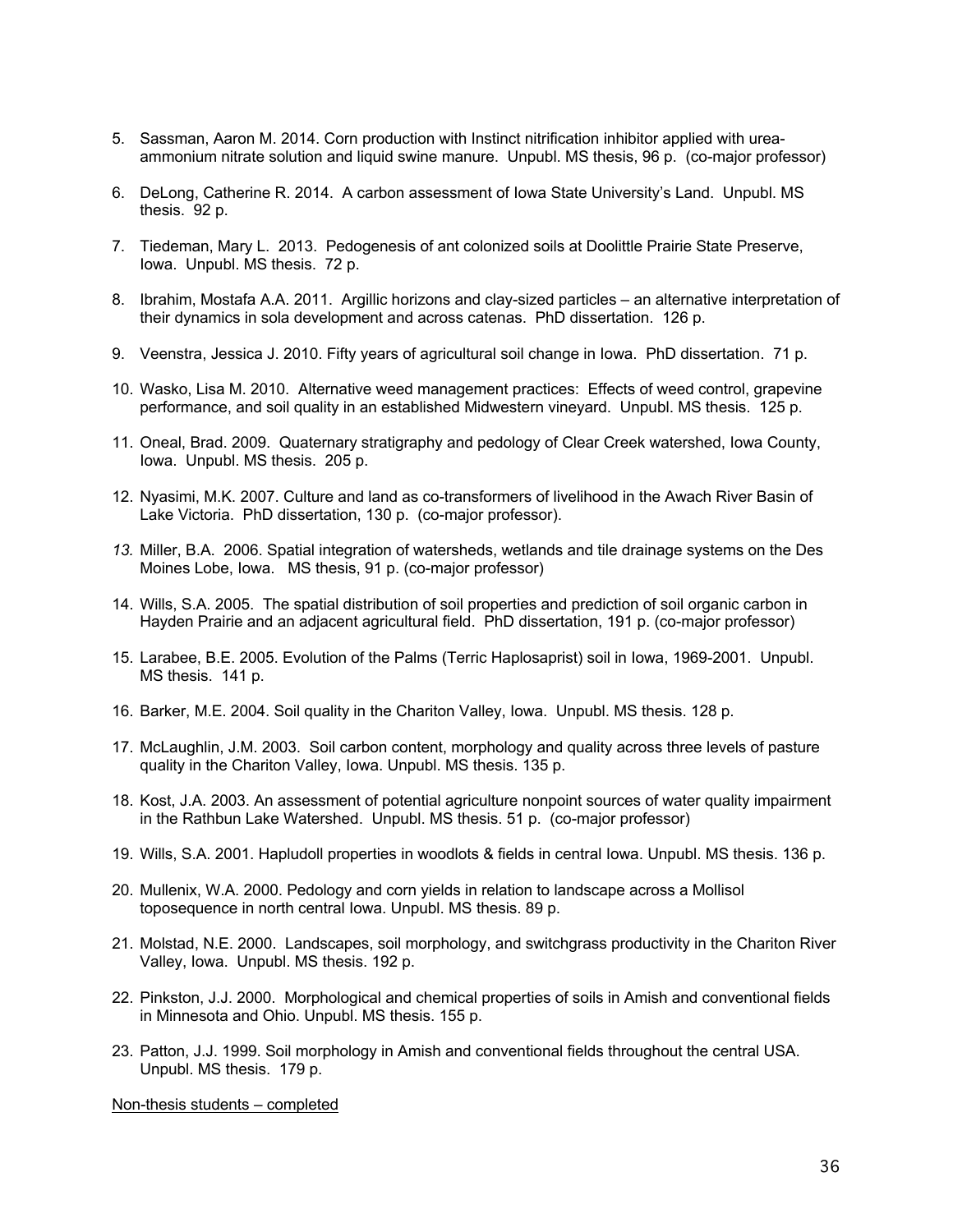- 24. Okonek, Steven D. 2017. Reducing soil erosion in the Driftless Iowa, Wisconsin, through education. Creative Component (Agronomy).
- 25. Nordstrom, Steven D. 2017. Effectively understanding and communicating Iowa's Corn Suitability Rating 2 (CSR2). Creative Component (Agronomy).
- 26. Keninger, David. 2011. Corn suitability ratings: Are they an accurate indicator of crop yield? Creative Component MS (Soil Science).
- 27. Frederick, Christopher. 2008. A farmer's friend Compilation of best farming management documents for Ghana. Creative Component MS (Agronomy).
- 28. Williams, V. 2003. Modeling changes in water-holding capacity using soil properties of subwatersheds containing Lake Osceola, Clarke County, Iowa. Creative Component MS (Water Resources).
- 29. Kipper, R.L. 2001. Soils under established trees in parks, towns, and cities in the central USA. Creative Component MS (IGS).
- 30. Steele, J.S. 2000. Designing fieldwork into high school environmental science curricula. Creative Component MS (IGS).

Graduate students being directed or co-directed.

- 1. Amber Anderson. PhD, Soil Science, Iowa State University. Pedology, soil quality and farmer knowledge. Likely completion – May 2023.
- 2. Leticia Martinez. PhD, Soil Science, Universidad de la Republica Uruguay (with lead Co-Major Professor: Mario Perez Bidegain). Change of land use from pastoral to forestry: its impact on pedogenic processes in mild weather conditions. Likely completion – Semester 2, 2022.
- 3. Matthew Streeter. PhD, Soil Science. Sediment delivery to eastern lowa streams in the 21<sup>st</sup> century. Likely completion - May 2021.
- 4. Nicola Timbas. PhD, Soil Science. Pedogenesis and pedotransformation with long-term agronomic management in the Philippines and Iowa. Likely completion May 2022.
- 5. Francis Akitwine. MS, Soil Science. Selected pedotransfer functions in Kamuli District, Uganda. Likely completion May 2021.
- 6. Katherine S. Taylor. MS, Agronomy. TBD August 2020.
- 7. James Berkey. MS, Agronomy. TBD May 2021.
- 8. Ryan J. Holdwick. MS Agronomy. TBD May 2021.
- 9. Rebecca Off. MS, Agronomy. TBD August 2021

10.

# **Visiting Scholars hosted & International Capacity Building**

Xiangyou Xia. January 2020 through December 2020. Visiting Scholar & Associate Professor of Soil Science at Northeast Forestry University, Harbin China; Funded by Chinese Academy of Sciences. Activities at or near ISU resulted in subsequently publishing two refereed articles

Reagan Rosales Mulungi Mwenyi. January 2020. Staff with the ISU Uganda Program, Kamuli, Uganda. (Pedology & soil management training, Mpirigiti Training Center).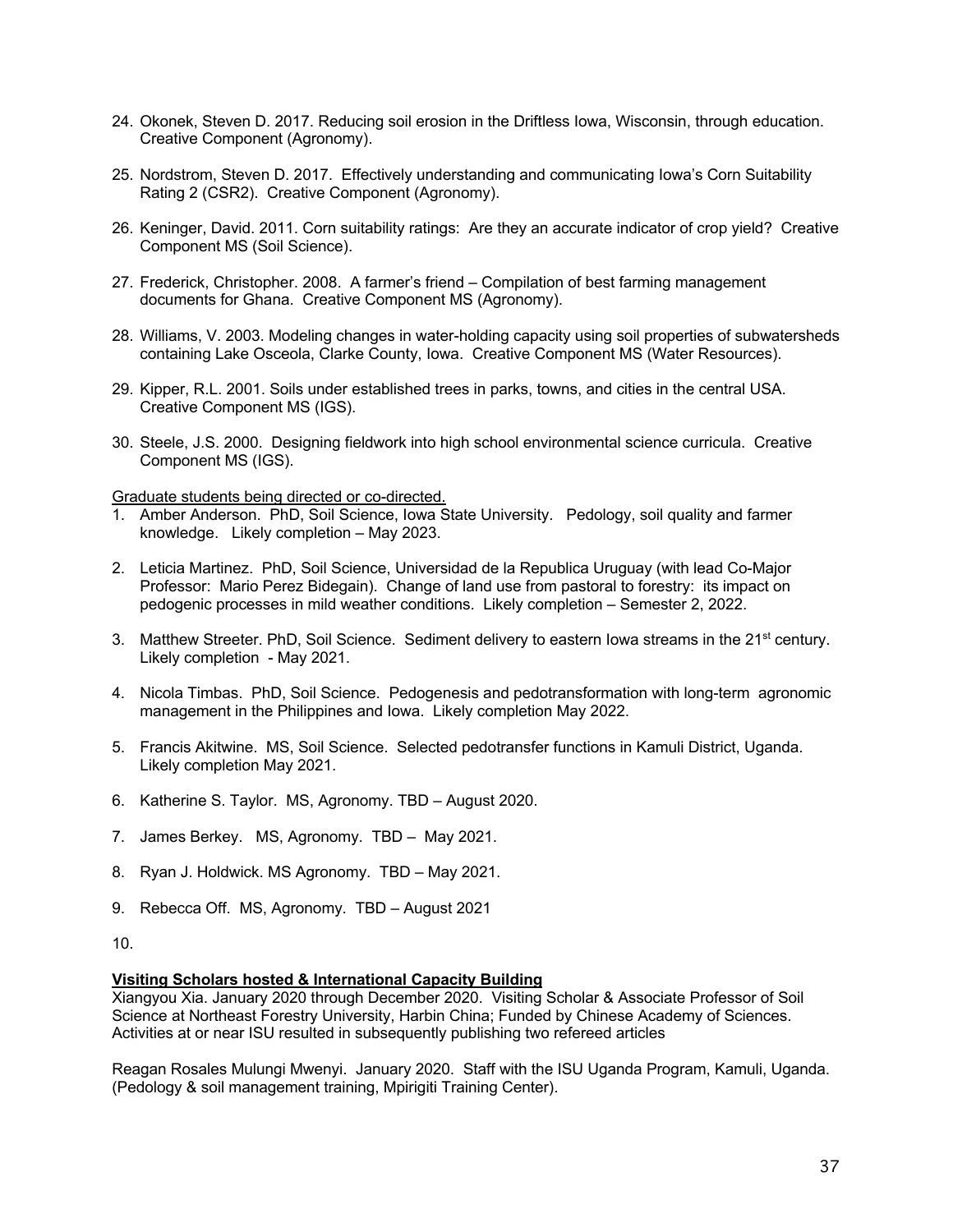Miriam Namata. January 2020. Staff with the ISU Uganda Program, Kamuli, Uganda. (Pedology & soil management training, Mpirigiti Training Center).

Adam Bikumbia. January 2019. Staff with the ISU Uganda Program, Kamuli, Uganda. (Pedology training, Mpirigiti Training Center).

Peninah Tigs. January 2019. Staff with the ISU Uganda Program, Kamuli, Uganda. (Pedology training, Mpirigiti Training Center).

Enrique Villalobos. August 2018. Professor emeritus, University of Costa Rica. All activities at or near Iowa State University

Shuai Chen. December 2016 through December 2017. Pre-Doctoral Visiting Scholar, Chinese Academy of Sciences. Activities at or near ISU resulted in subsequently publishing two refereed articles

Moses Tenywa. January 2017. Professor, Makerere University, Kampala, Uganda (Co-hosted with Bradley Miller within a broader visit coordinated by Rob Mazur and Andy Lenssen). Activities at Iowa State University and the National Soil Survey Center, NE.

Onesmus Semalulu. January 2017. Research Scientist, National Agriculture Research Organization, Uganda (Co-hosted with Bradley Miller within a broader visit coordinated by Rob Mazur and Andy Lenssen). Iowa State University and the Natioanl Soil Survey Center, Lincoln, NE.

Yury Chendev. July 2008 through May 2009. Fulbright Fellow. (Co-hosted with Tom Sauer, USDA-ARS NLAE). Iowa State University with field work occurring in Eastern Iowa.

#### **Mentor to PhD students in ISU Preparing Future Faculty program (partial list)**

E. Britt Moore. 2019-2020. Soil Science. Rick Cruse & Tom Sauer, co-major professor

Anna Talcott. 2018-2020. Horticulture, William Graves, major professor.

Rivka Fidel. 2016. Soil Science & Sustainable Agriculture, David Laird, major professor.

Justin Glisan. 2010. Meteorology, William Gutowski, major professor.

# **OTHER RESEARCH/CREATIVE ACTIVITIES**

#### **Research Responsibilities**

Dr. Burras has 30% research appointment. His area of expertise is pedology. His research is aimed at three field-based objectives:

- (1) documenting long-term impact of human use on soil morphology,
- (2) quantifying dynamic and pedological properties within and across pedons,
- (3) developing pedology-based algorithims apply soils knowledge to soil map interpretations such as crop productivity ratings.

Dr. Burras' research is a mix of independent and collaborative projects. As a collaborator he has been especially successful in bridging pedology into other disciplines such as plant breeding, crop production and natural area ecology.

# **Funded Grants and Contracts**

*(limited to ones where Dr. Burras is the lead or second PI)*

Burras, C.L. 2013-2014. Scientific Information Exchange - North Central Regional Cooperative Soil Survey Conference. USDA-NRCS. \$15,000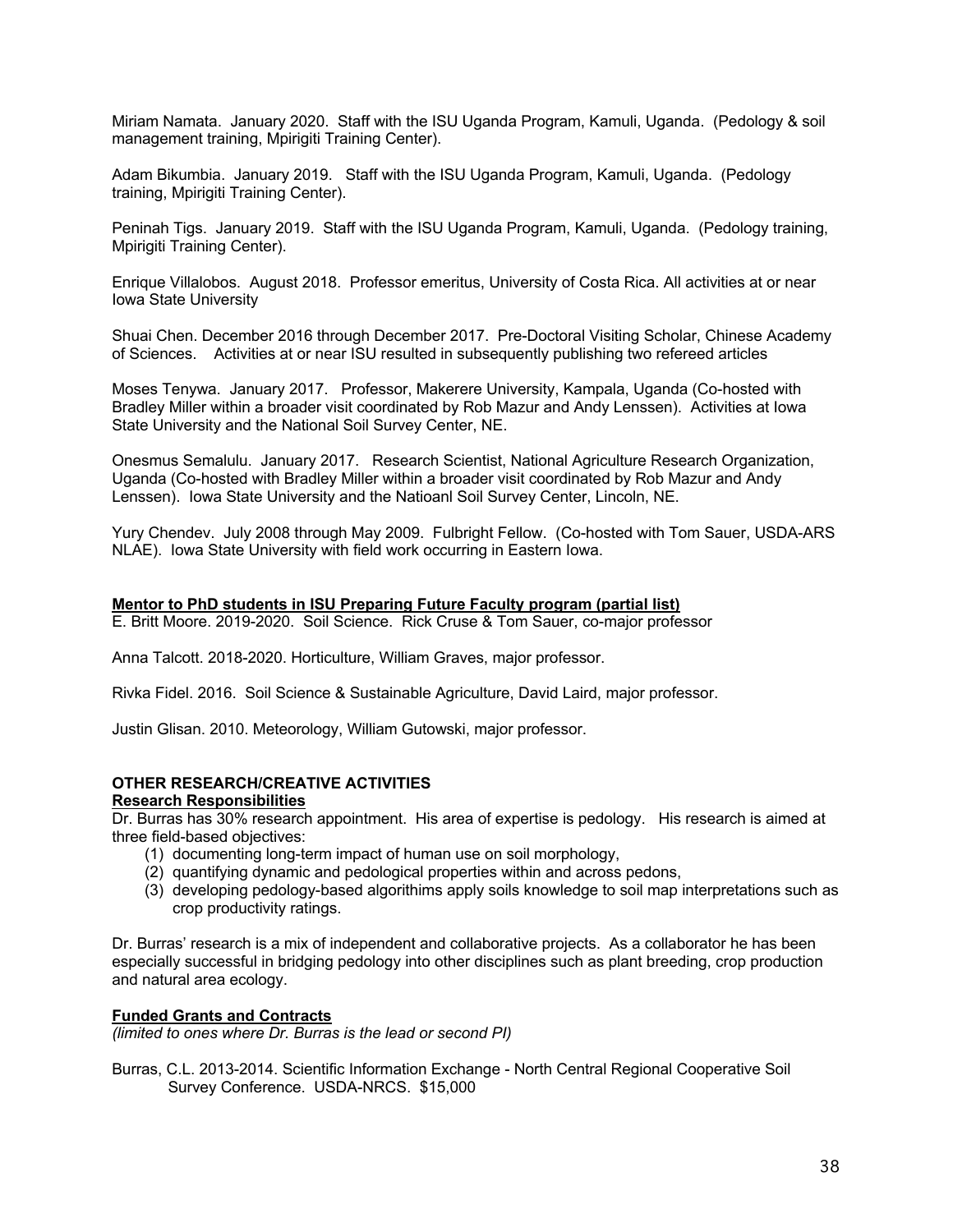- Miller, G.A. and C.L. Burras. FY2008-2010. ISPAID and the Iowa Cooperative Soil Survey. Iowa Department of Agriculture and Land Stewardship. \$40,000 *(Burras component = 20%).*
- Burras, C.L. *2007 to 2009*. Contracts with eight counties regarding updated soil surveys as part of ISU's role in the Iowa Cooperative Soil Survey. Approximate total worth \$600,000
- Papanicolaou, T. and C.L. Burras. FY2008-9 (*subcontract at ISU*) Impacts to the land-water-human system of rural Iowa from high-intensity continuous maize production. Leopold Center for Sustainable Agriculture. \$34,800 *(Burras component = 20%)*
- Burras, C.L. FY2006-07. Pedology of the eastern Lake Victoria watershed. College of Agriculture Research Travel Grants. \$2500
- Burras, C. L. and J.M. McLaughlin. FY2002-2005. Soil carbon farming in the Chariton Valley, Iowa: Landscape scale changes in soil organic carbon and quality. Chariton Valley RCD & Oak Ridge National Laboratory (ORNL). \$216,897 *(Burras component = 100%)*
- Brummer, E.C., C.L. Burras and M. Duffy. FY2001-2005. Switchgrass and reed canarygrass as biomass crops in Iowa: Agronomy, germplasm evaluation and development, and soil suitability. ORNL Bioenergy Feedstock Program. \$240,000 *(Burras component = 30%)*
- Burras, C. L. FY1999-2001. Spatial and temporal dynamics of carbon sequestration in the Chariton Valley, Iowa. Chariton Valley RC&D, \$112,369 *(Burras component = 100%)*
- Thompson, J.R., and C.L. Burras. FY1998-2000. Identifying Environmental Constraints Affecting Tree Survival and Growth in Rural, Suburban, and Urban Public Settings. National Urban and Community Forestry Advisory Council, \$83,790 *(Burras component = 40%)*
- Brummer, E.C., C.L. Burras, K.J. Moore, and M. Duffy. FY1998-2000.Switchgrass Production in Iowa: Economics, soils, and varietal performance. Oak Ridge National Laboratories, \$170,436 *(Burras component = 30%)*
- DeRamus, H.A., L. Burras, and L. Labbe. 1995-1996. Management Intensive Grazing: Foundation of Sustainable Agriculture in the South. Southern Region SARE/ACE Program, \$94,335 (funding managed by University of Louisiana-Lafayette)
- Please note Dr. Burras does not list proposals that have not garnered funding or ones under review.

# **SERVICE ACTIVITIES**

# **Service Responsibilities**

Dr. Burras is committed to meaningful institutional service appointment. His focus is generally student development. Secondarily it ties into the National Cooperative Soil Survey and Iowa Cooperative Soil Survey as well as with his professional societies and international activities.

# **Selected service for the past 10 years or so**

| ISU                            | 2011-2019 |
|--------------------------------|-----------|
| <b>ISU CALS</b>                | 1997-2019 |
| <b>ISU Study Abroad Center</b> | 2019      |
| Amer. Soc. Agronomy            | 2019      |
| <b>ISU Agronomy</b>            | 2019-2020 |
| ISU                            | 2017-2020 |
| <b>ISU College of Library</b>  | 2012-2020 |
| <b>ISU Experiment Station</b>  | 2010-2020 |
| FFA                            | 2015-2019 |
|                                |           |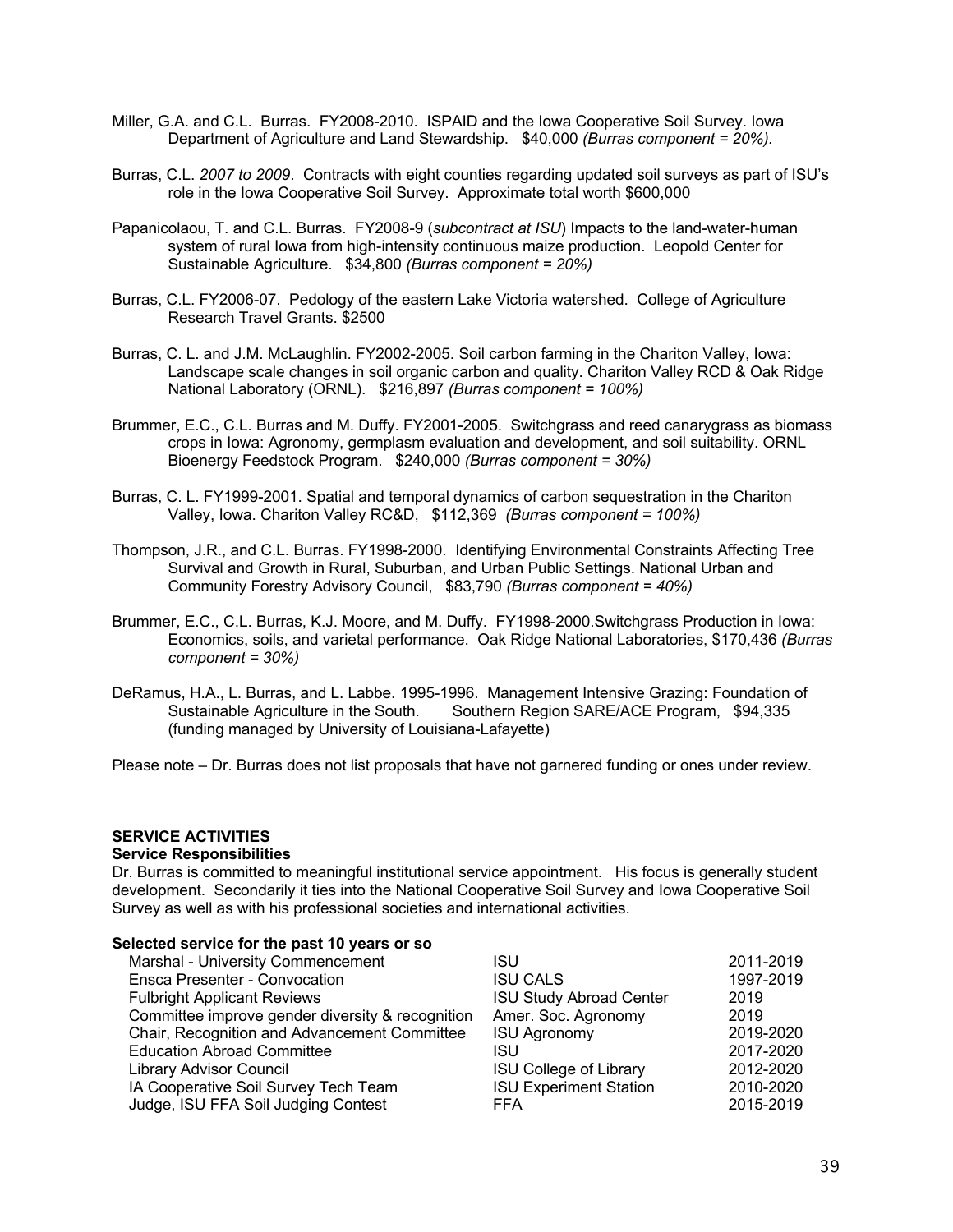Agronomy Learning Community Trip  $MarshaI - President Instantization$ Orientation Panel for Parents of New Students Chair, Catalog Committee Lecturer Search Committee Adviser – Agronomy Club Adviser – Phi Sigma Pi Honorary Goldwater Scholarship Committee Senator – at large for Agriculture & Life Sciences Curriculum Committee Student Services Search Committee "Trainer" on soil mapping and interpretations Co-Chair, NC Regional Soil Survey Conference Co-organizer, Region 5 Soil Judging Contest ISU FFA Soil Judging Contest, Co-Director Host, NCERA-3 Regional Meeting Reviewer, SBIR/STTR Soil Proposal Evaluator of Senior Projects Sigma Xi- President Golden Scholar Committee NCERA-3, Soil Survey (Chair) Promotion & Tenure Committee Program Reviewer - Agroecology Farm Progress Show - Soils of Iowa Reviewer of a pedology proposal Conservation & Preserves Committee **ISU Chapter President-Elect** ISU FFA Soil Judging Contest, Director Reviewer, SBIR/STTR Plant Biotechnology Panel Certification Education Committee Teaching & Advising Awards Committee Search Committee – Soybean Agronomist Reviewer, SBIR/STTR Plant Biotechnology Panel Curriculum Committee (Chair) Academic Standards & Admissions (Chair) Curriculum Committee NC ERA-3, Soil Survey National & Iowa Cooperative Soil Survey Graduate Poster Reviewer Council on History, Phil. & Sociology of Soil Crop Sci. Teaching Improvement Committee Student Research Symposium Contest Nominations Committee for Div. A-1 Chair, Division A-1, Resident Education Associate Editor, JNRLSE Director of Undergraduate Services Teaching Panel (Chair) Faculty mentor for Lisa Schulte (Asst. Prof.) Social Committee (Co-Chair) Board Member Undergraduate Curriculum Committee Soils Panel ISU Agronomy 1995-2013 Graduate Curriculum Committee Agronomy Advisory Council Search Committee – Recruitment (Chair) Council of Environmental Deans & Directors

| <b>ISU</b><br>2018<br>1998-2018<br>2017-2020<br><b>ISU Agronomy</b><br><b>ISU Agronomy</b><br>2018<br>2015-2020<br><b>ISU Agronomy</b><br><b>ISU</b><br>2016-2018<br><b>ISU Honors</b><br>2017<br><b>ISU Faculty Senate</b><br>2016-2017<br><b>ISU Agronomy</b><br>2011-2020<br><b>ISU Agronomy</b><br>2016<br>MUK & NARO, Uganda<br>2015<br>National Coop. Soil Survey<br>2014<br>ISU Agronomy/ASA-SSSA<br>2014<br><b>FFA</b><br>2014<br><b>USDA-Experiment Station</b><br>2014<br><b>National Science Foundation</b><br>2014<br><b>ISU GLOBE</b><br>2014<br><b>ISU Chapter</b><br>2013<br><b>ASA</b><br>2012-13<br><b>USDA-Experiment Station</b><br>2012<br><b>ISU Agronomy</b><br>2012<br><b>FIU-USDA HSI</b><br>2012<br><b>ISU</b><br>2012<br><b>National Science Foundation</b><br>2012<br>2012-2013<br>lowa Academy of Science<br>2012<br>Sigma Xi<br><b>FFA</b><br>2011-2013<br><b>National Science Foundation</b><br>2011<br><b>SSSA</b><br>2011<br><b>ISU</b><br>2011-2013<br>2010-2011<br><b>ISU Agronomy</b><br><b>National Science Foundation</b><br>2010<br><b>ISU College of Agriculture</b><br>2009-2011<br><b>ISU Faculty Senate</b><br>2010-2011<br><b>ISU Faculty Senate</b><br>2009-2011<br><b>USDA-Experiment Station</b><br>2008-2011<br><b>Experiment Station</b><br>2006-2012<br>Iowa Water Conference<br>2010<br>2006-2009<br><b>SSSA</b><br><b>CSSA</b><br>2009-2011<br>2007-2010<br><b>ASA</b><br><b>ASA</b><br>2007-2009<br><b>ASA</b><br>2007<br><b>ASA</b><br>2006-08<br><b>ISU Agronomy</b><br>2007-2011<br><b>ISU Agronomy</b><br>2005-2011<br><b>ISU NREM</b><br>2004-2008<br><b>ISU Agronomy</b><br>2003-2012<br>lowa Academy of Science<br>2003-06<br><b>ISU Ensci</b><br>1996-2008<br>1995-2013<br><b>ISU Agronomy</b><br><b>ISU Ensci</b><br>2004-2009<br><b>ISU Agronomy</b><br>2001-2006<br>ISU Agronomy & Ensci<br>2005-2006<br><b>ISU Agriculture</b><br>2006 | <b>ISU Agronomy</b> | 1999-2019 |
|--------------------------------------------------------------------------------------------------------------------------------------------------------------------------------------------------------------------------------------------------------------------------------------------------------------------------------------------------------------------------------------------------------------------------------------------------------------------------------------------------------------------------------------------------------------------------------------------------------------------------------------------------------------------------------------------------------------------------------------------------------------------------------------------------------------------------------------------------------------------------------------------------------------------------------------------------------------------------------------------------------------------------------------------------------------------------------------------------------------------------------------------------------------------------------------------------------------------------------------------------------------------------------------------------------------------------------------------------------------------------------------------------------------------------------------------------------------------------------------------------------------------------------------------------------------------------------------------------------------------------------------------------------------------------------------------------------------------------------------------------------------------------------------------------------------------------------------------------------------------------------------------------------|---------------------|-----------|
|                                                                                                                                                                                                                                                                                                                                                                                                                                                                                                                                                                                                                                                                                                                                                                                                                                                                                                                                                                                                                                                                                                                                                                                                                                                                                                                                                                                                                                                                                                                                                                                                                                                                                                                                                                                                                                                                                                        |                     |           |
|                                                                                                                                                                                                                                                                                                                                                                                                                                                                                                                                                                                                                                                                                                                                                                                                                                                                                                                                                                                                                                                                                                                                                                                                                                                                                                                                                                                                                                                                                                                                                                                                                                                                                                                                                                                                                                                                                                        | <b>ISU</b>          |           |
|                                                                                                                                                                                                                                                                                                                                                                                                                                                                                                                                                                                                                                                                                                                                                                                                                                                                                                                                                                                                                                                                                                                                                                                                                                                                                                                                                                                                                                                                                                                                                                                                                                                                                                                                                                                                                                                                                                        |                     |           |
|                                                                                                                                                                                                                                                                                                                                                                                                                                                                                                                                                                                                                                                                                                                                                                                                                                                                                                                                                                                                                                                                                                                                                                                                                                                                                                                                                                                                                                                                                                                                                                                                                                                                                                                                                                                                                                                                                                        |                     |           |
|                                                                                                                                                                                                                                                                                                                                                                                                                                                                                                                                                                                                                                                                                                                                                                                                                                                                                                                                                                                                                                                                                                                                                                                                                                                                                                                                                                                                                                                                                                                                                                                                                                                                                                                                                                                                                                                                                                        |                     |           |
|                                                                                                                                                                                                                                                                                                                                                                                                                                                                                                                                                                                                                                                                                                                                                                                                                                                                                                                                                                                                                                                                                                                                                                                                                                                                                                                                                                                                                                                                                                                                                                                                                                                                                                                                                                                                                                                                                                        |                     |           |
|                                                                                                                                                                                                                                                                                                                                                                                                                                                                                                                                                                                                                                                                                                                                                                                                                                                                                                                                                                                                                                                                                                                                                                                                                                                                                                                                                                                                                                                                                                                                                                                                                                                                                                                                                                                                                                                                                                        |                     |           |
|                                                                                                                                                                                                                                                                                                                                                                                                                                                                                                                                                                                                                                                                                                                                                                                                                                                                                                                                                                                                                                                                                                                                                                                                                                                                                                                                                                                                                                                                                                                                                                                                                                                                                                                                                                                                                                                                                                        |                     |           |
|                                                                                                                                                                                                                                                                                                                                                                                                                                                                                                                                                                                                                                                                                                                                                                                                                                                                                                                                                                                                                                                                                                                                                                                                                                                                                                                                                                                                                                                                                                                                                                                                                                                                                                                                                                                                                                                                                                        |                     |           |
|                                                                                                                                                                                                                                                                                                                                                                                                                                                                                                                                                                                                                                                                                                                                                                                                                                                                                                                                                                                                                                                                                                                                                                                                                                                                                                                                                                                                                                                                                                                                                                                                                                                                                                                                                                                                                                                                                                        |                     |           |
|                                                                                                                                                                                                                                                                                                                                                                                                                                                                                                                                                                                                                                                                                                                                                                                                                                                                                                                                                                                                                                                                                                                                                                                                                                                                                                                                                                                                                                                                                                                                                                                                                                                                                                                                                                                                                                                                                                        |                     |           |
|                                                                                                                                                                                                                                                                                                                                                                                                                                                                                                                                                                                                                                                                                                                                                                                                                                                                                                                                                                                                                                                                                                                                                                                                                                                                                                                                                                                                                                                                                                                                                                                                                                                                                                                                                                                                                                                                                                        |                     |           |
|                                                                                                                                                                                                                                                                                                                                                                                                                                                                                                                                                                                                                                                                                                                                                                                                                                                                                                                                                                                                                                                                                                                                                                                                                                                                                                                                                                                                                                                                                                                                                                                                                                                                                                                                                                                                                                                                                                        |                     |           |
|                                                                                                                                                                                                                                                                                                                                                                                                                                                                                                                                                                                                                                                                                                                                                                                                                                                                                                                                                                                                                                                                                                                                                                                                                                                                                                                                                                                                                                                                                                                                                                                                                                                                                                                                                                                                                                                                                                        |                     |           |
|                                                                                                                                                                                                                                                                                                                                                                                                                                                                                                                                                                                                                                                                                                                                                                                                                                                                                                                                                                                                                                                                                                                                                                                                                                                                                                                                                                                                                                                                                                                                                                                                                                                                                                                                                                                                                                                                                                        |                     |           |
|                                                                                                                                                                                                                                                                                                                                                                                                                                                                                                                                                                                                                                                                                                                                                                                                                                                                                                                                                                                                                                                                                                                                                                                                                                                                                                                                                                                                                                                                                                                                                                                                                                                                                                                                                                                                                                                                                                        |                     |           |
|                                                                                                                                                                                                                                                                                                                                                                                                                                                                                                                                                                                                                                                                                                                                                                                                                                                                                                                                                                                                                                                                                                                                                                                                                                                                                                                                                                                                                                                                                                                                                                                                                                                                                                                                                                                                                                                                                                        |                     |           |
|                                                                                                                                                                                                                                                                                                                                                                                                                                                                                                                                                                                                                                                                                                                                                                                                                                                                                                                                                                                                                                                                                                                                                                                                                                                                                                                                                                                                                                                                                                                                                                                                                                                                                                                                                                                                                                                                                                        |                     |           |
|                                                                                                                                                                                                                                                                                                                                                                                                                                                                                                                                                                                                                                                                                                                                                                                                                                                                                                                                                                                                                                                                                                                                                                                                                                                                                                                                                                                                                                                                                                                                                                                                                                                                                                                                                                                                                                                                                                        |                     |           |
|                                                                                                                                                                                                                                                                                                                                                                                                                                                                                                                                                                                                                                                                                                                                                                                                                                                                                                                                                                                                                                                                                                                                                                                                                                                                                                                                                                                                                                                                                                                                                                                                                                                                                                                                                                                                                                                                                                        |                     |           |
|                                                                                                                                                                                                                                                                                                                                                                                                                                                                                                                                                                                                                                                                                                                                                                                                                                                                                                                                                                                                                                                                                                                                                                                                                                                                                                                                                                                                                                                                                                                                                                                                                                                                                                                                                                                                                                                                                                        |                     |           |
|                                                                                                                                                                                                                                                                                                                                                                                                                                                                                                                                                                                                                                                                                                                                                                                                                                                                                                                                                                                                                                                                                                                                                                                                                                                                                                                                                                                                                                                                                                                                                                                                                                                                                                                                                                                                                                                                                                        |                     |           |
|                                                                                                                                                                                                                                                                                                                                                                                                                                                                                                                                                                                                                                                                                                                                                                                                                                                                                                                                                                                                                                                                                                                                                                                                                                                                                                                                                                                                                                                                                                                                                                                                                                                                                                                                                                                                                                                                                                        |                     |           |
|                                                                                                                                                                                                                                                                                                                                                                                                                                                                                                                                                                                                                                                                                                                                                                                                                                                                                                                                                                                                                                                                                                                                                                                                                                                                                                                                                                                                                                                                                                                                                                                                                                                                                                                                                                                                                                                                                                        |                     |           |
|                                                                                                                                                                                                                                                                                                                                                                                                                                                                                                                                                                                                                                                                                                                                                                                                                                                                                                                                                                                                                                                                                                                                                                                                                                                                                                                                                                                                                                                                                                                                                                                                                                                                                                                                                                                                                                                                                                        |                     |           |
|                                                                                                                                                                                                                                                                                                                                                                                                                                                                                                                                                                                                                                                                                                                                                                                                                                                                                                                                                                                                                                                                                                                                                                                                                                                                                                                                                                                                                                                                                                                                                                                                                                                                                                                                                                                                                                                                                                        |                     |           |
|                                                                                                                                                                                                                                                                                                                                                                                                                                                                                                                                                                                                                                                                                                                                                                                                                                                                                                                                                                                                                                                                                                                                                                                                                                                                                                                                                                                                                                                                                                                                                                                                                                                                                                                                                                                                                                                                                                        |                     |           |
|                                                                                                                                                                                                                                                                                                                                                                                                                                                                                                                                                                                                                                                                                                                                                                                                                                                                                                                                                                                                                                                                                                                                                                                                                                                                                                                                                                                                                                                                                                                                                                                                                                                                                                                                                                                                                                                                                                        |                     |           |
|                                                                                                                                                                                                                                                                                                                                                                                                                                                                                                                                                                                                                                                                                                                                                                                                                                                                                                                                                                                                                                                                                                                                                                                                                                                                                                                                                                                                                                                                                                                                                                                                                                                                                                                                                                                                                                                                                                        |                     |           |
|                                                                                                                                                                                                                                                                                                                                                                                                                                                                                                                                                                                                                                                                                                                                                                                                                                                                                                                                                                                                                                                                                                                                                                                                                                                                                                                                                                                                                                                                                                                                                                                                                                                                                                                                                                                                                                                                                                        |                     |           |
|                                                                                                                                                                                                                                                                                                                                                                                                                                                                                                                                                                                                                                                                                                                                                                                                                                                                                                                                                                                                                                                                                                                                                                                                                                                                                                                                                                                                                                                                                                                                                                                                                                                                                                                                                                                                                                                                                                        |                     |           |
|                                                                                                                                                                                                                                                                                                                                                                                                                                                                                                                                                                                                                                                                                                                                                                                                                                                                                                                                                                                                                                                                                                                                                                                                                                                                                                                                                                                                                                                                                                                                                                                                                                                                                                                                                                                                                                                                                                        |                     |           |
|                                                                                                                                                                                                                                                                                                                                                                                                                                                                                                                                                                                                                                                                                                                                                                                                                                                                                                                                                                                                                                                                                                                                                                                                                                                                                                                                                                                                                                                                                                                                                                                                                                                                                                                                                                                                                                                                                                        |                     |           |
|                                                                                                                                                                                                                                                                                                                                                                                                                                                                                                                                                                                                                                                                                                                                                                                                                                                                                                                                                                                                                                                                                                                                                                                                                                                                                                                                                                                                                                                                                                                                                                                                                                                                                                                                                                                                                                                                                                        |                     |           |
|                                                                                                                                                                                                                                                                                                                                                                                                                                                                                                                                                                                                                                                                                                                                                                                                                                                                                                                                                                                                                                                                                                                                                                                                                                                                                                                                                                                                                                                                                                                                                                                                                                                                                                                                                                                                                                                                                                        |                     |           |
|                                                                                                                                                                                                                                                                                                                                                                                                                                                                                                                                                                                                                                                                                                                                                                                                                                                                                                                                                                                                                                                                                                                                                                                                                                                                                                                                                                                                                                                                                                                                                                                                                                                                                                                                                                                                                                                                                                        |                     |           |
|                                                                                                                                                                                                                                                                                                                                                                                                                                                                                                                                                                                                                                                                                                                                                                                                                                                                                                                                                                                                                                                                                                                                                                                                                                                                                                                                                                                                                                                                                                                                                                                                                                                                                                                                                                                                                                                                                                        |                     |           |
|                                                                                                                                                                                                                                                                                                                                                                                                                                                                                                                                                                                                                                                                                                                                                                                                                                                                                                                                                                                                                                                                                                                                                                                                                                                                                                                                                                                                                                                                                                                                                                                                                                                                                                                                                                                                                                                                                                        |                     |           |
|                                                                                                                                                                                                                                                                                                                                                                                                                                                                                                                                                                                                                                                                                                                                                                                                                                                                                                                                                                                                                                                                                                                                                                                                                                                                                                                                                                                                                                                                                                                                                                                                                                                                                                                                                                                                                                                                                                        |                     |           |
|                                                                                                                                                                                                                                                                                                                                                                                                                                                                                                                                                                                                                                                                                                                                                                                                                                                                                                                                                                                                                                                                                                                                                                                                                                                                                                                                                                                                                                                                                                                                                                                                                                                                                                                                                                                                                                                                                                        |                     |           |
|                                                                                                                                                                                                                                                                                                                                                                                                                                                                                                                                                                                                                                                                                                                                                                                                                                                                                                                                                                                                                                                                                                                                                                                                                                                                                                                                                                                                                                                                                                                                                                                                                                                                                                                                                                                                                                                                                                        |                     |           |
|                                                                                                                                                                                                                                                                                                                                                                                                                                                                                                                                                                                                                                                                                                                                                                                                                                                                                                                                                                                                                                                                                                                                                                                                                                                                                                                                                                                                                                                                                                                                                                                                                                                                                                                                                                                                                                                                                                        |                     |           |
|                                                                                                                                                                                                                                                                                                                                                                                                                                                                                                                                                                                                                                                                                                                                                                                                                                                                                                                                                                                                                                                                                                                                                                                                                                                                                                                                                                                                                                                                                                                                                                                                                                                                                                                                                                                                                                                                                                        |                     |           |
|                                                                                                                                                                                                                                                                                                                                                                                                                                                                                                                                                                                                                                                                                                                                                                                                                                                                                                                                                                                                                                                                                                                                                                                                                                                                                                                                                                                                                                                                                                                                                                                                                                                                                                                                                                                                                                                                                                        |                     |           |
|                                                                                                                                                                                                                                                                                                                                                                                                                                                                                                                                                                                                                                                                                                                                                                                                                                                                                                                                                                                                                                                                                                                                                                                                                                                                                                                                                                                                                                                                                                                                                                                                                                                                                                                                                                                                                                                                                                        |                     |           |
|                                                                                                                                                                                                                                                                                                                                                                                                                                                                                                                                                                                                                                                                                                                                                                                                                                                                                                                                                                                                                                                                                                                                                                                                                                                                                                                                                                                                                                                                                                                                                                                                                                                                                                                                                                                                                                                                                                        |                     |           |
|                                                                                                                                                                                                                                                                                                                                                                                                                                                                                                                                                                                                                                                                                                                                                                                                                                                                                                                                                                                                                                                                                                                                                                                                                                                                                                                                                                                                                                                                                                                                                                                                                                                                                                                                                                                                                                                                                                        |                     |           |
|                                                                                                                                                                                                                                                                                                                                                                                                                                                                                                                                                                                                                                                                                                                                                                                                                                                                                                                                                                                                                                                                                                                                                                                                                                                                                                                                                                                                                                                                                                                                                                                                                                                                                                                                                                                                                                                                                                        |                     |           |
|                                                                                                                                                                                                                                                                                                                                                                                                                                                                                                                                                                                                                                                                                                                                                                                                                                                                                                                                                                                                                                                                                                                                                                                                                                                                                                                                                                                                                                                                                                                                                                                                                                                                                                                                                                                                                                                                                                        |                     |           |
|                                                                                                                                                                                                                                                                                                                                                                                                                                                                                                                                                                                                                                                                                                                                                                                                                                                                                                                                                                                                                                                                                                                                                                                                                                                                                                                                                                                                                                                                                                                                                                                                                                                                                                                                                                                                                                                                                                        |                     |           |
|                                                                                                                                                                                                                                                                                                                                                                                                                                                                                                                                                                                                                                                                                                                                                                                                                                                                                                                                                                                                                                                                                                                                                                                                                                                                                                                                                                                                                                                                                                                                                                                                                                                                                                                                                                                                                                                                                                        |                     |           |
|                                                                                                                                                                                                                                                                                                                                                                                                                                                                                                                                                                                                                                                                                                                                                                                                                                                                                                                                                                                                                                                                                                                                                                                                                                                                                                                                                                                                                                                                                                                                                                                                                                                                                                                                                                                                                                                                                                        |                     |           |
|                                                                                                                                                                                                                                                                                                                                                                                                                                                                                                                                                                                                                                                                                                                                                                                                                                                                                                                                                                                                                                                                                                                                                                                                                                                                                                                                                                                                                                                                                                                                                                                                                                                                                                                                                                                                                                                                                                        |                     |           |
|                                                                                                                                                                                                                                                                                                                                                                                                                                                                                                                                                                                                                                                                                                                                                                                                                                                                                                                                                                                                                                                                                                                                                                                                                                                                                                                                                                                                                                                                                                                                                                                                                                                                                                                                                                                                                                                                                                        |                     |           |